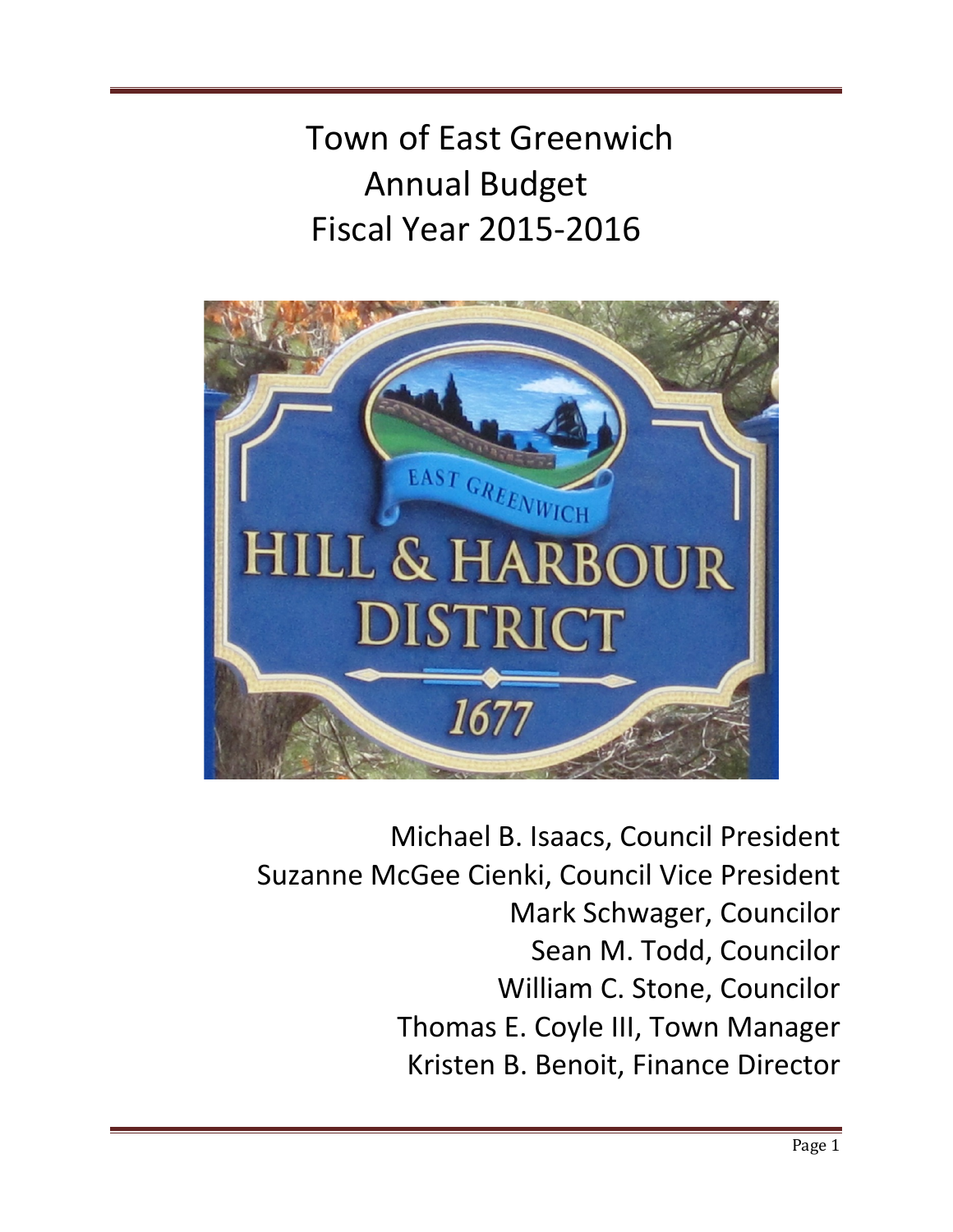# TOWN OF EAST GREENWICH FY 2015-2016 PROJECTED REVENUE

|                                          | <b>BUDGET</b> | <b>PROJECTED</b> | <b>AMOUNT</b> | <b>PERCENT</b>         |
|------------------------------------------|---------------|------------------|---------------|------------------------|
|                                          | FY 2015       | FY 2016          | INC/DEC       | INC/DEC                |
| <b>GENERAL REVENUE</b>                   |               |                  |               |                        |
| <b>Taxes - Current</b>                   | 52,785,968    | 54,595,478       | 1,809,510     | 3.43%                  |
| <b>Taxes - Prior Year</b>                | 700,000       | 700,000          |               | 0.00%                  |
| <b>Licenses &amp; Fees - Town Clerk</b>  | 506,660       | 469,710          | (36, 950)     | $-7.29%$               |
| <b>Licenses &amp; Fees-DPW</b>           | 297,800       | 294,600          | (3,200)       | $-1.07%$               |
| <b>Licenses &amp; Fees - Police</b>      | 179,000       | 181,900          | 2,900         | 1.62%                  |
| <b>Licenses &amp; Fees - Planning</b>    | 13,000        | 10,500           | (2,500)       | $-19.23%$              |
| <b>Inspection &amp; Billings - Fire</b>  | 960,000       | 650,000          | (310,000)     | $-32.29%$              |
| <b>Interest - Delinquent Taxes</b>       | 140,000       | 150,000          | 10,000        | 7.14%                  |
| <b>Interest - Investments</b>            | 16,000        | 10,000           | (6,000)       | $-37.50%$              |
| <b>Mooring Fees</b>                      | 28,000        | 28,000           | ۰             | 0.00%<br>$\frac{1}{2}$ |
| <b>Communication Tower</b>               | 114,620       | 120,127          | 5,507         | 4.80%<br>ŧ             |
| <b>Municipal Court</b>                   | 28,500        | 31,500           | 3,000         | 10.53%                 |
| <b>Miscellaneous</b>                     | 36,300        | 36,841           | 541           | 1.49%                  |
| <b>Sewer Fund Reimbursement</b>          | 43,000        | 43,000           |               | 0.00%                  |
| <b>Grants &amp; Departmental Revenue</b> | 25,250        | 32,250           | 7,000         | 27.72%                 |
| <b>Land Trust Revenue</b>                | 48,300        | 48,300           |               | 0.00%                  |
| <b>NEIT</b>                              | 418,122       | 418,122          |               | 0.00%                  |
| <b>Impact Fees</b>                       | 80,000        |                  | (80,000)      | $-100.00\%$            |
| <b>Subsidy Receipt</b>                   | 485,082       | 485,082          |               | 0.00%                  |
| <b>Transfer In Debt</b>                  | 178,390       |                  | (178, 390)    | $-100.00\%$            |
| <b>TOTAL</b>                             | 57,083,992    | 58,305,410       | 1,221,418     | 2.14%                  |
| <b>STATE AID</b>                         |               |                  |               |                        |
| <b>School Housing</b>                    | 1,817,664     | 1,718,548        | (99, 116)     | $-5.45%$               |
| Telephone Tax                            | 164,770       | 178,130          | 13,360        | 8.11%                  |
| Pilot                                    | 9,276         | 9,276            |               | 0.00%                  |
| <b>Meal Tax</b>                          | 546,085       | 584,810          | 38,725        | 7.09%                  |
| <b>State Reimb. MV Phase</b>             | 120,869       | 81,789           | (39,080)      | $-32.33%$              |
| <b>State Incentive Aid</b>               | 62,403        | 62,395           | (8)           | $-0.01%$               |
| <b>TOTAL</b>                             | 2,721,067     | 2,634,948        | (86, 119)     | $-3.16%$               |
| <b>TOTAL GENERAL FUND</b>                | 59,805,059    | 60,940,358       | 1,135,299     | 1.90%                  |

 $\sim$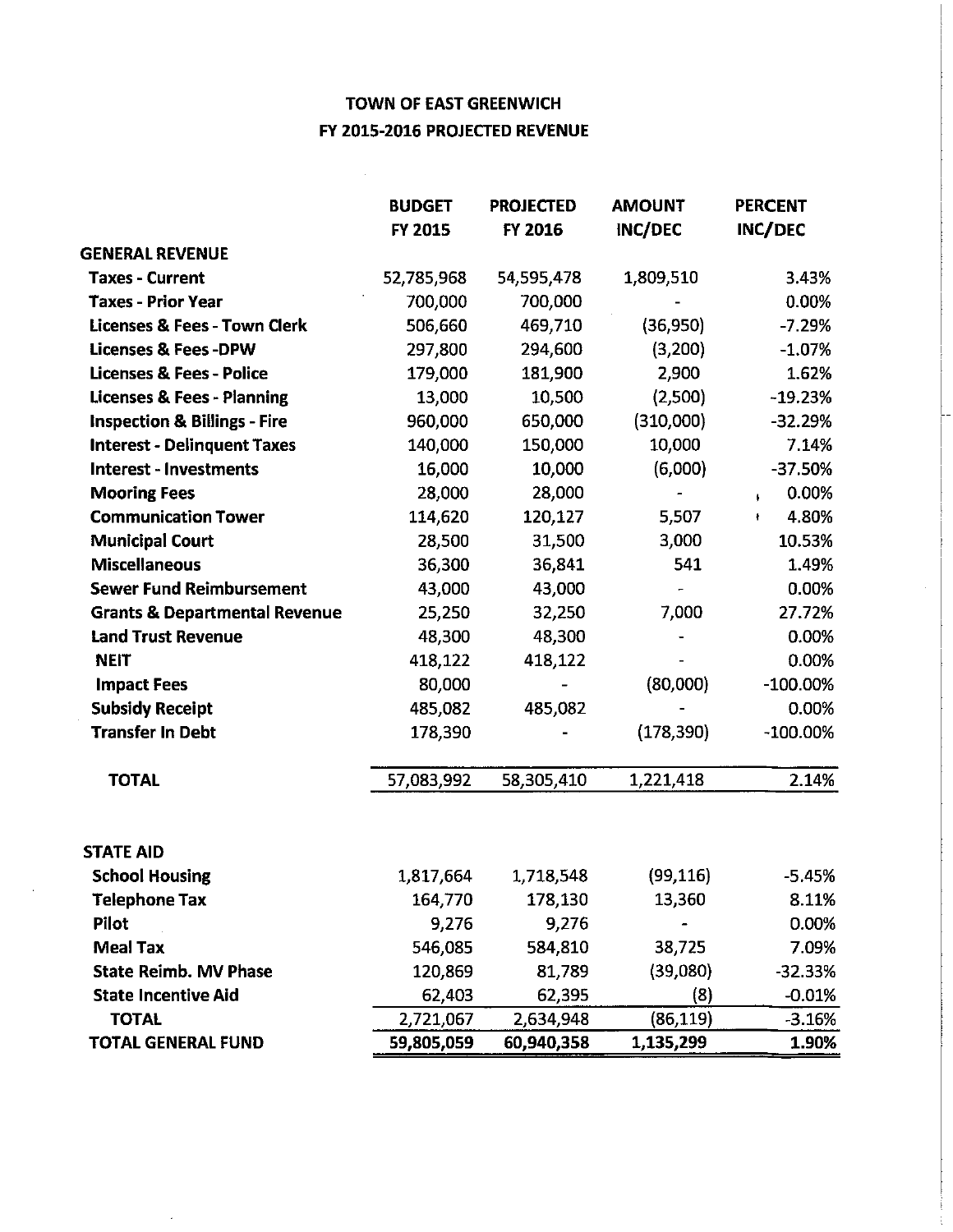# TOWN OF EAST GREENWICH FY 2015-2016 PROJECTED EXPENDITURES

|                                    | FY 2015       | FY 2016       | <b>AMOUNT</b> | <b>PERCENT</b> |
|------------------------------------|---------------|---------------|---------------|----------------|
|                                    | <b>BUDGET</b> | <b>BUDGET</b> | INC/DEC       | <b>INC/DEC</b> |
| <b>ADMINISTRATION</b>              |               |               |               |                |
| <b>Town Manager</b>                | 191,332       | 236,927       | 45,595        | 23.83%         |
| <b>Town Clerk</b>                  | 241,545       | 245,252       | 3,707         | 1.53%          |
| <b>Town Solicitor</b>              | 172,500       | 172,500       |               | 0.00%          |
| <b>Municipal Court</b>             | 39,402        | 40,061        | 659           | 1.67%          |
| <b>Probate Judge</b>               | 5,500         | 5,500         |               | 0.00%          |
| <b>Employee Benefits</b>           | 5,681,072     | 5,607,935     | (73, 137)     | $-1.29%$       |
| <b>Insurance</b>                   | 413,475       | 406,728       | (6,747)       | $-1.63%$       |
| <b>Contingency Fund</b>            | 12,500        | 12,500        |               | 0.00%          |
| <b>Board of Canvassers</b>         | 36,200        | 22,500        | (13,700)      | $-37.85%$      |
| <b>TOTAL ADMINISTRATION</b>        | 6,793,526     | 6,749,903     | (43, 623)     | $-0.64%$       |
|                                    |               |               |               |                |
| <b>FINANCE</b>                     | 646,946       | 656,683       | 9,737         | 1.51%          |
| <b>INFORMATION TECHNOLOGY</b>      | 498,546       | 512,015       | 13,469        | 2.70%          |
| <b>POLICE</b>                      | 3,271,356     | 3,309,255     | 37,899        | 1.16%          |
| <b>FIRE DEPARTMENT</b>             | 3,621,130     | 3,760,687     | 139,557       | 3.85%          |
| <b>PUBLIC WORKS</b>                | 3,397,113     | 3,600,344     | 203,231       | 5.98%          |
| <b>RECREATION</b>                  |               |               |               |                |
| <b>Recreation Admin.</b>           | 197,402       | 201,847       | 4,445         | 2.25%          |
| Parks & Grounds                    | 434,825       | 430,763       | (4,062)       | -0.93%         |
| <b>TOTAL RECREATION</b>            | 632,227       | 632,610       | 383           | 0.06%          |
|                                    |               |               |               |                |
| <b>TEEN CENTER</b>                 | 10,000        | 10,000        |               | 0.00%          |
| <b>TOWN PLANNER</b>                | 201,242       | 187,902       | (13, 340)     | $-6.63%$       |
| <b>SENIOR &amp; HUMAN SERVICES</b> | 236,175       | 236,258       | 83            | 0.04%          |
| <b>GRANTS &amp; CONTRIBUTIONS</b>  | 29,000        | 29,000        |               | 0.00%          |
| <b>LAND TRUST</b>                  | 48,300        | 48,300        |               | 0.00%          |
| <b>LIBRARY</b>                     | 499,141       | 507,546       | 8,405         | 1.68%          |
| <b>CAPITAL IMPROVEMENT</b>         | 703,150       | 773,163       | 70,013        | 9.96%          |
| <b>TOWN BEFORE DEBT</b>            | 20,587,852    | 21,013,666    | 425,814       | 2.07%          |
| <b>TOWN</b><br>DEBT:               | 1,791,185     | 1,739,978     | (51, 207)     | $-2.86%$       |
| <b>SCHOOL</b>                      | 4,953,922     | 4,919,159     | (34, 763)     | $-0.70%$       |
| <b>TOTAL DEBT</b>                  | 6,745,107     | 6,659,137     | (85, 970)     | $-1.27%$       |
| <b>TOTAL TOWN</b>                  | 27,332,959    | 27,672,803    | 339,844       | 1.24%          |
| <b>SCHOOL APPROPRIATIONS</b>       | 32,472,100    | 33,267,555    | 795,455       | 2.45%          |
| <b>TOTAL GENERAL FUND</b>          | 59,805,059    | 60,940,358    | 1,135,299     | 1.90%          |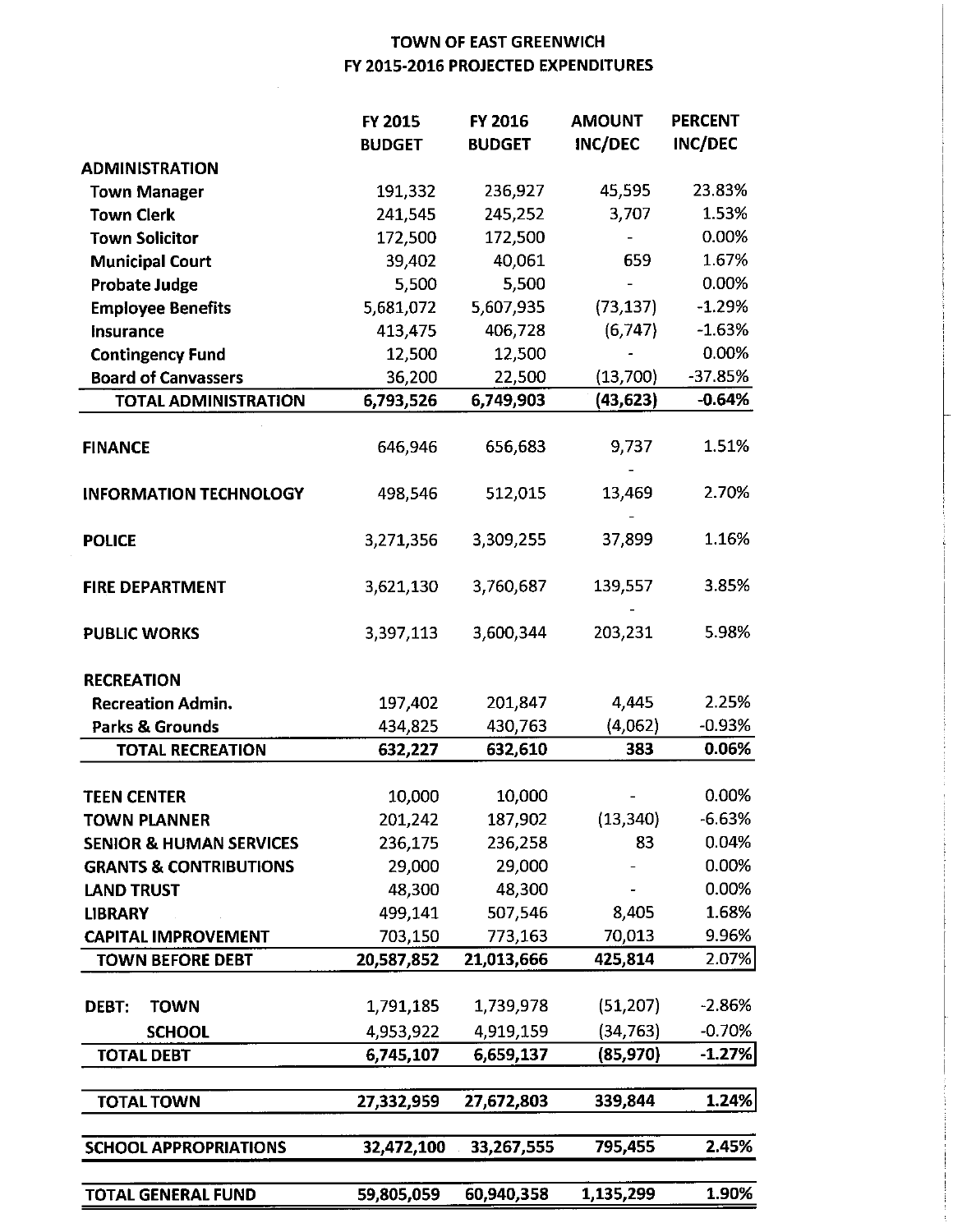



|                            |                    |                       | <b>Actual</b><br>2013 | <b>Actual</b><br>2014 | <b>Budget</b><br>2015       | <b>Actual</b><br><b>Current</b> | <b>Proposed</b><br>2016 | <b>Dollar</b><br>Variance | $\frac{0}{0}$<br>Variance |
|----------------------------|--------------------|-----------------------|-----------------------|-----------------------|-----------------------------|---------------------------------|-------------------------|---------------------------|---------------------------|
| <b>GENERAL FUND - TOWN</b> |                    |                       |                       |                       |                             |                                 |                         |                           |                           |
| 03010                      | <b>TAX REVENUE</b> |                       |                       |                       |                             |                                 |                         |                           |                           |
| 1996 REVENUE               |                    | 01301050 - 01010      | \$0                   | \$0                   | $\Omega$                    | $\theta$                        | $\theta$                | $\overline{0}$            | $0.00\%$                  |
| 1997 REVENUE               |                    | $01301050 -$<br>01011 | \$0                   | \$0                   | \$0                         | $\theta$                        | $\overline{0}$          | $\overline{0}$            | $0.00\%$                  |
| 1998 REVENUE               |                    | $01301050 -$<br>01012 | \$0                   | \$0                   | \$0                         | $\theta$                        | $\theta$                | $\overline{0}$            | $0.00\%$                  |
| 1999 REVENUE               |                    | $01301050 -$<br>01013 | \$1,454               | \$978                 | \$0                         | 754                             | $\theta$                | $\theta$                  | $0.00\%$                  |
| 2000 REVENUE               |                    | 01301050 - 01014      | \$450                 | \$307                 | $\boldsymbol{\mathsf{S}}$ 0 | 304                             | $\theta$                | $\Omega$                  | $0.00\%$                  |
| 2001 REVENUE               |                    | $01301050 -$<br>01015 | \$870                 | \$726                 | \$0                         | 178                             | $\theta$                | $\theta$                  | $0.00\%$                  |
| 2002 REVENUE               |                    | $01301050 -$<br>01016 | \$470                 | \$315                 | \$0                         | 595                             | $\theta$                | $\overline{0}$            | $0.00\%$                  |
| 2003 REVENUE               |                    | 01301050 - 01017      | \$1,207               | \$1,272               | $\$$ 0                      | 307                             | $\mathbf{0}$            | $\boldsymbol{0}$          | $0.00\%$                  |
| 2004 REVENUE               |                    | $01301050 -$<br>01018 | \$1,589               | \$556                 | \$0                         | 8                               | $\mathbf{0}$            | $\overline{0}$            | $0.00\%$                  |
| 2005 REVENUE               |                    | $01301050 -$<br>01019 | \$2,265               | \$549                 | \$0                         | 23                              | $\theta$                | $\overline{0}$            | $0.00\%$                  |
| 2006 REVENUE               |                    | $01301050 -$<br>01020 | \$2,504               | \$1,335               | \$0                         | 1,715                           | $\mathbf{0}$            | $\theta$                  | $0.00\%$                  |
| 2007 REVENUE               |                    | $01301050 -$<br>01021 | \$4,292               | \$2,180               | $\$$ 0                      | 2,294                           | $\overline{0}$          | $\boldsymbol{0}$          | $0.00\%$                  |
| 2008 REVENUE               |                    | $01301050 -$<br>01022 | \$7,081               | \$4,437               | \$0                         | 2,888                           | $\mathbf{0}$            | $\overline{0}$            | $0.00\%$                  |
| 2009 REVENUE               |                    | $01301050 -$<br>01023 | \$9,387               | \$(55,954)            | \$0                         | 4,131                           | $\theta$                | $\theta$                  | $0.00\%$                  |
| 2010 REVENUE               |                    | $01301050 -$<br>01027 | \$24,536              | $$$ (82,694)          | \$0                         | 6,584                           | $\mathbf{0}$            | $\overline{0}$            | $0.00\%$                  |
| 2011 REVENUE               |                    | $01301050 -$<br>01028 | \$1,121,351           | \$26,872              | \$0                         | (84, 436)                       | $\mathbf{0}$            | $\theta$                  | $0.00\%$                  |
| 2012 REVENUE               |                    | $01301050 -$<br>01029 | \$44,112,086          | \$1,144,287           | $\Omega$                    | (16,828)                        | $\overline{0}$          | $\overline{0}$            | $0.00\%$                  |
| 2013 REVENUE               |                    | 01301050 - 01030      | \$0                   | \$50,684,913          | \$700,000                   | 996,964                         | $\mathbf{0}$            | (700,000)                 | $-100.00\%$               |
| 2014 REVENUE               |                    | $01301050 -$<br>01031 | \$0                   | $\$$ 0                | \$52,785,968                | 46,102,080                      | 700,000                 | (52,085,968)              | $-98.67%$                 |
| 2015 REVENUE               |                    | 01301050 - 01032      | \$0                   | \$0                   | \$0                         | $\overline{0}$                  | 54,595,478              | 54,595,478                | 100.00%                   |
| OVERPAYMENTS               |                    | 01301050 - 01052      | \$(7)                 | \$(14)                | \$0                         | (15)                            | $\mathbf{0}$            | $\overline{0}$            | $0.00\%$                  |
|                            |                    |                       | \$45,289,535          | \$51,730,064          | \$53,485,968                | 47,017,547                      | 55,295,478              | 1,809,510                 | 3.38%                     |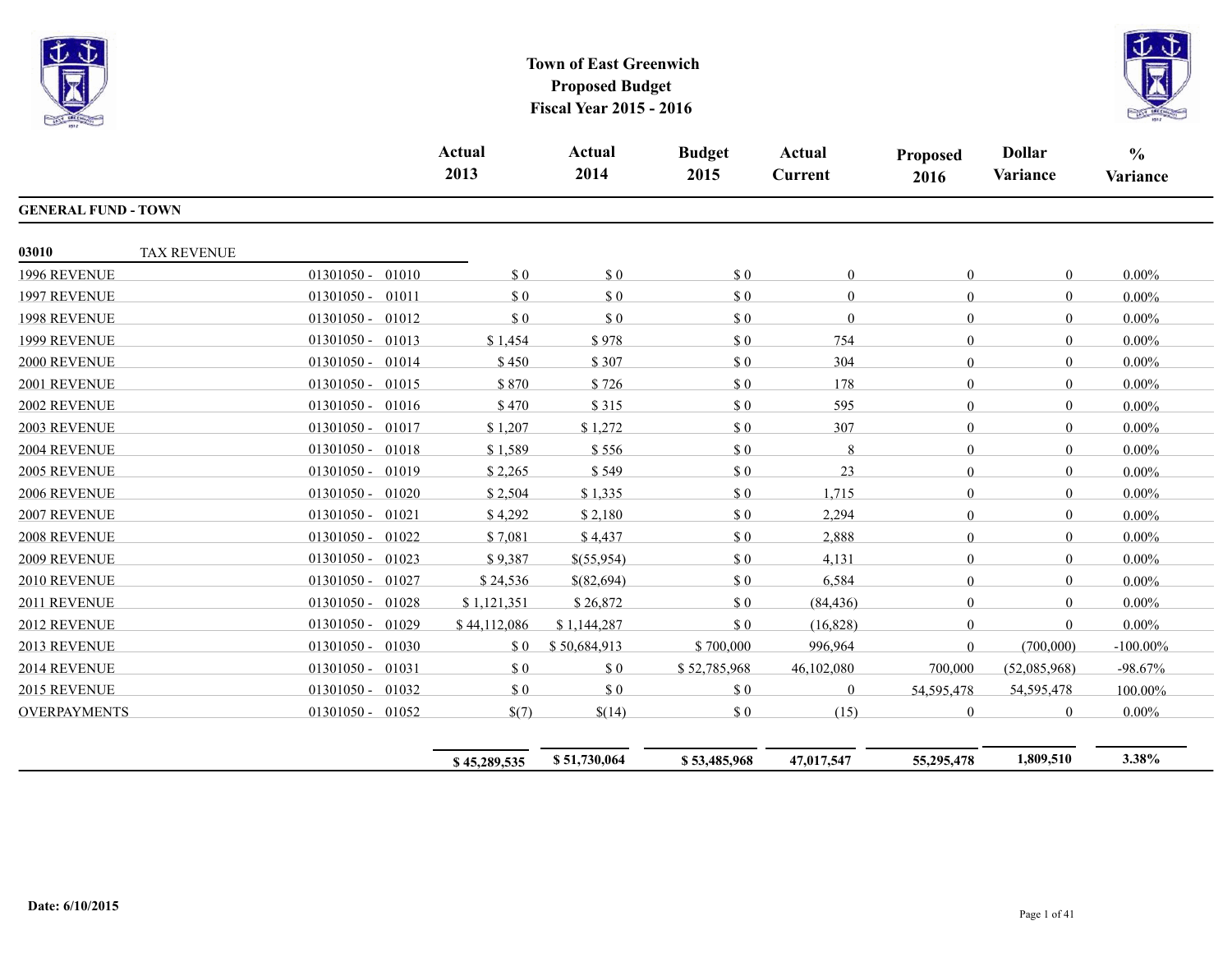



|                                   |                       | Actual<br>2013 | Actual<br>2014 | <b>Budget</b><br>2015 | Actual<br>Current | <b>Proposed</b><br>2016 | <b>Dollar</b><br>Variance | $\frac{0}{0}$<br>Variance |
|-----------------------------------|-----------------------|----------------|----------------|-----------------------|-------------------|-------------------------|---------------------------|---------------------------|
| 03040<br><b>STATE AID TO TOWN</b> |                       |                |                |                       |                   |                         |                           |                           |
| <b>SCHOOL HOUSING</b>             | 01125<br>$01304053 -$ | \$1,638,060    | \$1,522,271    | \$1,817,664           | 1,383,305         | 1,718,548               | (99,116)                  | $-5.45%$                  |
| <b>TELEPHONE TAX</b>              | 01126<br>$01304053 -$ | \$158,212      | \$164,770      | \$164,770             | 178,130           | 178,130                 | 13,360                    | 8.11%                     |
| <b>PILOT</b>                      | 01127<br>$01304053 -$ | \$18,674       | \$9,276        | \$9,276               | 12,175            | 9,276                   | $\overline{0}$            | $0.00\%$                  |
| <b>STATE REIMB MV PHASEOUT</b>    | $01304053 -$<br>01129 | \$119,341      | \$121,975      | \$120,869             | 81,789            | 81,789                  | (39,080)                  | $-32.33%$                 |
| <b>MEALS TAX</b>                  | $01304053 -$<br>01130 | \$497,823      | \$533,227      | \$546,085             | 484,719           | 584,810                 | 38,725                    | 7.09%                     |
| <b>STATE INCENTIVE</b>            | $01304053 -$<br>01132 | \$0            | \$62,403       | \$62,403              | 62,403            | 62,395                  | (8)                       | $-0.01\%$                 |
|                                   |                       | \$2,432,109    | \$2,413,922    | \$2,721,067           | 2,202,520         | 2,634,948               | (86, 119)                 | $-3.16%$                  |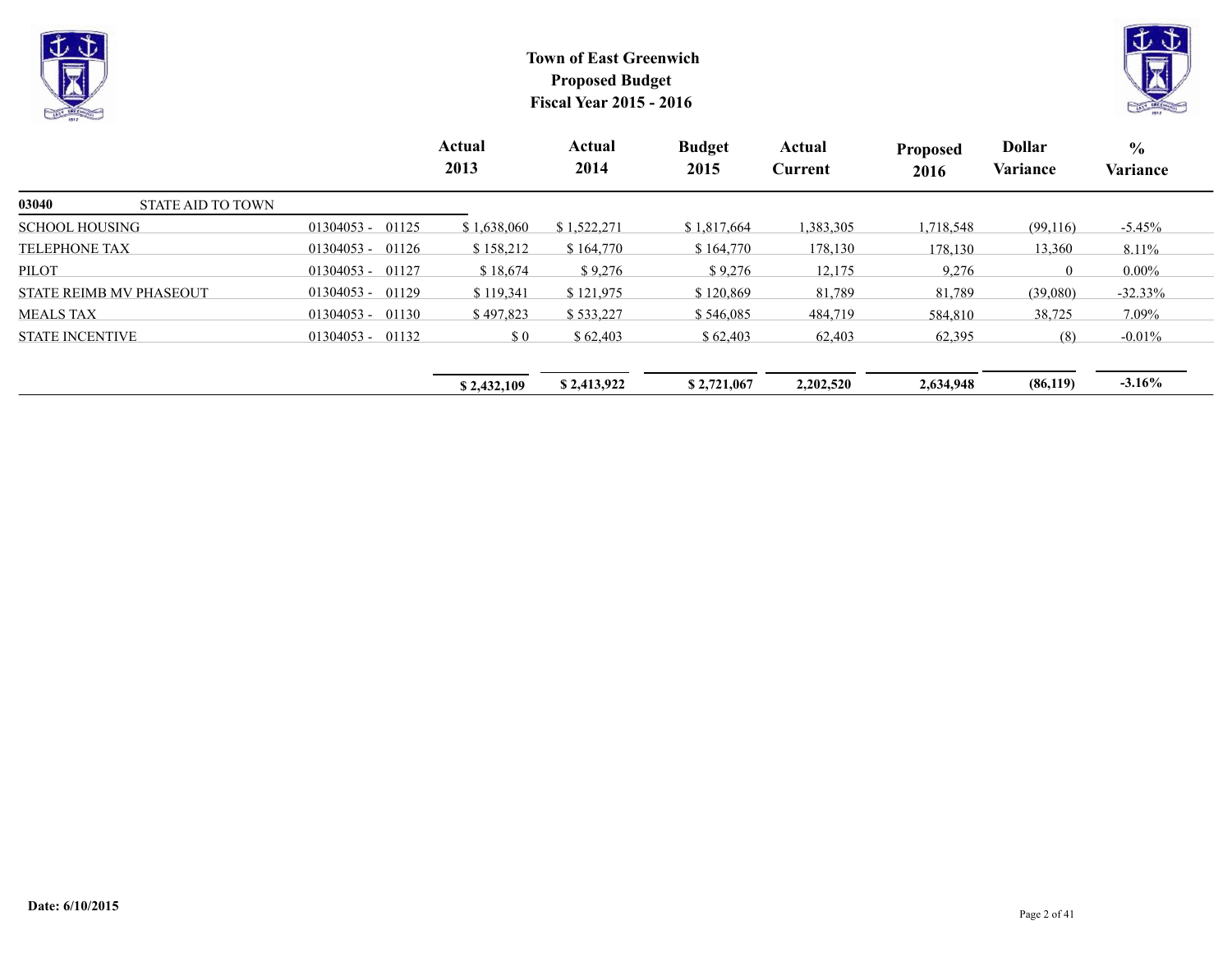



|                                                  |                    | Actual<br>2013 | Actual<br>2014 | <b>Budget</b><br>2015 | Actual<br>Current | <b>Proposed</b><br>2016 | <b>Dollar</b><br>Variance | $\frac{6}{9}$<br>Variance |
|--------------------------------------------------|--------------------|----------------|----------------|-----------------------|-------------------|-------------------------|---------------------------|---------------------------|
| 03050<br><b>GRANT &amp; DEPARTMENTAL REVENUE</b> |                    |                |                |                       |                   |                         |                           |                           |
| <b>SENIOR PROGRAMS</b>                           | 01305054 - 00151   | $\Omega$       | \$12,440       | \$6,000               | 14,643            | 12,000                  | 6,000                     | 100.00%                   |
| <b>SCHOOL REIMB</b>                              | $01305054 - 01140$ | \$8,866        | \$8,594        | \$9,000               | 5,797             | 9,000                   | $\Omega$                  | $0.00\%$                  |
| <b>RECREATION ACTIVITIES</b>                     | $01305054 - 01142$ | \$7,464        | \$7,664        | \$6,500               | 7,560             | 7,500                   | 1,000                     | 15.38%                    |
| HUMAN SERVICES REIMBURSEMENT                     | $01305054 - 01145$ | \$3,006        | \$3,039        | \$3,000               | 3,541             | 3,000                   | $\Omega$                  | $0.00\%$                  |
| <b>SWIFT GYM RENTAL INCOME</b>                   | $01305054 - 01147$ | \$950          | \$500          | \$750                 | 500               | 750                     | $\Omega$                  | $0.00\%$                  |
|                                                  |                    |                |                |                       |                   |                         |                           |                           |
|                                                  |                    | \$20,286       | \$32,237       | \$25,250              | 32,041            | 32,250                  | 7,000                     | 27.72%                    |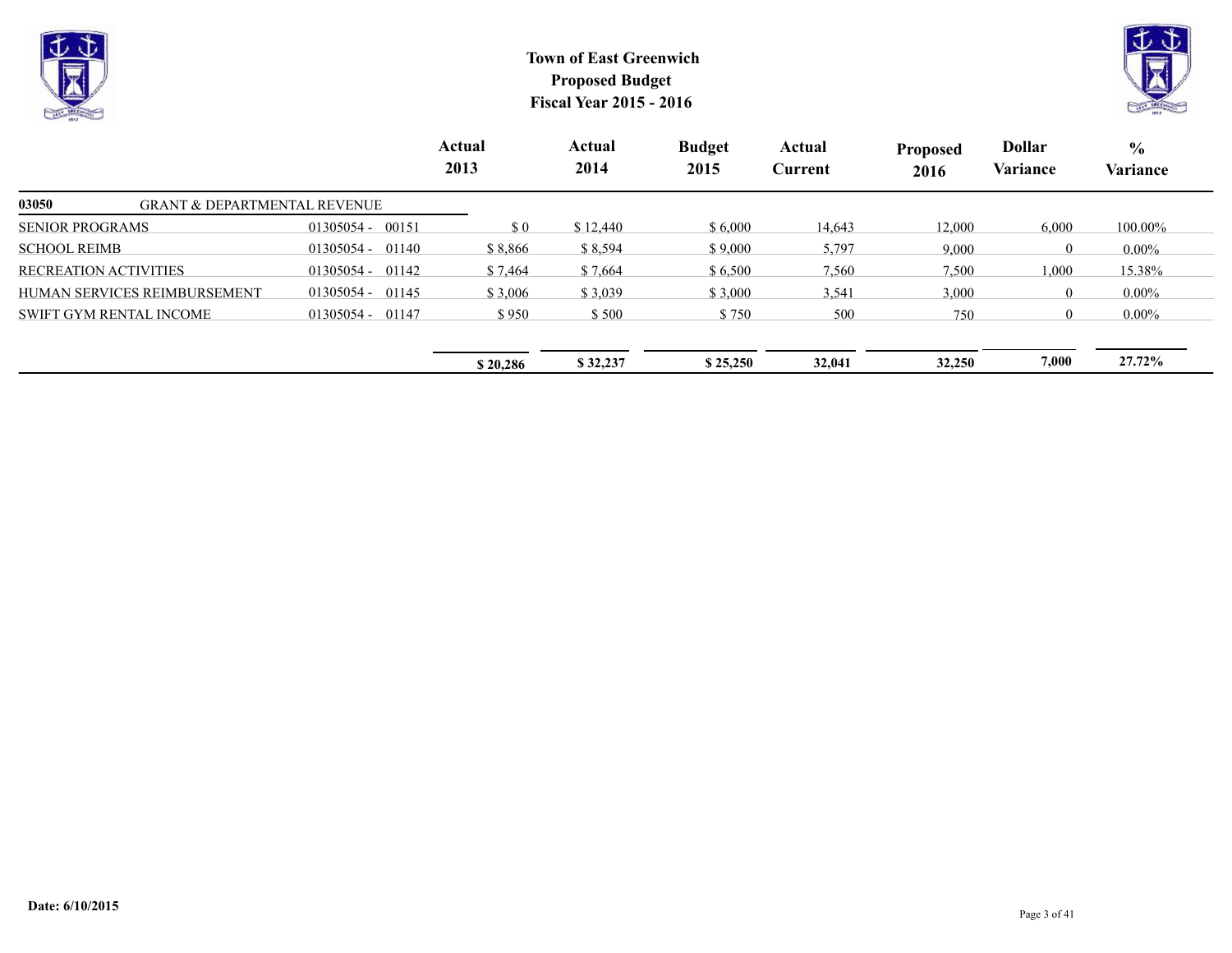



|                                |                       | Actual<br>2013 | <b>Actual</b><br>2014 | <b>Budget</b><br>2015 | Actual<br><b>Current</b> | <b>Proposed</b><br>2016 | <b>Dollar</b><br>Variance | $\frac{0}{0}$<br>Variance |
|--------------------------------|-----------------------|----------------|-----------------------|-----------------------|--------------------------|-------------------------|---------------------------|---------------------------|
| 03060<br>TOWN CLERK-REVENUE    |                       |                |                       |                       |                          |                         |                           |                           |
| Professional Services          | 01306055 - 01149      | \$750          | \$1,350               | \$0                   | 750                      | 900                     | 900                       | 100.00%                   |
| <b>COPIES-MISC</b>             | $01306055 -$<br>01151 | \$10,787       | \$6,324               | \$9,000               | 4,650                    | 7,000                   | (2,000)                   | $-22.22%$                 |
| <b>COPIES OF VITAL RECORDS</b> | $01306055 -$<br>01152 | \$8,276        | \$7,989               | \$8,000               | 9,897                    | 8,000                   | $\overline{0}$            | $0.00\%$                  |
| <b>DOG LICENSES</b>            | $01306055 -$<br>01153 | \$4,275        | \$3,995               | \$4,000               | 2,990                    | 4,000                   | $\theta$                  | $0.00\%$                  |
| <b>DRAIN LAYERS' LICENSES</b>  | 01154<br>$01306055 -$ | \$1,100        | \$1,200               | \$1,000               | 1,050                    | 1,000                   | $\overline{0}$            | $0.00\%$                  |
| ENTERTAINMENT LICENSES         | 01306055 -<br>01155   | \$1,560        | \$1,440               | \$1,100               | 1,320                    | 1,100                   | $\overline{0}$            | $0.00\%$                  |
| <b>HUNTING &amp; FISHING</b>   | $01306055 -$<br>01158 | \$6            | \$0                   | \$0                   | $\Omega$                 | $\Omega$                | $\mathbf{0}$              | $0.00\%$                  |
| <b>LAND RECORDING FEES</b>     | $01306055 - 01159$    | \$190,215      | \$123,930             | \$175,000             | 101,761                  | 150,000                 | (25,000)                  | $-14.29%$                 |
| <b>LIQUOR LICENSES</b>         | $01306055 -$<br>01160 | \$42,965       | \$44,131              | \$41,400              | 45,978                   | 41,400                  | $\overline{0}$            | $0.00\%$                  |
| <b>MARRIAGE LICENSES</b>       | 01306055 - 01161      | \$448          | \$488                 | \$200                 | 368                      | 200                     | $\overline{0}$            | $0.00\%$                  |
| MISC INCOME                    | $01306055 -$<br>01162 | \$1,267        | \$378                 | \$100                 | 931                      | 100                     | $\Omega$                  | $0.00\%$                  |
| MISC LICENSES & FEES           | $01306055 -$<br>01163 | \$2,397        | \$2,993               | \$1,500               | 2,945                    | 1,500                   | $\mathbf{0}$              | $0.00\%$                  |
| PLATTING & SUBDIVISION         | $01306055 -$<br>01164 | \$0            | \$0                   | \$0                   | $\mathbf{0}$             | $\Omega$                | $\overline{0}$            | $0.00\%$                  |
| PROBATE COURT FEES             | $01306055 -$<br>01165 | \$27,607       | \$23,726              | \$25,000              | 15,194                   | 25,000                  | $\Omega$                  | $0.00\%$                  |
| REALTY TRANSFER TAX STAMP      | 01306055 - 01166      | \$259,399      | \$217,446             | \$230,000             | 195,514                  | 220,000                 | (10,000)                  | $-4.35%$                  |
| RESIDENT OVERNITE PARKING      | $01306055 -$<br>01167 | \$2,450        | \$2,000               | \$2,000               | 1,000                    | 2,000                   | $\mathbf{0}$              | $0.00\%$                  |
| HOLIDAY SALES LICENSE          | $01306055 -$<br>01169 | \$450          | \$0                   | \$450                 | $\theta$                 | 450                     | $\overline{0}$            | $0.00\%$                  |
| VICTUALLING LICENSES           | 01170<br>$01306055 -$ | \$4,930        | \$4,655               | \$4,560               | 4,540                    | 4,560                   | $\overline{0}$            | $0.00\%$                  |
| <b>ZONING BOARD FEE</b>        | $01306055 -$<br>01171 | \$0            | \$0                   | \$0                   | $\theta$                 | $\theta$                | $\mathbf{0}$              | $0.00\%$                  |
| <b>LAUNDRY LICENSES</b>        | 01306055 - 01173      | \$20           | \$0                   | \$0                   | $\theta$                 | $\theta$                | $\mathbf{0}$              | $0.00\%$                  |
| <b>KENNEL LICENSES</b>         | 01306055 - 01175      | \$25           | \$50                  | \$0                   | $\Omega$                 | $\Omega$                | $\Omega$                  | $0.00\%$                  |
| <b>SPAY OR NEUTER</b>          | 01306055 - 01179      | \$855          | \$0                   | \$850                 | $\theta$                 | $\Omega$                | (850)                     | $-100.00\%$               |
| <b>ADVERTISING</b>             | 01306055 - 01180      | \$2,915        | \$2,850               | \$2,500               | 2,697                    | 2,500                   | $\overline{0}$            | $0.00\%$                  |
|                                |                       | \$562,697      | \$444,946             | \$506,660             | 391,586                  | 469,710                 | (36,950)                  | $-7.29%$                  |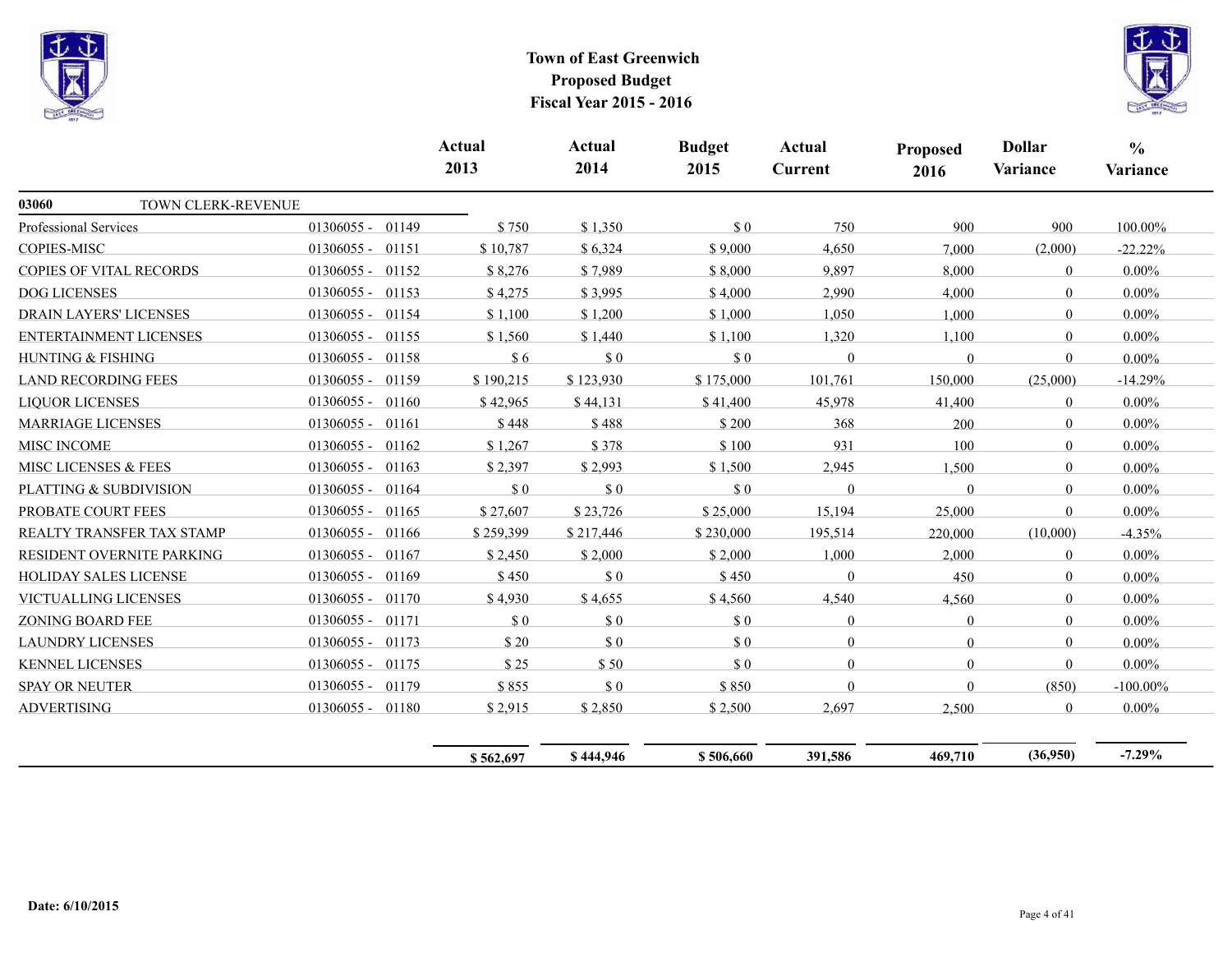



|                              |                    |                       | Actual<br>2013 | Actual<br>2014 | <b>Budget</b><br>2015 | Actual<br>Current | <b>Proposed</b><br>2016 | <b>Dollar</b><br>Variance | $\frac{6}{6}$<br>Variance |
|------------------------------|--------------------|-----------------------|----------------|----------------|-----------------------|-------------------|-------------------------|---------------------------|---------------------------|
| 03070                        | <b>DPW REVENUE</b> |                       |                |                |                       |                   |                         |                           |                           |
| <b>SOIL EROSION</b>          |                    | 01168<br>01307056 -   | \$1,672        | \$1,214        | \$1,500               | 1,589             | 1,500                   | $\mathbf{0}$              | $0.00\%$                  |
| <b>BUILDING PERMITS</b>      |                    | 01307056 -<br>01200   | \$182,470      | \$125,015      | \$155,000             | 125,585           | 155,000                 | $\theta$                  | $0.00\%$                  |
| ELECTRICAL PERMITS           |                    | 01201<br>01307056 -   | \$54,667       | \$50,552       | \$50,000              | 38,303            | 50,000                  | $\overline{0}$            | $0.00\%$                  |
| <b>GYM RENTAL</b>            |                    | $01307056 -$<br>01202 | $\Omega$       | \$50           | \$0                   | $\theta$          | $\Omega$                | $\theta$                  | $0.00\%$                  |
| <b>INSPECTION FEES</b>       |                    | $01307056 -$<br>01203 | \$8,393        | \$4,365        | \$6,500               | 1,279             | 6,000                   | (500)                     | $-7.69%$                  |
| <b>MISCELLANEOUS REVENUE</b> |                    | 01307056 -<br>01204   | \$1,108        | \$1,766        | \$1,000               | (159)             | 1,000                   | $\theta$                  | $0.00\%$                  |
| PLUMBING PERMITS             |                    | 01307056 -<br>01205   | \$24,080       | \$19,623       | \$20,000              | 16,611            | 20,000                  | $\overline{0}$            | $0.00\%$                  |
| <b>RADON CONTROL</b>         |                    | $01307056 -$<br>01206 | \$374          | \$29           | $\Omega$              | 46                | $\Omega$                | $\theta$                  | $0.00\%$                  |
| <b>SALE OF MAPS</b>          |                    | $01307056 -$<br>01207 | \$15           | \$0            | \$300                 | $\theta$          | 100                     | (200)                     | $-66.67%$                 |
| SIDEWALK OPENINGS            |                    | 01307056 -<br>01209   | \$690          | \$1,200        | \$1,000               | 688               | 1,000                   | $\theta$                  | $0.00\%$                  |
| MECHANICAL PERMITS           |                    | $01307056 -$<br>01212 | \$67,761       | \$48,486       | \$57,000              | 50,864            | 54,000                  | (3,000)                   | $-5.26%$                  |
| <b>LATE FILING FEE</b>       |                    | 01214<br>$01307056 -$ | \$7,054        | \$3,750        | \$5,000               | 500               | 5,000                   | $\theta$                  | $0.00\%$                  |
| ZONING CERTIFICATE FEE       |                    | 01215<br>$01307056 -$ | \$650          | \$950          | \$500                 | 350               | 1,000                   | 500                       | 100.00%                   |
| HURRICANE FEMA FUNDS         |                    | 01217<br>$01307056 -$ | \$0            | \$0            | \$0                   | $\overline{0}$    | $\theta$                | $\overline{0}$            | $0.00\%$                  |
|                              |                    |                       | \$348,934      | \$257,000      | \$297,800             | 235,656           | 294,600                 | (3,200)                   | $-1.07\%$                 |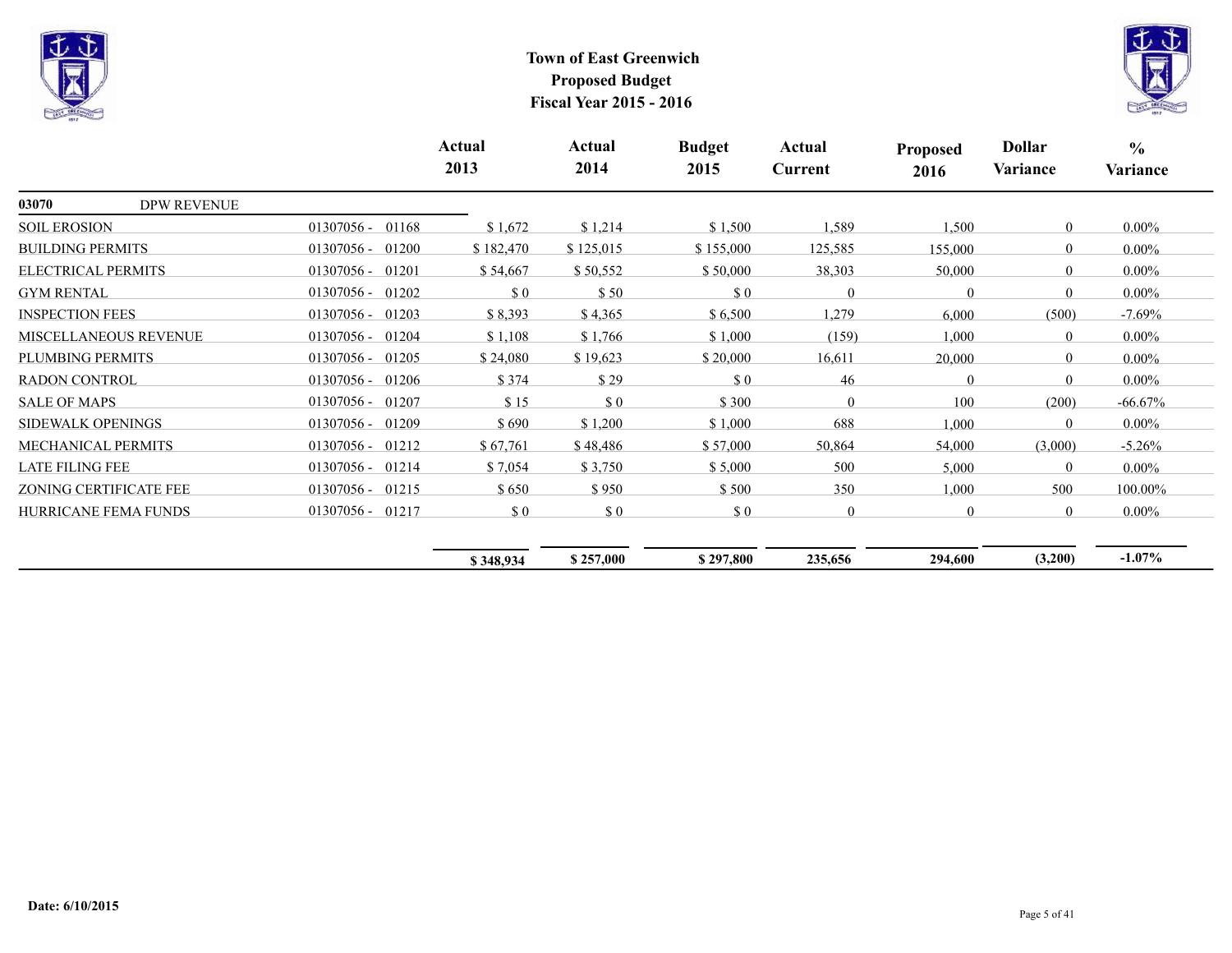| $\overline{\Psi}$<br><b>CALL CALLED</b> |                  |                  |                | <b>Town of East Greenwich</b><br><b>Proposed Budget</b><br><b>Fiscal Year 2015 - 2016</b> |                       |                          |                         |                           |                           |
|-----------------------------------------|------------------|------------------|----------------|-------------------------------------------------------------------------------------------|-----------------------|--------------------------|-------------------------|---------------------------|---------------------------|
|                                         |                  |                  | Actual<br>2013 | Actual<br>2014                                                                            | <b>Budget</b><br>2015 | Actual<br><b>Current</b> | <b>Proposed</b><br>2016 | <b>Dollar</b><br>Variance | $\frac{0}{0}$<br>Variance |
| 03075                                   | PLANNING REVENUE |                  |                |                                                                                           |                       |                          |                         |                           |                           |
| PLATTING & SUBDIVISION                  |                  | 01307563 - 01164 | \$10,749       | \$8,559                                                                                   | \$8,000               | 6,212                    | 6,500                   | (1,500)                   | $-18.75%$                 |
| ZONING BOARD FEE                        |                  | 01307563 - 01171 | \$5,100        | \$6,000                                                                                   | \$5,000               | 3,400                    | 4,000                   | (1,000)                   | $-20.00\%$                |
|                                         |                  |                  | \$15,849       | \$14,559                                                                                  | \$13,000              | 9,612                    | 10,500                  | (2,500)                   | $-19.23\%$                |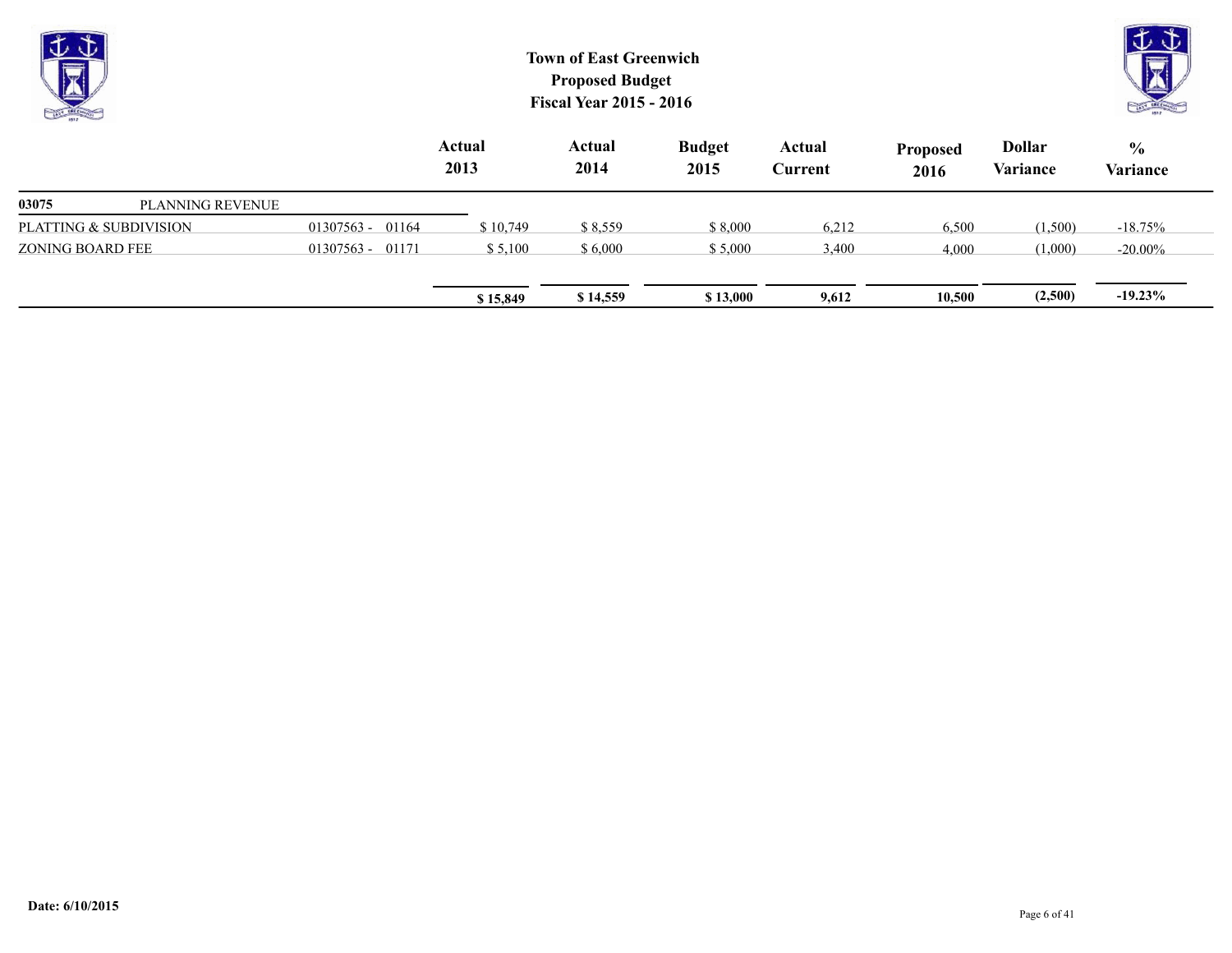



|                                |                       | Actual<br>2013 | Actual<br>2014 | <b>Budget</b><br>2015 | Actual<br>Current | Proposed<br>2016 | <b>Dollar</b><br>Variance | $\frac{0}{0}$<br>Variance |
|--------------------------------|-----------------------|----------------|----------------|-----------------------|-------------------|------------------|---------------------------|---------------------------|
| 03080<br><b>POLICE REVENUE</b> |                       |                |                |                       |                   |                  |                           |                           |
| <b>DETAIL CRUISER FEES</b>     | $01308057 -$<br>01220 | \$50,363       | \$41,583       | \$50,000              | 43,345            | 55,000           | 5,000                     | 10.00%                    |
| <b>BCI CHECKS</b>              | $01308057 -$<br>01221 | \$2,864        | \$3,608        | \$3,000               | 6,858             | 3,000            | $\theta$                  | $0.00\%$                  |
| <b>SOUND PERMIT FEES</b>       | $01308057 -$<br>01225 | \$954          | \$120          | \$0                   | 120               | $\theta$         | $\theta$                  | $0.00\%$                  |
| <b>DOG FINES</b>               | $01308057 -$<br>01226 | \$285          | \$575          | \$500                 | 375               | 500              | $\theta$                  | $0.00\%$                  |
| <b>MISCELLANEOUS REVENUE</b>   | $01308057 -$<br>01228 | \$1,405        | \$1,255        | \$1,000               | 1,115             | 1,000            | $\theta$                  | $0.00\%$                  |
| PARKING FINES                  | $01308057 -$<br>01229 | \$25,860       | \$18,660       | \$18,000              | 18,345            | 19,000           | 1,000                     | $5.56\%$                  |
| <b>POLICE REPORTS</b>          | $01308057 -$<br>01230 | \$3,949        | \$4,671        | \$3,000               | 3,895             | 3,400            | 400                       | 13.33%                    |
| <b>SERVICE CHARGES</b>         | 01308057 -<br>01231   | \$41,571       | \$41,991       | \$50,000              | 29,348            | 45,000           | (5,000)                   | $-10.00\%$                |
| <b>COURT FEES</b>              | $01308057 -$<br>01232 | \$12,270       | \$10,431       | \$12,000              | 9,170             | 12,000           | $\theta$                  | $0.00\%$                  |
| <b>VIN INSPECTIONS</b>         | $01308057 -$<br>01233 | \$9,570        | \$10,980       | \$8,500               | 9,200             | 10,000           | 1,500                     | 17.65%                    |
| <b>MOVING VIOLATIONS</b>       | 01253<br>$01308057 -$ | \$33,938       | \$24,920       | \$33,000              | 20,334            | 33,000           | $\theta$                  | $0.00\%$                  |
|                                |                       | \$183,028      | \$158,793      | \$179,000             | 142,105           | 181,900          | 2,900                     | $1.62\%$                  |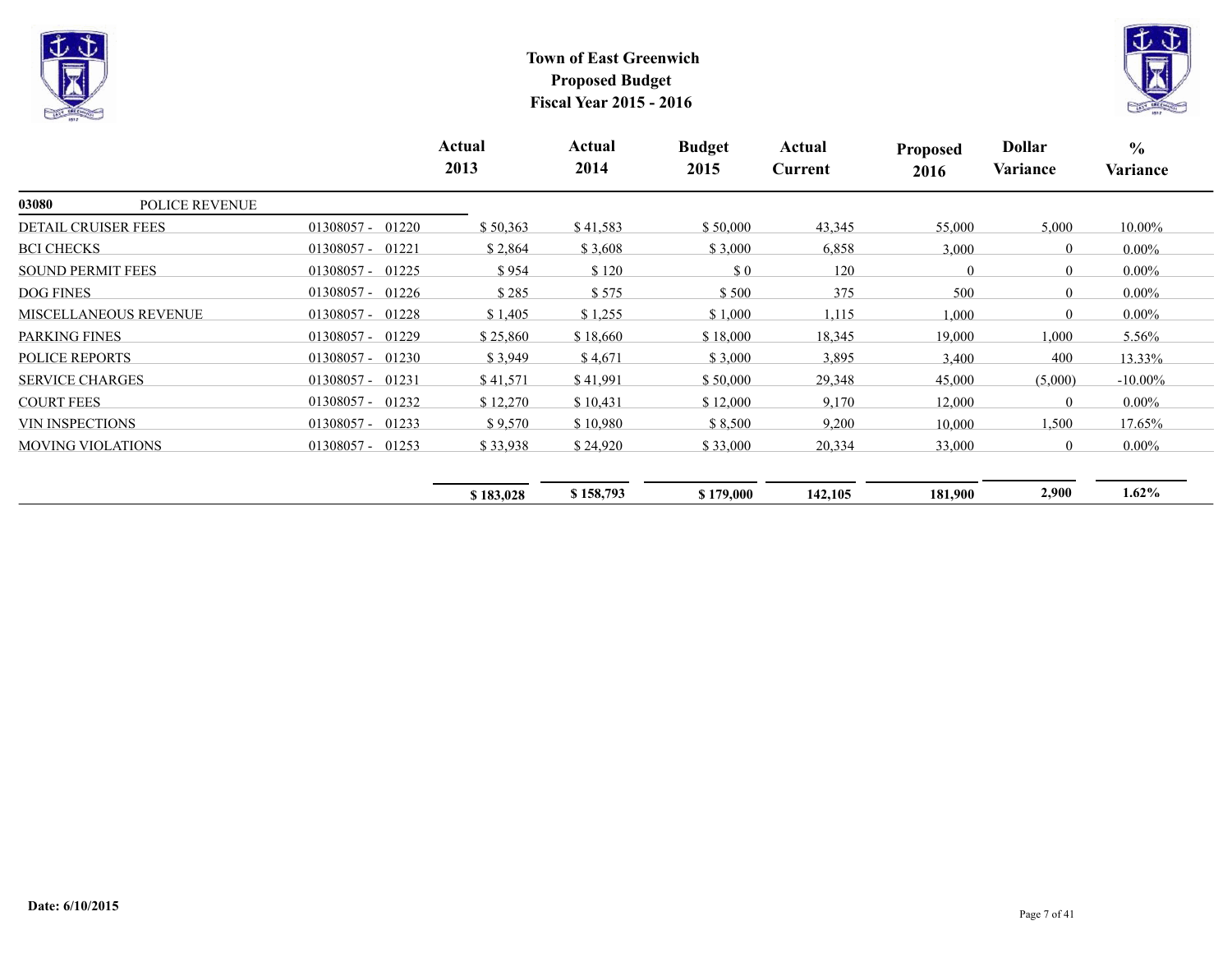



|                                  |                    | Actual<br>2013 | Actual<br>2014 | <b>Budget</b><br>2015 | Actual<br>Current | <b>Proposed</b><br>2016 | <b>Dollar</b><br>Variance | $\frac{6}{10}$<br>Variance |
|----------------------------------|--------------------|----------------|----------------|-----------------------|-------------------|-------------------------|---------------------------|----------------------------|
| 03085<br>MUNICIPAL COURT REVENUE |                    |                |                |                       |                   |                         |                           |                            |
| <b>OVERPAYMENTS</b>              | $01308562 - 01052$ | \$0            | \$16           | \$0                   | $\overline{0}$    | $\mathbf{0}$            | $\overline{0}$            | $0.00\%$                   |
| <b>PARKING FINES</b>             | $01308562 - 01229$ | \$0            | \$40           | \$0                   | 100               | $\theta$                | $\theta$                  | $0.00\%$                   |
| <b>SERVICE CHARGES</b>           | $01308562 - 01231$ | \$4,260        | \$2,820        | \$3,500               | 2,310             | 3,500                   | $\overline{0}$            | $0.00\%$                   |
| <b>COURT FEES</b>                | 01308562 - 01232   | \$32,115       | \$22,837       | \$25,000              | 16,676            | 28,000                  | 3,000                     | 12.00%                     |
| <b>ORDINANCE REVENUE</b>         | $01308562 - 01235$ | \$370          | \$100          | \$0                   | 75                | $\theta$                | $\Omega$                  | $0.00\%$                   |
| MISCELLANEOUS INCOME             | $01308562 - 01279$ | \$0            | \$3,157        | \$0                   | 2,030             | $\theta$                | $\Omega$                  | $0.00\%$                   |
|                                  |                    | \$36,745       | \$28,969       | \$28,500              | 21,191            | 31,500                  | 3,000                     | $10.53\%$                  |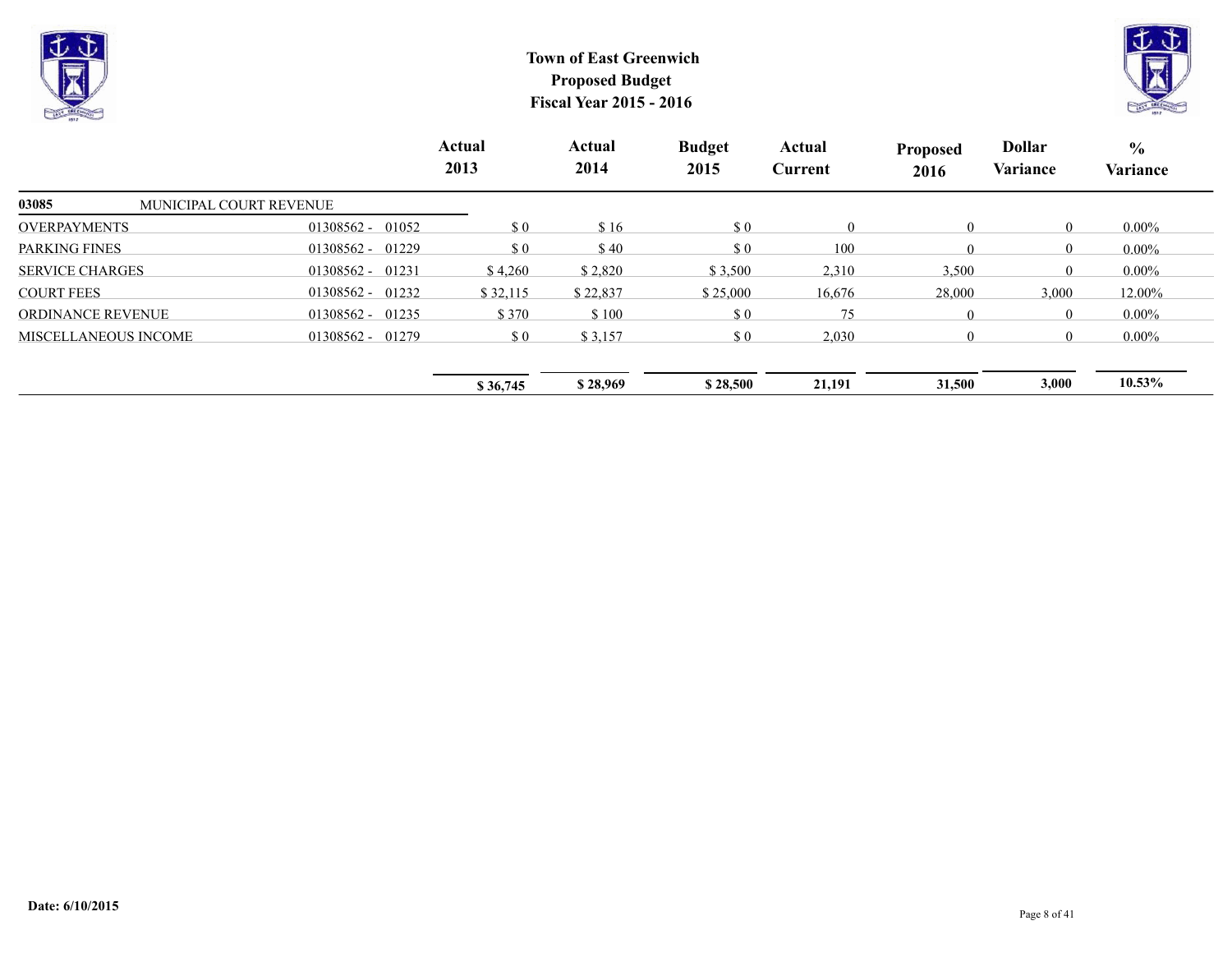



|                                    |                          | Actual<br>2013                                   | Actual<br>2014                                   | <b>Budget</b><br>2015                            | Actual<br>Current | <b>Proposed</b><br>2016 | <b>Dollar</b><br>Variance | $\frac{0}{0}$<br>Variance |
|------------------------------------|--------------------------|--------------------------------------------------|--------------------------------------------------|--------------------------------------------------|-------------------|-------------------------|---------------------------|---------------------------|
| 03099<br><b>OTHER INCOME</b>       |                          |                                                  |                                                  |                                                  |                   |                         |                           |                           |
| <b>HOTEL TAX</b>                   | $01309959 -$<br>01131    | \$511                                            | \$755                                            | \$300                                            | 439               | 841                     | 541                       | 180.33%                   |
| <b>BOND SUBSIDY</b>                | $01309959 -$<br>01270    | \$591,306                                        | \$544,297                                        | \$485,082                                        | 274,366           | 485,082                 | $\theta$                  | $0.00\%$                  |
| <b>IMPACT FEES</b>                 | 01309959 -<br>01271      | \$80,000                                         | \$80,000                                         | \$80,000                                         | 80,000            | $\Omega$                | (80,000)                  | $-100.00\%$               |
| <b>INTEREST ON DEL TAXES</b>       | 01309959 -<br>01275      | \$154,612                                        | \$163,647                                        | \$140,000                                        | 158,060           | 150,000                 | 10,000                    | 7.14%                     |
| <b>INTEREST ON INVESTED FUNDS</b>  | $01309959 -$<br>01276    | \$16,321                                         | \$2,300                                          | \$16,000                                         | 1,098             | 10,000                  | (6,000)                   | $-37.50%$                 |
| <b>LIEN CERTIFICATES</b>           | 01309959 -<br>01278      | \$18,414                                         | \$10,880                                         | \$15,000                                         | 7,288             | 11,000                  | (4,000)                   | $-26.67%$                 |
| MISCELLANEOUS INCOME               | $01309959 -$<br>01279    | \$211,166                                        | \$79,713                                         | \$21,000                                         | 24,191            | 25,000                  | 4,000                     | 19.05%                    |
| <b>MOORING FEES</b>                | 01309959 -<br>01280      | \$28,680                                         | \$28,240                                         | \$28,000                                         | 28,155            | 28,000                  | $\theta$                  | $0.00\%$                  |
| SEWER DEPT REIMBURSEMENT           | $01309959 -$<br>01281    | \$43,000                                         | \$43,000                                         | \$43,000                                         | 43,000            | 43,000                  | $\theta$                  | $0.00\%$                  |
| <b>COMMUNICATION TOWER</b>         | 01309959 -<br>01284      | \$103,965                                        | \$109,163                                        | \$114,620                                        | 85,157            | 120,127                 | 5,507                     | 4.80%                     |
| <b>BID DEPOSITS</b>                | 01286<br>01309959 -      | $\boldsymbol{\mathsf{S}}\boldsymbol{\mathsf{0}}$ | \$200                                            | $\boldsymbol{\mathsf{S}}$ 0                      | $\Omega$          | $\overline{0}$          | $\theta$                  | $0.00\%$                  |
| <b>TAX SALE FEES</b>               | 01309959 -<br>01289      | \$6,785                                          | \$15,489                                         | \$0                                              | 13,250            | $\Omega$                | $\overline{0}$            | $0.00\%$                  |
| <b>LAND TRUST REVENUE</b>          | 01309959 -<br>01293      | \$28,025                                         | \$54,752                                         | \$48,300                                         | $\theta$          | 48,300                  | $\Omega$                  | $0.00\%$                  |
| <b>RESCUE BILLING</b>              | 01309959 -<br>01296      | \$0                                              | \$0                                              | \$0                                              | $\Omega$          | $\Omega$                | $\overline{0}$            | $0.00\%$                  |
| <b>NEIT</b>                        | 01309959 -<br>01299      | \$428,918                                        | \$420,671                                        | \$418,122                                        | 348,106           | 418,122                 | $\theta$                  | $0.00\%$                  |
| <b>TRANSFER IN DEBT SERVICE</b>    | 01309959 -<br>04444      | \$217,500                                        | \$213,500                                        | \$178,390                                        | 178,390           | $\overline{0}$          | (178,390)                 | $-100.00\%$               |
| <b>TRANSFER IN</b>                 | 01309959 -<br>4444       | \$30,000                                         | \$30,000                                         | $\boldsymbol{\mathsf{S}}\boldsymbol{\mathsf{0}}$ | $\overline{0}$    | $\overline{0}$          | $\overline{0}$            | $0.00\%$                  |
| <b>TRANSFER FROM VEHICLE REPLT</b> | 55999<br>01309959 -<br>9 | \$0                                              | $\boldsymbol{\mathsf{S}}\boldsymbol{\mathsf{0}}$ | $\Omega$                                         | $\Omega$          | $\Omega$                | $\Omega$                  | $0.00\%$                  |

| \$1,959,201 | $\dot{s}$ 1.796.607 | 1,587,814 | 11.498<br>1.241 | 1.339,472 | (248, 342) | $-15.64%$ |
|-------------|---------------------|-----------|-----------------|-----------|------------|-----------|
|             |                     |           |                 |           |            |           |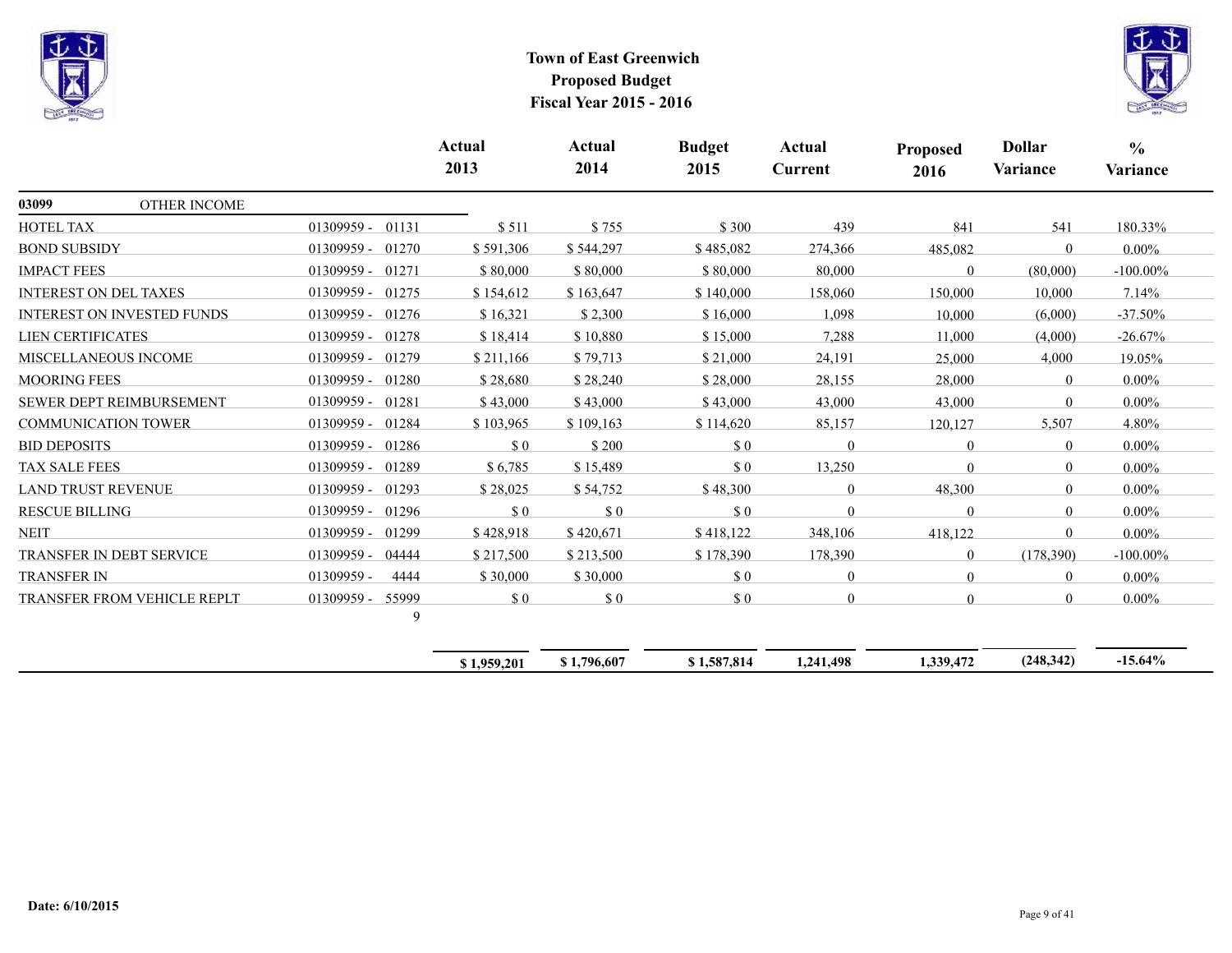



|                          |                        |                       | Actual<br>2013 | Actual<br>2014   |                             | <b>Budget</b><br>2015                            | Actual<br>Current | <b>Proposed</b><br>2016 | Dollar<br>Variance | $\frac{6}{6}$<br>Variance |
|--------------------------|------------------------|-----------------------|----------------|------------------|-----------------------------|--------------------------------------------------|-------------------|-------------------------|--------------------|---------------------------|
| 04910                    | <b>FIRE DEPARTMENT</b> |                       |                |                  |                             |                                                  |                   |                         |                    |                           |
| IN LIEU OF TAXES WARWICK |                        | $01309149 -$<br>01025 |                | \$0<br>\$313,141 |                             | \$335,000                                        | 344,478           | $\theta$                | (335,000)          | $-100.00\%$               |
| <b>INSPECTION FEES</b>   |                        | $01309149 - 01203$    |                | \$0              | $\boldsymbol{\mathsf{S}}$ 0 | $\boldsymbol{\mathsf{S}}\boldsymbol{\mathsf{0}}$ | $\theta$          | $\theta$                | $\Omega$           | $0.00\%$                  |
| <b>DONATIONS</b>         |                        | 01309149 - 01295      |                | \$0              | $\boldsymbol{\mathsf{S}}$ 0 | \$0                                              | $\theta$          |                         | $\Omega$           | $0.00\%$                  |
| <b>RESCUE BILLING</b>    |                        | $01309149 -$<br>01296 |                | \$0              | \$654,217                   | \$625,000                                        | 596,597           | 650,000                 | 25,000             | $4.00\%$                  |
| <b>NEIT</b>              |                        | $01309149 - 01299$    |                | \$0              | $\boldsymbol{\mathsf{S}}$ 0 | $\boldsymbol{\mathsf{S}}\boldsymbol{\mathsf{0}}$ | $\Omega$          |                         | $\theta$           | $0.00\%$                  |
|                          |                        |                       | S <sub>0</sub> |                  | \$967,358                   | \$960,000                                        | 941,075           | 650,000                 | (310,000)          | $-32.29\%$                |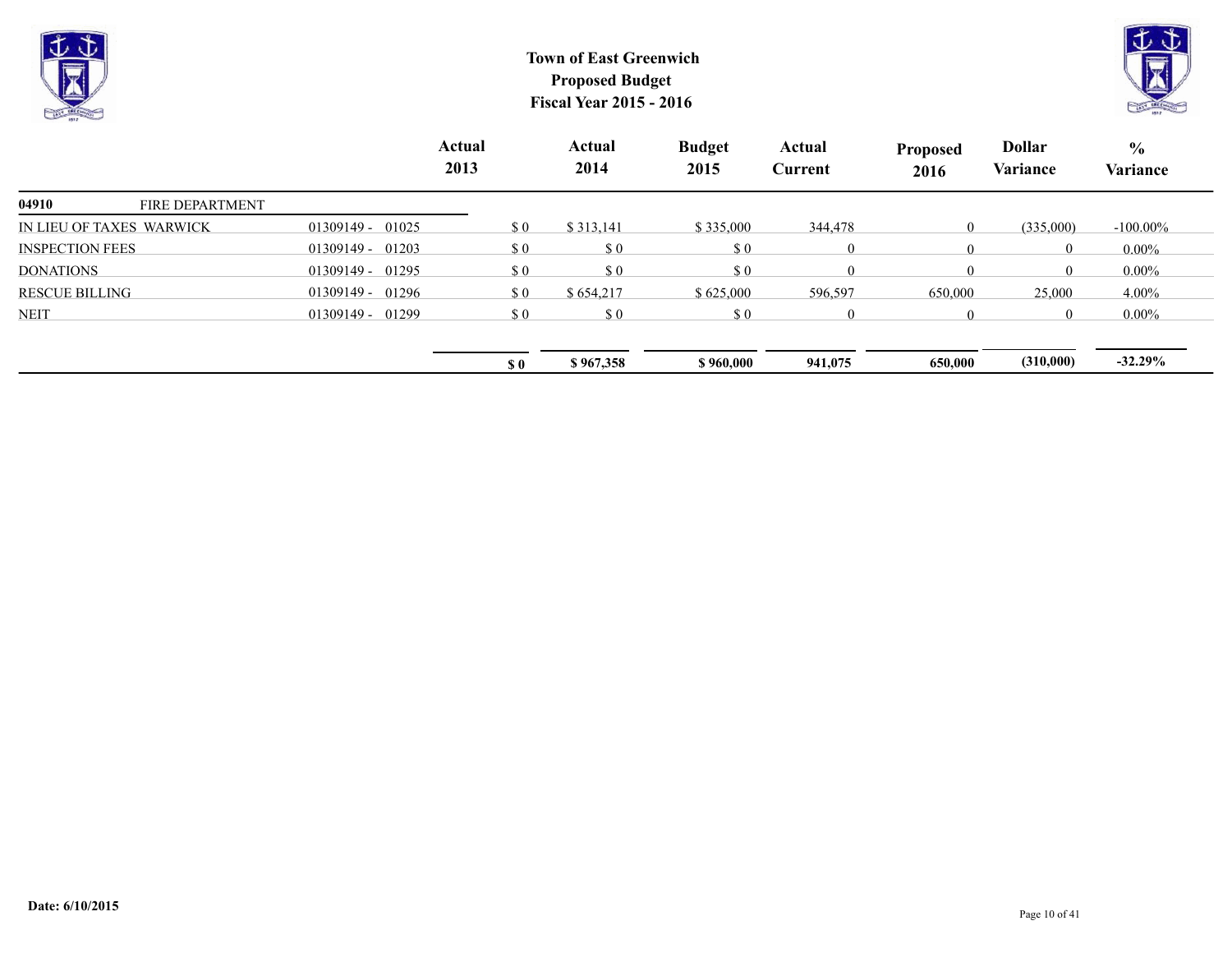| <b>Property</b><br>$\overline{1}$<br>S |        | <b>Town of East Greenwich</b><br><b>Proposed Budget</b><br><b>Fiscal Year 2015 - 2016</b> |               |         |                 |               | $\sim$<br>--<br>$\overline{\overline{}}$<br>LAI |
|----------------------------------------|--------|-------------------------------------------------------------------------------------------|---------------|---------|-----------------|---------------|-------------------------------------------------|
|                                        | Actual | Actual                                                                                    | <b>Budget</b> | Actual  | <b>Proposed</b> | <b>Dollar</b> | $\frac{0}{0}$                                   |
|                                        | 2013   | 2014                                                                                      | 2015          | Current | 2016            | Variance      | Variance                                        |

|  | Revenue<br>Total | . 040 20<br>50.848.3 | 456<br>57 QA<br><br>- 04 | <b>s.059</b><br>59.805 | $\overline{93}$<br>" 14.ბა. | $^{\circ}$ 940.358<br>- 99. | 12F<br>$\gamma$ 00<br>$-1 - 1$ | 1.90% |
|--|------------------|----------------------|--------------------------|------------------------|-----------------------------|-----------------------------|--------------------------------|-------|
|--|------------------|----------------------|--------------------------|------------------------|-----------------------------|-----------------------------|--------------------------------|-------|

 $\sim$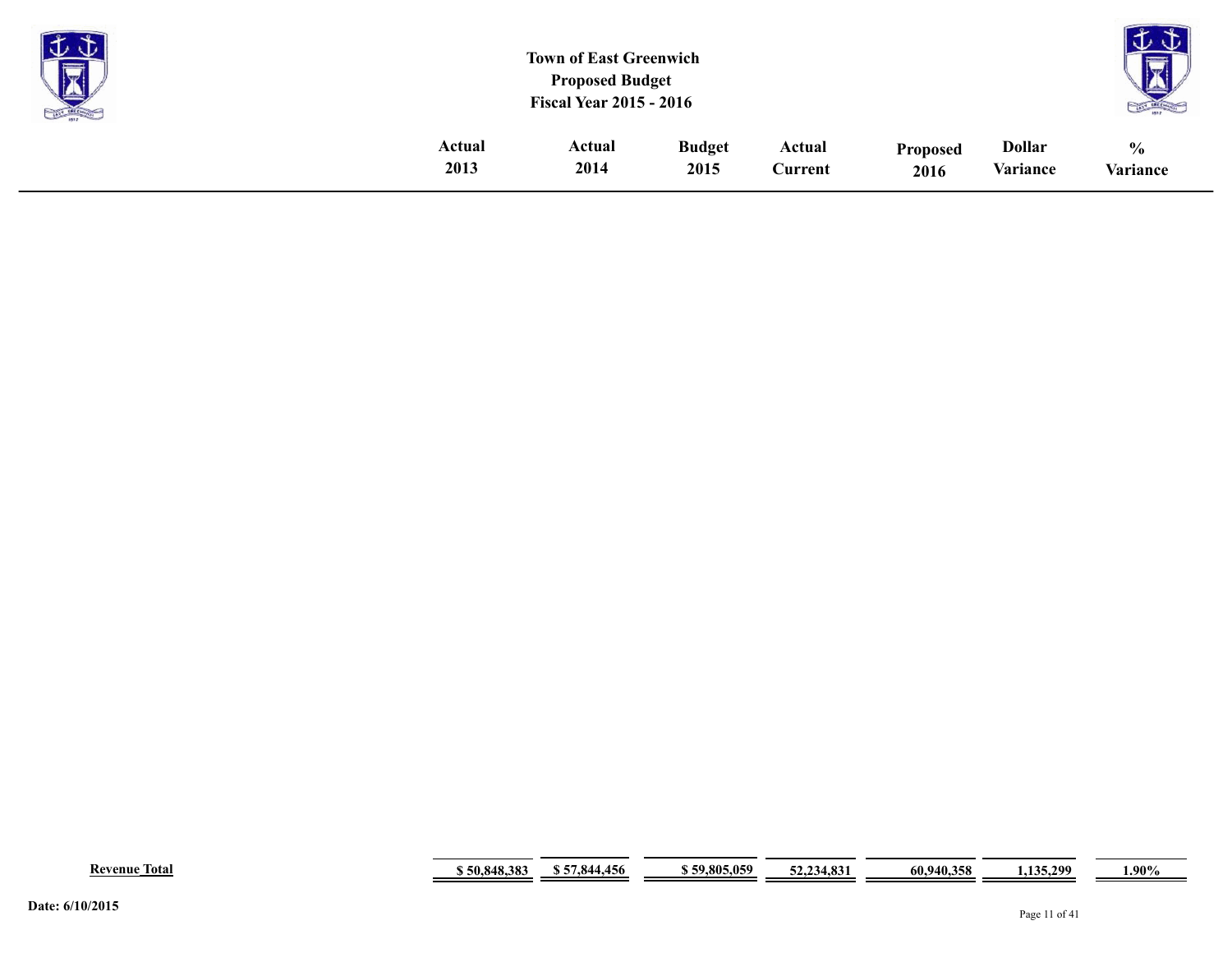



|                                  |                       | Actual<br>2013                                   | Actual<br>2014 | <b>Budget</b><br>2015                            | Actual<br>Current | <b>Proposed</b><br>2016 | <b>Dollar</b><br>Variance | $\frac{6}{6}$<br>Variance |
|----------------------------------|-----------------------|--------------------------------------------------|----------------|--------------------------------------------------|-------------------|-------------------------|---------------------------|---------------------------|
| 04020<br>TOWN MANAGER & COUNCIL  |                       |                                                  |                |                                                  |                   |                         |                           |                           |
| <b>DIRECTOR'S PAY</b>            | 00001<br>$01402011 -$ | \$124,175                                        | \$110,354      | \$118,450                                        | 111,174           | 120,819                 | 2,369                     | $2.00\%$                  |
| TOWN COUNCIL                     | 00001<br>$01402011 -$ | \$9,300                                          | \$9,300        | \$9,300                                          | 8,525             | 9,300                   | $\theta$                  | $0.00\%$                  |
|                                  |                       |                                                  |                |                                                  |                   |                         |                           |                           |
| <b>STAFF PAY</b>                 | $01402011 -$<br>00002 | \$44,146                                         | \$50,216       | \$51,582                                         | 29,586            | 97,308                  | 45,726                    | 88.65%                    |
| <b>LONGEVITY</b>                 | $01402011 -$<br>00004 | \$8,294                                          | \$3,415        | $\boldsymbol{\mathsf{S}}\boldsymbol{\mathsf{0}}$ | $\theta$          | 0                       | $\Omega$                  | $0.00\%$                  |
| <b>OVERTIME</b>                  | 00008<br>$01402011 -$ | \$0                                              | \$1,108        | \$0                                              | 296               | $\theta$                | $\Omega$                  | $0.00\%$                  |
|                                  |                       | \$185,915                                        | \$174,393      | \$179,332                                        | 149,581           | 227,427                 | 48,095                    | 26.82%                    |
| <b>FUNCTIONS &amp; MEETINGS</b>  | $01402012 -$<br>00089 | \$424                                            | \$248          | \$900                                            | 1,234             | 900                     | $\Omega$                  | $0.00\%$                  |
| <b>MEMBERSHIP DUES</b>           | 00115<br>$01402012 -$ | \$6,173                                          | \$6,180        | \$6,200                                          | 6,030             | 6,200                   | $\Omega$                  | $0.00\%$                  |
| <b>INAUGURATION</b>              | $01402012 -$<br>00180 | \$3,299                                          | \$462          | \$3,000                                          | 3,043             | 500                     | (2,500)                   | $-83.33\%$                |
| DOWNTOWN INITIATIVE              | 00301<br>$01402012 -$ | $\boldsymbol{\mathsf{S}}\boldsymbol{\mathsf{0}}$ | $\Omega$       | $\boldsymbol{\mathsf{S}}\boldsymbol{\mathsf{0}}$ | $\overline{0}$    | $\Omega$                | $\Omega$                  | $0.00\%$                  |
| <b>BOOKS &amp; SUBSCRIPTIONS</b> | $01402013 -$<br>00208 | \$45                                             | \$318          | \$150                                            | $\Omega$          | 150                     | $\theta$                  | $0.00\%$                  |
| <b>OFFICE SUPPLIES</b>           | $01402013 -$<br>00256 | \$1,852                                          | \$1,745        | \$1,750                                          | 2,034             | 1,750                   | $\theta$                  | $0.00\%$                  |
|                                  |                       | 11,793                                           | 8,953          | 12,000                                           | 12,341            | 9,500                   | (2,500)                   | $-20.83\%$                |
|                                  |                       | \$197,708                                        | \$183,346      | \$191,332                                        | 161,922           | 236,927                 | 45,595                    | 23.83%                    |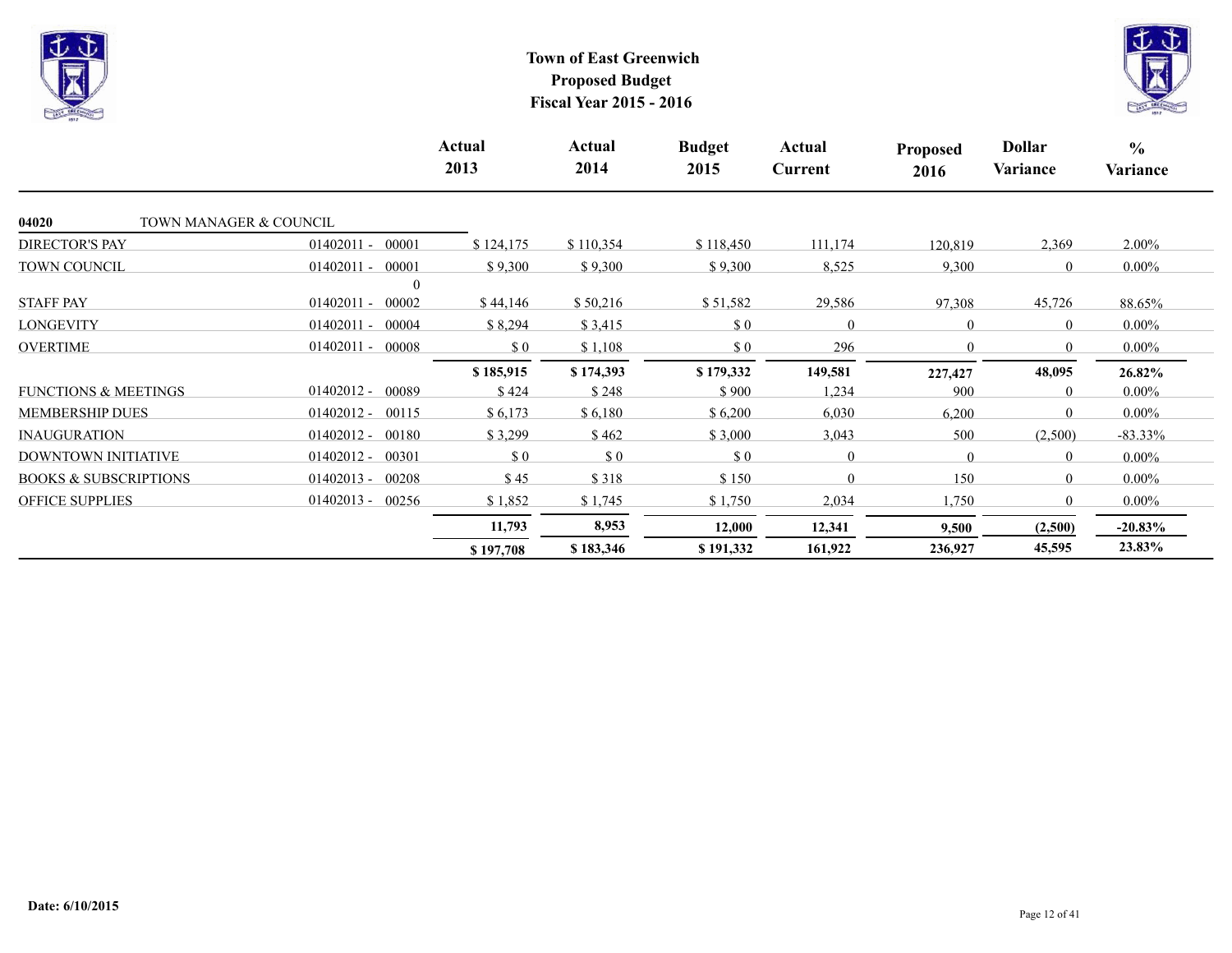



|                            |                       | Actual<br>2013 | Actual<br>2014 | <b>Budget</b><br>2015 | Actual<br>Current | <b>Proposed</b><br>2016 | <b>Dollar</b><br>Variance | $\frac{6}{6}$<br>Variance |
|----------------------------|-----------------------|----------------|----------------|-----------------------|-------------------|-------------------------|---------------------------|---------------------------|
| 04030<br>TOWN CLERK        |                       |                |                |                       |                   |                         |                           |                           |
| <b>DIRECTOR'S PAY</b>      | $01403011 -$<br>00001 | \$69,847       | \$71,518       | \$73,381              | 68,865            | 74,849                  | 1,468                     | 2.00%                     |
| <b>STAFF PAY</b>           | 00002<br>$01403011 -$ | \$127,818      | \$132,616      | \$138,849             | 131,966           | 141,020                 | 2,171                     | $1.56\%$                  |
| LONGEVITY                  | 00004<br>$01403011 -$ | \$6,153        | \$7,377        | \$8,015               | 8,057             | 8,083                   | 68                        | 0.85%                     |
| <b>OVERTIME</b>            | $01403011 -$<br>00008 | \$1,388        | \$0            | \$0                   | $\overline{0}$    | $\mathbf{0}$            | $\overline{0}$            | $0.00\%$                  |
|                            |                       | \$205,205      | \$211,511      | \$220,245             | 208,888           | 223,952                 | 3,707                     | $1.68\%$                  |
| <b>ADVERTISING</b>         | $01403012 -$<br>00027 | \$473          | \$349          | \$1,000               | 566               | 1,000                   | $\theta$                  | $0.00\%$                  |
| CODIFICATION OF ORDINANCES | $01403012 -$<br>00045 | \$9,000        | \$0            | \$5,000               | 4,875             | 5,000                   | $\overline{0}$            | $0.00\%$                  |
| EOUIPMENT MAINTENANCE      | $01403012 -$<br>00073 | \$0            | \$104          | \$750                 | $\theta$          | 750                     | $\overline{0}$            | $0.00\%$                  |
| <b>MEMBERSHIP DUES</b>     | $01403012 -$<br>00115 | \$370          | \$370          | \$500                 | 550               | 500                     | $\Omega$                  | $0.00\%$                  |
| <b>MICROFILMING</b>        | $01403012 -$<br>00117 | \$7,515        | \$6,453        | \$8,000               | 5,459             | 8,000                   | $\theta$                  | $0.00\%$                  |
| <b>PRINTING</b>            | 00131<br>$01403012 -$ | \$89           | \$330          | \$750                 | 690               | 750                     | $\theta$                  | $0.00\%$                  |
| PROFESSIONAL SERVICES      | $01403012 -$<br>00133 | \$2,500        | \$4,232        | \$2,900               | 3,407             | 2,900                   | $\overline{0}$            | $0.00\%$                  |
| <b>DOG LICENSING</b>       | $01403013 -$<br>00226 | \$208          | \$209          | \$500                 | 199               | 500                     | $\overline{0}$            | $0.00\%$                  |
| <b>OFFICE SUPPLIES</b>     | $01403013 -$<br>00256 | \$1,915        | \$1,880        | \$1,900               | 1,535             | 1,900                   | $\overline{0}$            | $0.00\%$                  |
|                            |                       | 22,070         | 13,926         | 21,300                | 17,280            | 21,300                  | 0                         | $0.00\%$                  |
|                            |                       | \$227,276      | \$225,436      | \$241,545             | 226,168           | 245,252                 | 3,707                     | $1.53\%$                  |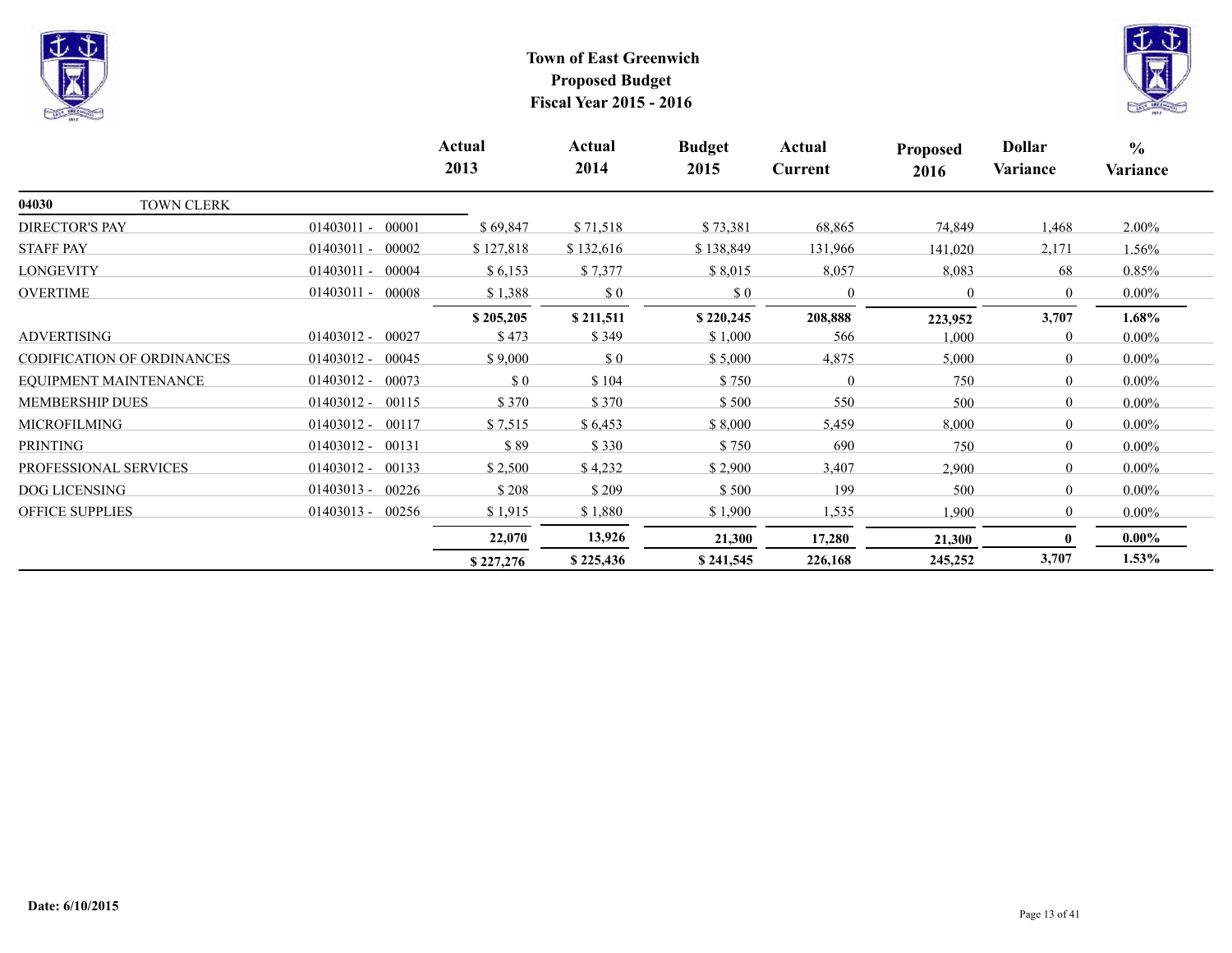| むむ<br><b>Rep</b><br><b>BATT LETTRA</b> |       |                    | <b>Town of East Greenwich</b><br><b>Proposed Budget</b><br><b>Fiscal Year 2015 - 2016</b> |                |                       |                   |                         |                           |                           |  |
|----------------------------------------|-------|--------------------|-------------------------------------------------------------------------------------------|----------------|-----------------------|-------------------|-------------------------|---------------------------|---------------------------|--|
|                                        |       |                    | Actual<br>2013                                                                            | Actual<br>2014 | <b>Budget</b><br>2015 | Actual<br>Current | <b>Proposed</b><br>2016 | <b>Dollar</b><br>Variance | $\frac{6}{6}$<br>Variance |  |
| 04040                                  | LEGAL |                    |                                                                                           |                |                       |                   |                         |                           |                           |  |
| <b>CLAIMS RESERVE</b>                  |       | $01404012 - 00043$ | \$486                                                                                     | \$5,000        | \$2,000               | 69,277            | 2,000                   | $\Omega$                  | $0.00\%$                  |  |
| <b>FEES &amp; LEGAL SERVICES</b>       |       | $01404012 - 00081$ | \$155,932                                                                                 | \$170,606      | \$168,000             | 167,716           | 168,000                 |                           | $0.00\%$                  |  |

**\$** 156,420 **\$** 175,606 **\$** 172,500 **237,982** 172,500 0 0.00%  **156,420 175,606 172,500 237,982 172,500 0 0.00%**

FUNCTIONS & MEETINGS 01404012 - 00089 \$2 \$0 \$2,500 989 2,500 0 0.00%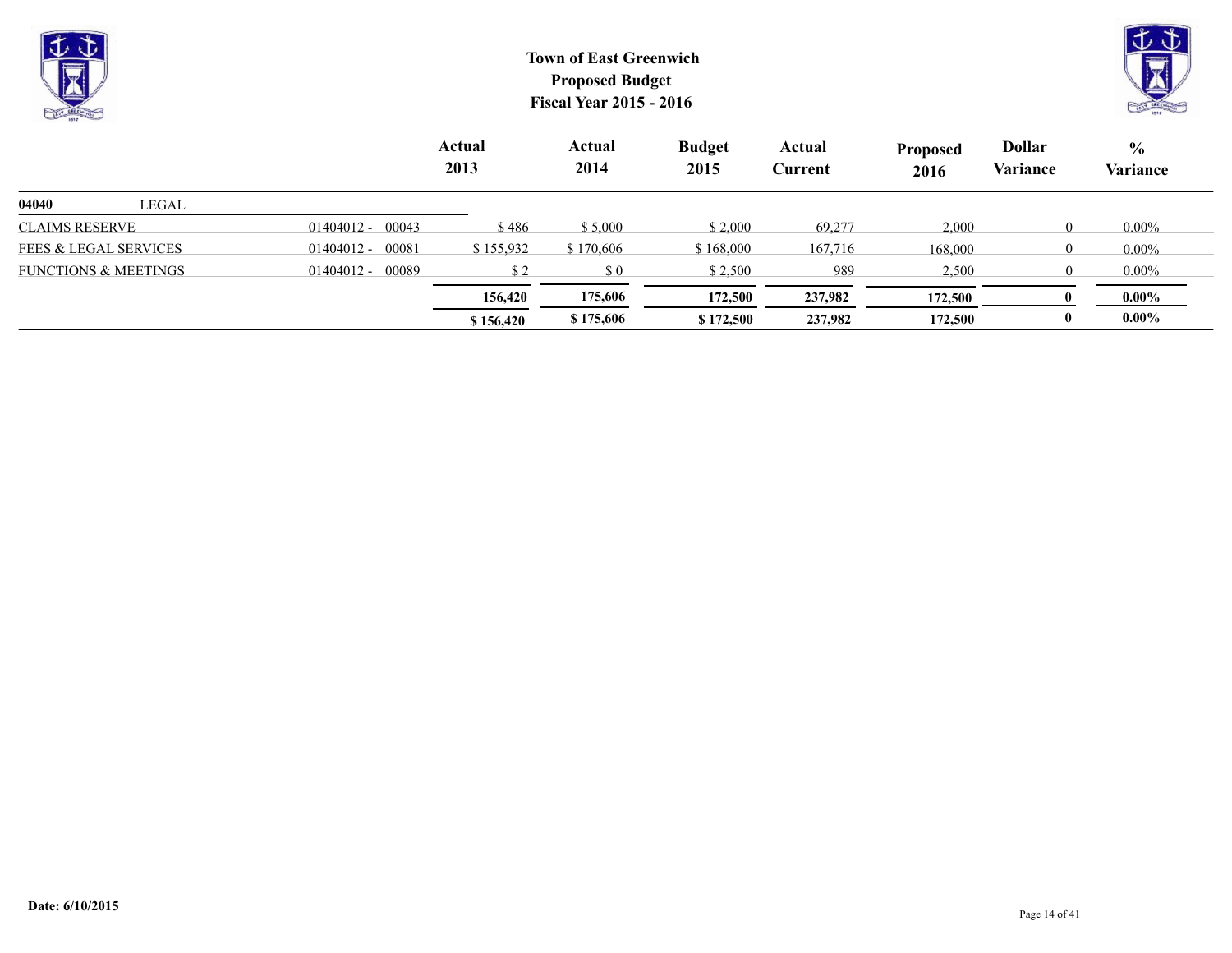



|                          |                       | Actual<br>2013 | Actual<br>2014 | <b>Budget</b><br>2015 | Actual<br>Current | <b>Proposed</b><br>2016 | <b>Dollar</b><br>Variance | $\frac{0}{0}$<br>Variance |
|--------------------------|-----------------------|----------------|----------------|-----------------------|-------------------|-------------------------|---------------------------|---------------------------|
| 04045<br>MUNICIPAL COURT |                       |                |                |                       |                   |                         |                           |                           |
| <b>DIRECTOR'S PAY</b>    | $01404511 - 00001$    | \$5,000        | \$5,000        | \$5,000               | 5,000             | 5,000                   | $\overline{0}$            | $0.00\%$                  |
| <b>STAFF PAY</b>         | $01404511 - 00002$    | \$31,377       | \$31,445       | \$31,637              | 29,789            | 32,270                  | 633                       | $2.00\%$                  |
| <b>LONGEVITY</b>         | $01404511 - 00004$    | \$1,054        | \$1,075        | \$1,265               | 1,292             | 1,291                   | 26                        | 2.06%                     |
|                          |                       | \$37,430       | \$37,520       | \$37,902              | 36,081            | 38,561                  | 659                       | 1.74%                     |
| PROGRAM COSTS            | $01404512 -$<br>00085 | \$1,003        | \$888          | \$1,500               | 69                | 1,500                   | $\overline{0}$            | $0.00\%$                  |
|                          |                       |                |                |                       |                   |                         |                           |                           |
|                          |                       | 1,003          | 888            | 1,500                 | 69                | 1,500                   |                           | $0.00\%$                  |
|                          |                       | \$38,433       | \$38,408       | \$39,402              | 36,150            | 40,061                  | 659                       | $1.67\%$                  |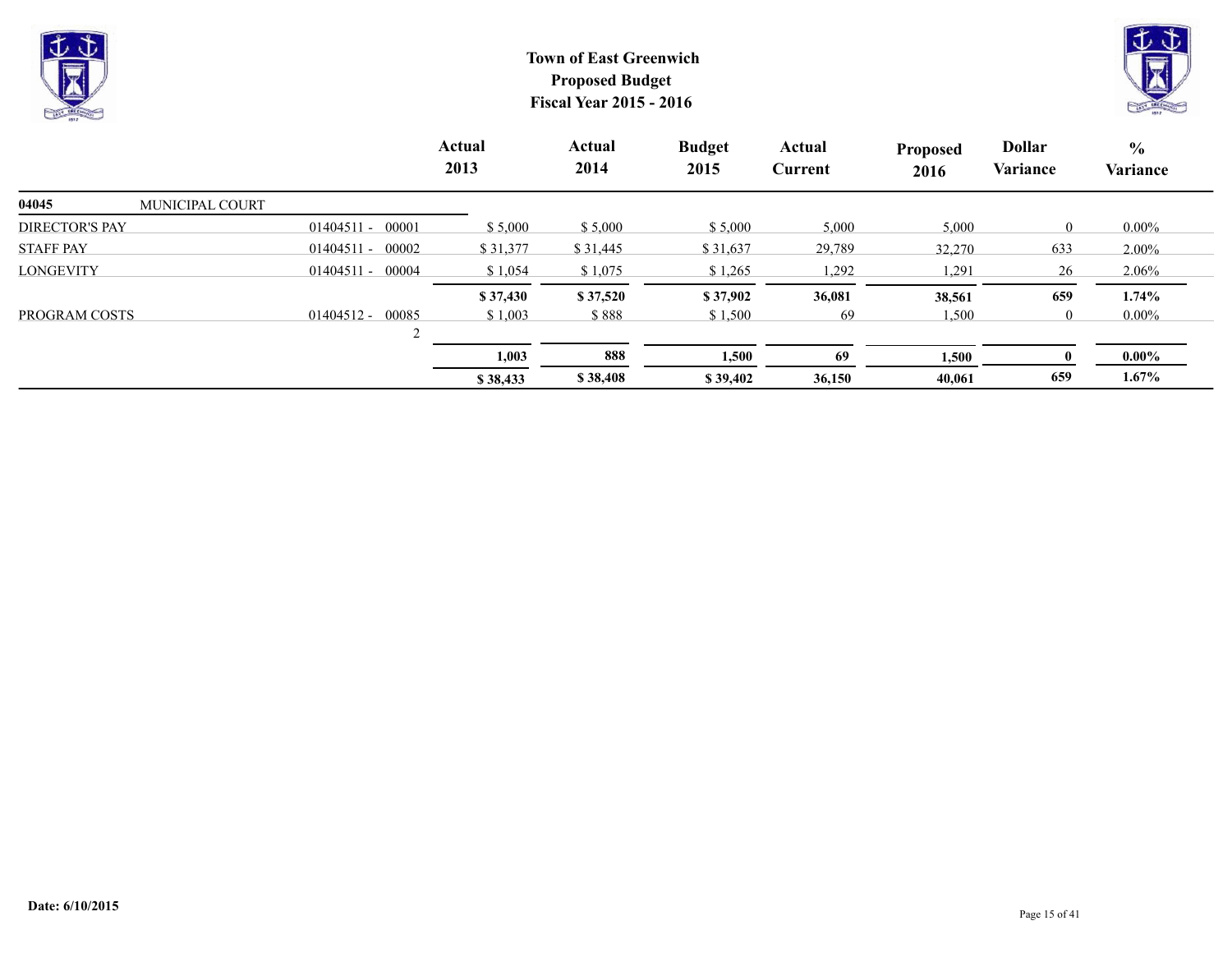| $\overline{\mathbf{y}}$<br><b>CASH LIKELING</b> |               |                       |                | <b>Town of East Greenwich</b><br><b>Proposed Budget</b><br><b>Fiscal Year 2015 - 2016</b> |                       |                   | JΦ<br>FREE ERECTION     |                           |                           |
|-------------------------------------------------|---------------|-----------------------|----------------|-------------------------------------------------------------------------------------------|-----------------------|-------------------|-------------------------|---------------------------|---------------------------|
|                                                 |               |                       | Actual<br>2013 | Actual<br>2014                                                                            | <b>Budget</b><br>2015 | Actual<br>Current | <b>Proposed</b><br>2016 | <b>Dollar</b><br>Variance | $\frac{6}{6}$<br>Variance |
| 04050                                           | PROBATE JUDGE |                       |                |                                                                                           |                       |                   |                         |                           |                           |
| <b>DIRECTOR'S PAY</b>                           |               | 00001<br>$01405011 -$ | \$5,500        | \$5,500                                                                                   | \$5,500               | 5,500             | 5,500                   | $\overline{0}$            | $0.00\%$                  |
|                                                 |               |                       | \$5,500        | \$5,500                                                                                   | \$5,500               | 5,500             | 5,500                   | $\mathbf{0}$              | $0.00\%$                  |
|                                                 |               |                       |                |                                                                                           |                       |                   |                         | $\mathbf{0}$              |                           |

**\$ 5,500 \$ 5,500 \$ 5,500 5,500 5,500 0 0.00%** 

 $\qquad \qquad$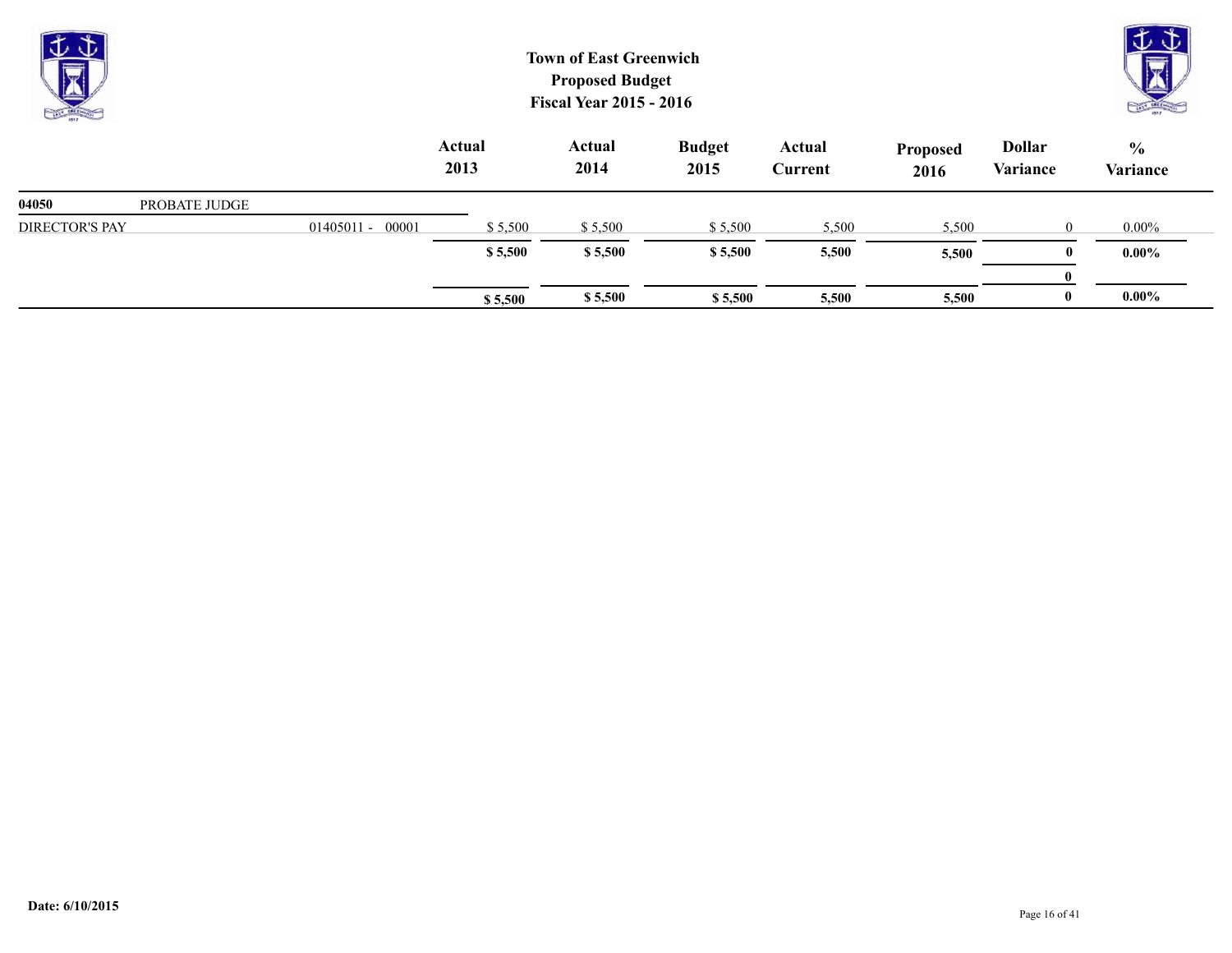



|                              |                                |                       | Actual<br>2013 | Actual<br>2014              | <b>Budget</b><br>2015 | Actual<br>Current | <b>Proposed</b><br>2016 | <b>Dollar</b><br>Variance | $\frac{0}{0}$<br>Variance |
|------------------------------|--------------------------------|-----------------------|----------------|-----------------------------|-----------------------|-------------------|-------------------------|---------------------------|---------------------------|
| 04060                        | <b>EMPLOYEE BENEFITS</b>       |                       |                |                             |                       |                   |                         |                           |                           |
| <b>CONTINUING EDUCATION</b>  |                                | $01406012 -$<br>00053 | \$13,240       | \$6,909                     | \$5,000               | 25,511            | 10,000                  | 5,000                     | 100.00%                   |
| DENTAL INSURANCE             |                                | $01406012 -$<br>00059 | \$77,628       | \$116,618                   | \$147,866             | 84,621            | 133,860                 | (14,006)                  | $-9.47\%$                 |
| <b>HR CONSULTANT</b>         |                                | $01406012 -$<br>00060 | \$0            | $\boldsymbol{\mathsf{S}}$ 0 | \$30,000              | 30,000            | $\theta$                | (30,000)                  | $-100.00\%$               |
| <b>EMPLOYEE AWARDS</b>       |                                | $01406012 -$<br>00071 | \$6,237        | \$7,606                     | \$4,000               | 1,999             | 4,000                   | $\Omega$                  | $0.00\%$                  |
| HEALTH INSURANCE             |                                | $01406012 -$<br>00093 | \$1,492,703    | \$2,525,481                 | \$2,665,204           | 2,014,938         | 2,643,873               | (21, 331)                 | $-0.80%$                  |
| <b>LEGAL FUND-DPW UNION</b>  |                                | $01406012 -$<br>00105 | \$5,741        | \$5,741                     | \$6,500               | 5,443             | 6,500                   | $\Omega$                  | $0.00\%$                  |
| <b>RETIREMENT - FIRE</b>     |                                | $01406012 -$<br>00146 | \$0            | \$479,664                   | \$687,678             | 594,480           | 680,758                 | (6,920)                   | $-1.01%$                  |
| RETIREMENT-POLICE            |                                | $01406012 -$<br>00147 | \$348,264      | \$417,375                   | \$596,862             | 536,071           | 586,146                 | (10, 716)                 | $-1.80%$                  |
| RETIREMENT-TOWN              |                                | $01406012 -$<br>00148 | $\sqrt{3}0$    | \$13,711                    | $\sqrt{3}0$           | 1,385             | $\Omega$                | $\theta$                  | $0.00\%$                  |
| DPW UNION PENSION            |                                | $01406012 -$<br>00150 | \$19,481       | \$20,261                    | \$29,392              | 20,974            | 29,392                  | $\Omega$                  | $0.00\%$                  |
| RETIREMENT-TOWN              |                                | 00152<br>$01406012 -$ | \$215,800      | \$211,077                   | \$290,207             | 261,469           | 244,867                 | (45,340)                  | $-15.62%$                 |
| <b>SOCIAL SECURITY</b>       |                                | $01406012 -$<br>00155 | \$462,032      | \$697,344                   | \$798,686             | 711,195           | 798,686                 | $\theta$                  | $0.00\%$                  |
| <b>GASB 45 CONTRIBUTIONS</b> |                                | 00156<br>$01406012 -$ | \$125,000      | \$250,000                   | \$300,000             | 300,000           | 350,000                 | 50,000                    | 16.67%                    |
| <b>TRAINING/CONFERENCES</b>  |                                | $01406012 -$<br>00171 | \$13,356       | \$13,601                    | \$18,500              | 9,952             | 15,000                  | (3,500)                   | $-18.92%$                 |
|                              | <b>STATE PENSION INCENTIVE</b> | $01406012 -$<br>00172 | $\sqrt{3}0$    | \$62,403                    | \$62,403              | 62,403            | 62,395                  | (8)                       | $-0.01%$                  |
|                              | UNEMPLOYMENT INSURANCE         | $01406012 -$<br>00173 | \$2,138        | \$5,121                     | \$15,000              | 1,785             | 15,000                  | $\Omega$                  | $0.00\%$                  |
| <b>HEALTH BUYBACK</b>        |                                | $01406012 -$<br>00174 | \$21,359       | \$23,237                    | \$23,774              | 22,287            | 27,458                  | 3,684                     | 15.50%                    |
|                              |                                |                       | 2,802,978      | 4,856,148                   | 5,681,072             | 4,684,512         | 5,607,935               | (73, 137)                 | $-1.29\%$                 |
|                              |                                |                       | \$2,802,978    | \$4,856,148                 | \$5,681,072           | 4,684,512         | 5,607,935               | (73, 137)                 | $-1.29%$                  |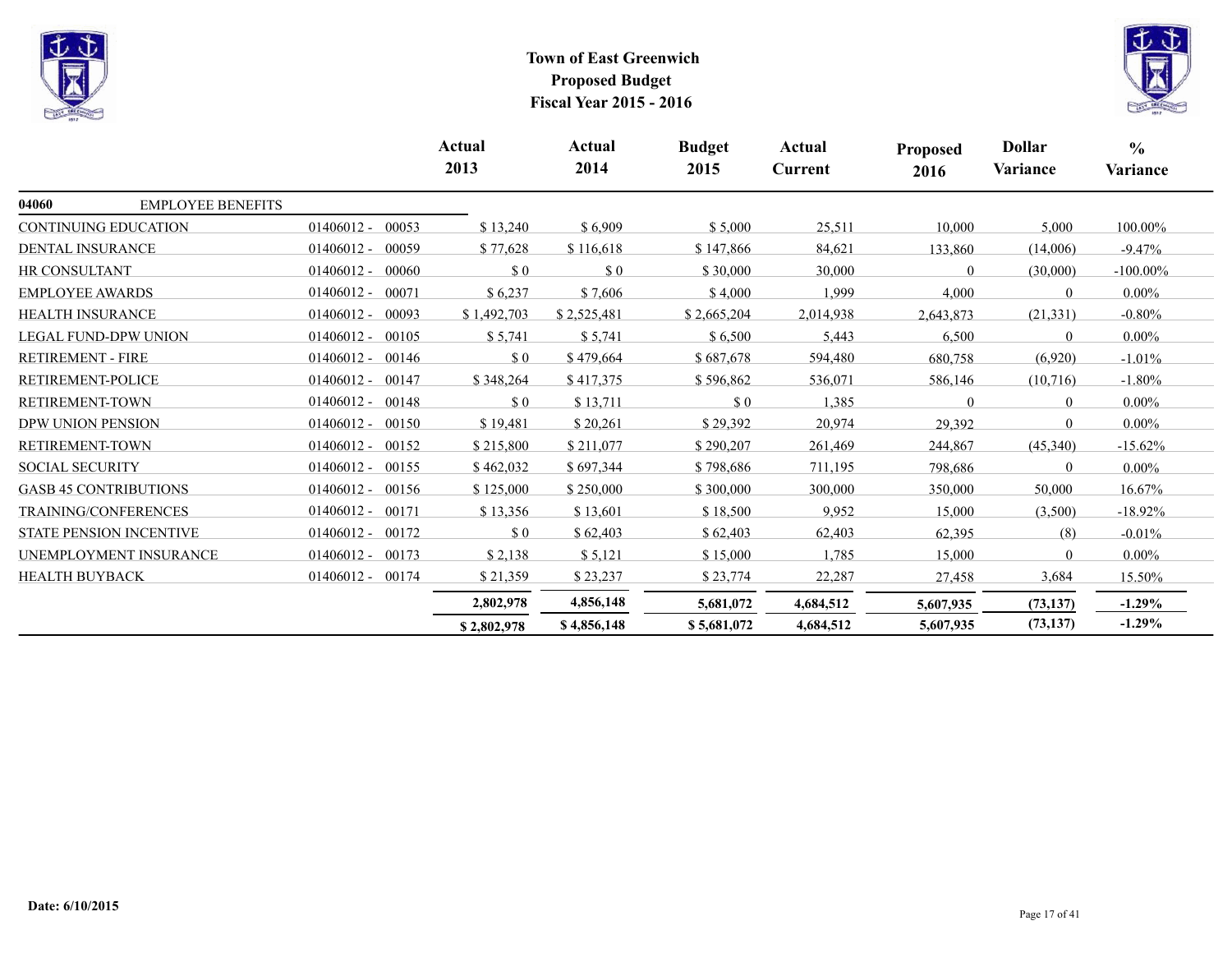

|                             |                       | \$235,961 | \$372,307 | \$413,475 | 372,664 | 406,728 | (6,747)  | $-1.63%$        |
|-----------------------------|-----------------------|-----------|-----------|-----------|---------|---------|----------|-----------------|
|                             |                       | 235,961   | 372,307   | 413,475   | 372,664 | 406,728 | (6,747)  | $-1.63%$        |
| WORKER'S COMPENSATION       | $01407012 -$<br>00181 | \$57,550  | \$ 64,098 | \$65,000  | 65,253  | 70,000  | 5,000    | 7.69%           |
| POLICE DISABILITY INSURANCE | 00125<br>01407012 -   | \$ 894    | \$876     | \$1,027   | 1,070   | 1.027   |          | $0.00\%$        |
| PROPERTY INSURANCE          | 00123<br>$01407012 -$ | \$168.713 | \$277.695 | \$315.171 | 276,126 | 300,000 | (15,171) | $-4.81%$        |
| LIFE INƏUNANUE-             | $0140/012 -$<br>UUVU  | 0.004     | 9.29.000  | J22.211   | 30,214  | 33.701  | 3,424    | 10.017 <b>c</b> |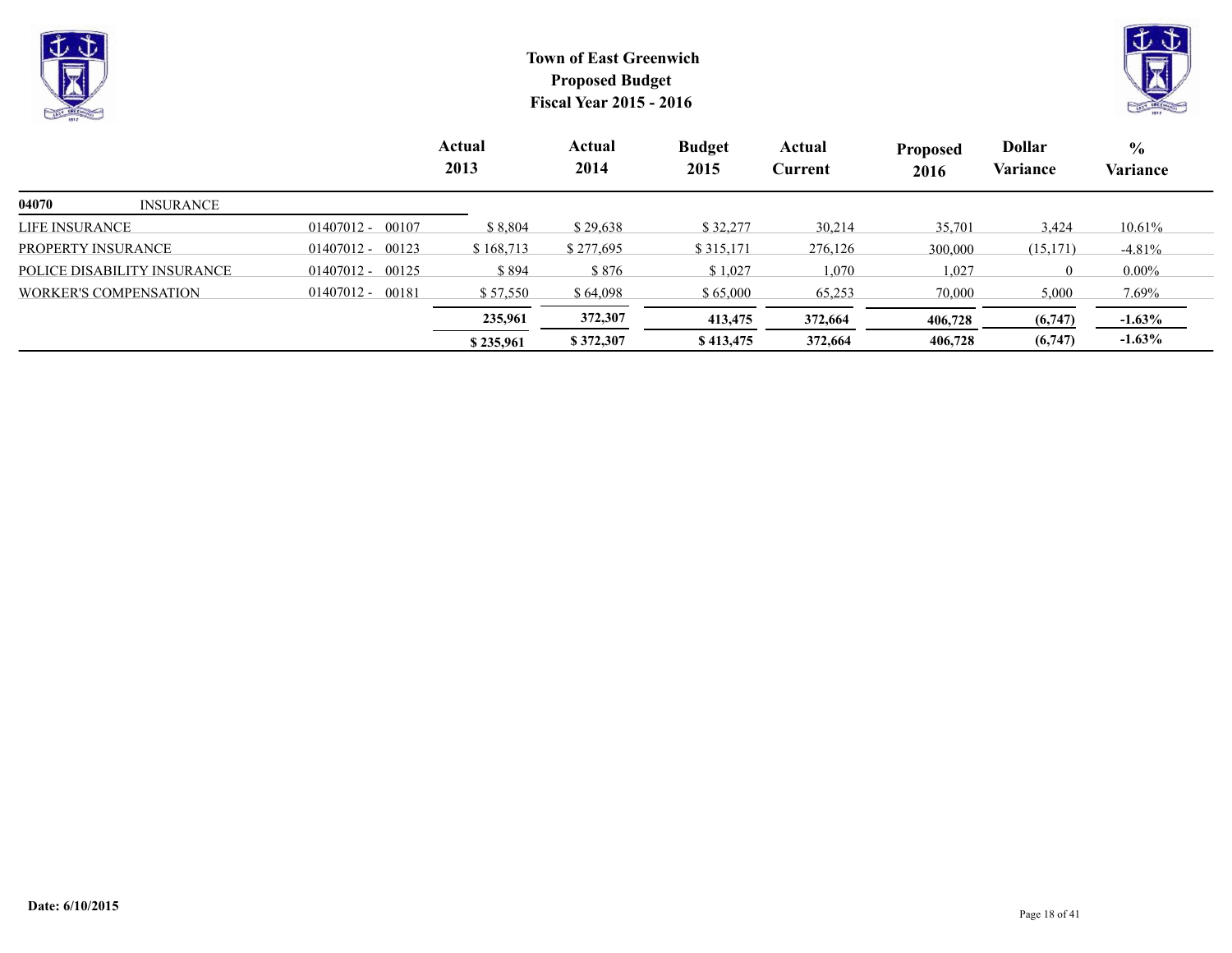| J<br><b>No.</b><br><b>CALL CALLING</b> |                    |                       |                | <b>Town of East Greenwich</b><br><b>Proposed Budget</b><br><b>Fiscal Year 2015 - 2016</b> |                       |                   |                         |                           | $\overline{\mathsf{v}}\,\overline{\mathsf{v}}$<br><b>LAST LACEN</b> |
|----------------------------------------|--------------------|-----------------------|----------------|-------------------------------------------------------------------------------------------|-----------------------|-------------------|-------------------------|---------------------------|---------------------------------------------------------------------|
|                                        |                    |                       | Actual<br>2013 | Actual<br>2014                                                                            | <b>Budget</b><br>2015 | Actual<br>Current | <b>Proposed</b><br>2016 | <b>Dollar</b><br>Variance | $\frac{0}{0}$<br>Variance                                           |
| 04080                                  | <b>CONTINGENCY</b> |                       |                |                                                                                           |                       |                   |                         |                           |                                                                     |
| <b>CONTINGENCY FUND</b>                |                    | 00051<br>$01408012 -$ | \$16,341       | \$20,628                                                                                  | \$12,500              | 4,016             | 12,500                  | $\theta$                  | $0.00\%$                                                            |
|                                        |                    |                       | 16,341         | 20,628                                                                                    | 12,500                | 4,016             | 12,500                  | $\bf{0}$                  | $0.00\%$                                                            |

**\$** 16,341 **\$** 20,628 **\$** 12,500 **4**,016 **12,500 0** 0.00%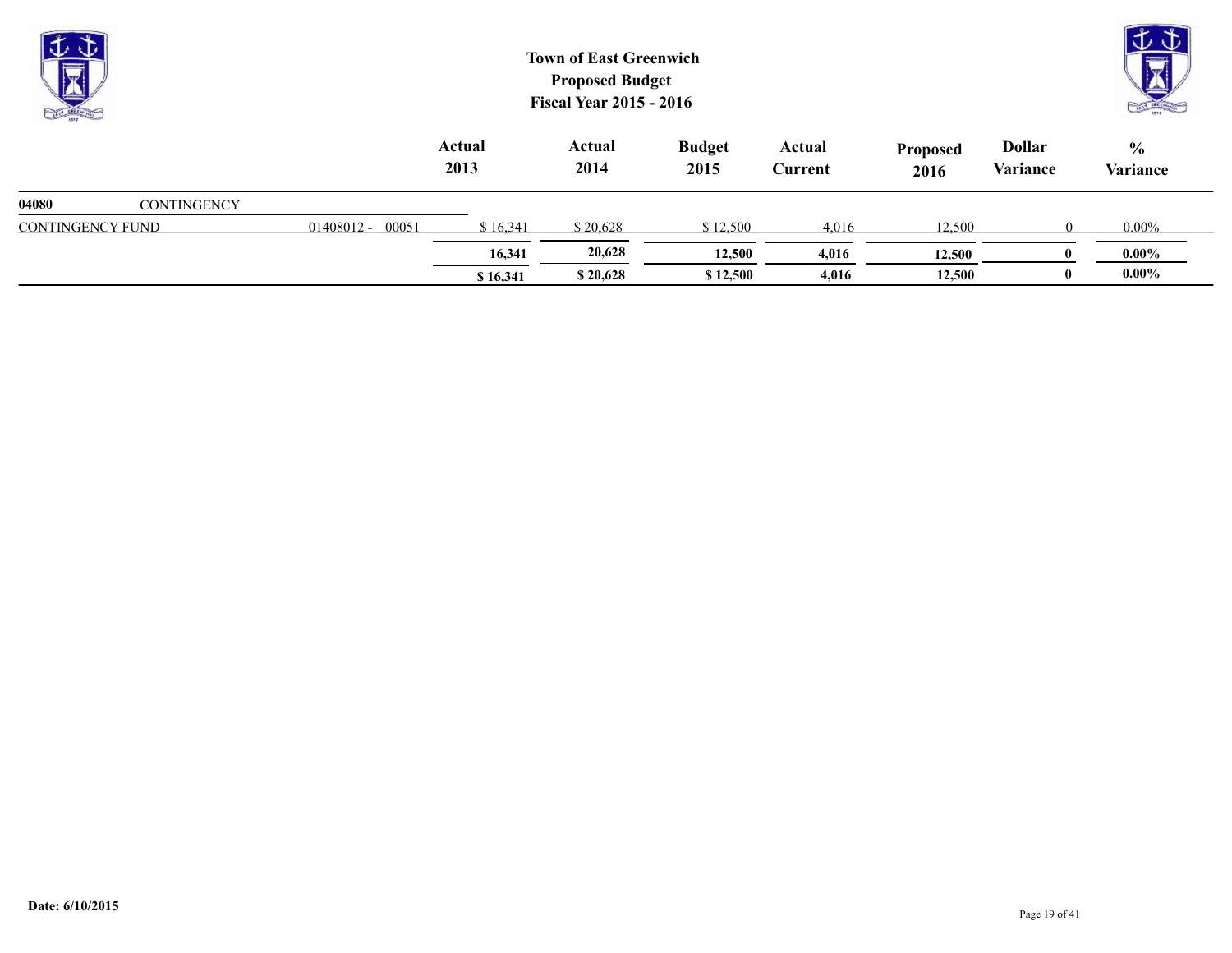



|                                     |                       | <b>Actual</b><br>2013 | Actual<br>2014 | <b>Budget</b><br>2015 | Actual<br>Current | <b>Proposed</b><br>2016 | <b>Dollar</b><br>Variance | $\frac{0}{0}$<br>Variance |
|-------------------------------------|-----------------------|-----------------------|----------------|-----------------------|-------------------|-------------------------|---------------------------|---------------------------|
| 04110<br><b>BOARD OF CANVASSERS</b> |                       |                       |                |                       |                   |                         |                           |                           |
| <b>TEMPORARY HELP</b>               | 00003<br>$01411011 -$ | \$1,302               | \$382          | \$2,500               | 1,325             | 2,500                   | $\theta$                  | $0.00\%$                  |
| <b>ELECTION OFFICIALS</b>           | $01411011 -$<br>00006 | \$16,036              | \$5,096        | \$19,000              | 15,446            | 10,000                  | (9,000)                   | $-47.37\%$                |
| BOARD                               | $01411011 -$<br>00023 | \$2,895               | \$850          | \$3,500               | 3,680             | 2,800                   | (700)                     | $-20.00\%$                |
|                                     |                       | \$20,234              | \$6,328        | \$25,000              | 20,451            | 15,300                  | (9,700)                   | $-38.80\%$                |
| <b>ADVERTISING</b>                  | 00027<br>$01411012 -$ | \$964                 | \$4            | \$1,500               | 978               | 1,000                   | (500)                     | $-33.33\%$                |
| POLICE DETAILS                      | $01411012 -$<br>00028 | \$1,820               | $\sqrt{3}0$    | \$2,500               | 1,500             | 1,500                   | (1,000)                   | $-40.00\%$                |
| FINANCIAL TOWN MEETING              | $01411012 - 00083$    | \$857                 | \$1,701        | \$1,700               | 1,085             | 1,700                   | $\theta$                  | $0.00\%$                  |
| <b>FOOD</b>                         | $01411012 -$<br>00085 | \$1,732               | $\sqrt{3}0$    | \$3,500               | 1,956             | 1,500                   | (2,000)                   | $-57.14%$                 |
| <b>OFFICE SUPPLIES</b>              | $01411013 - 00256$    | \$1,191               | \$714          | \$2,000               | 1,661             | 1,500                   | (500)                     | $-25.00\%$                |
|                                     |                       | 6,564                 | 2,418          | 11,200                | 7,179             | 7,200                   | (4,000)                   | $-35.71\%$                |
|                                     |                       | \$26,797              | \$8,745        | \$36,200              | 27,630            | 22,500                  | (13,700)                  | $-37.85%$                 |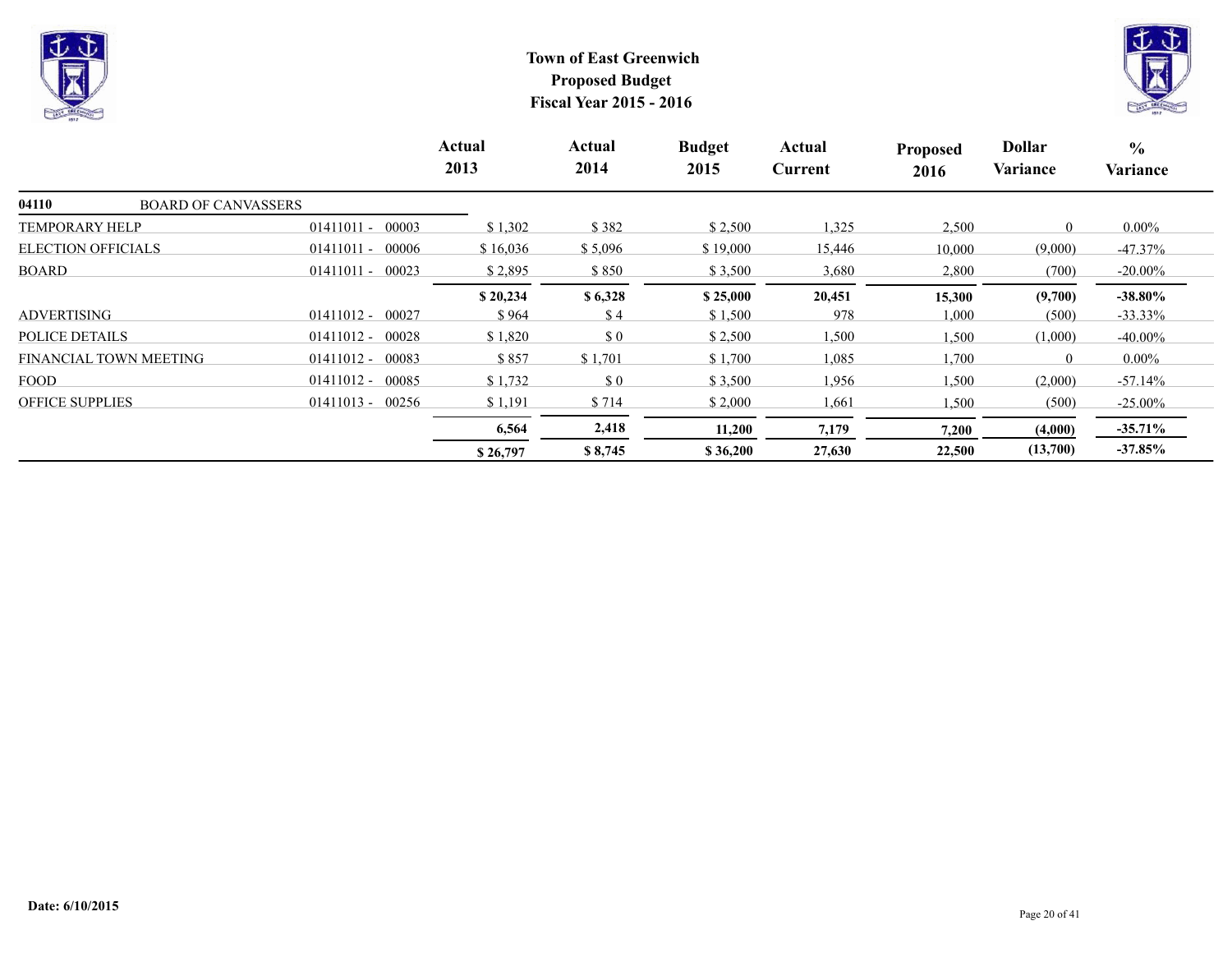



|                                  |                       | Actual<br>2013 | Actual<br>2014 | <b>Budget</b><br>2015 | Actual<br>Current | <b>Proposed</b><br>2016 | <b>Dollar</b><br>Variance | $\frac{0}{0}$<br>Variance |
|----------------------------------|-----------------------|----------------|----------------|-----------------------|-------------------|-------------------------|---------------------------|---------------------------|
| 04210<br><b>FINANCE</b>          |                       |                |                |                       |                   |                         |                           |                           |
| DIRECTOR'S PAY                   | $01421011 -$<br>00001 | \$93,451       | \$85,186       | \$98,180              | 86,370            | 100,144                 | 1,964                     | $2.00\%$                  |
| <b>STAFF PAY</b>                 | $01421011 -$<br>00002 | \$319,991      | \$320,348      | \$337,781             | 313,767           | 347,875                 | 10,094                    | 2.99%                     |
| <b>LONGEVITY</b>                 | $01421011 -$<br>00004 | \$13,017       | \$14,708       | \$11,285              | 12,417            | 13,214                  | 1,929                     | 17.09%                    |
| <b>OVERTIME</b>                  | $01421011 -$<br>00008 | \$337          | \$640          | \$600                 | 129               | 600                     | $\theta$                  | $0.00\%$                  |
|                                  |                       | \$426,796      | \$420,882      | \$447,846             | 412,684           | 461,833                 | 13,987                    | $3.12\%$                  |
| <b>ADVERTISING</b>               | $01421012 -$<br>00027 | \$5            | \$523          | \$300                 | 272               | 300                     | $\theta$                  | $0.00\%$                  |
| <b>MEMBERSHIP DUES</b>           | $01421012 -$<br>00115 | \$1,255        | \$1,105        | \$1,300               | 1,120             | 1,300                   | $\theta$                  | $0.00\%$                  |
| <b>PRINTING</b>                  | $01421012 -$<br>00131 | \$1,408        | \$1,538        | \$1,500               | 1,500             | 1,500                   | $\overline{0}$            | $0.00\%$                  |
| <b>TAX BOOK</b>                  | $01421012 -$<br>00159 | \$832          | \$884          | \$1,000               | 1,088             | 1,000                   | $\overline{0}$            | $0.00\%$                  |
| <b>REVALUATION</b>               | 00162<br>$01421012 -$ | \$0            | \$86,065       | \$86,000              | 79,360            | 88,000                  | 2,000                     | $2.33\%$                  |
| TOWN AUDIT & ACTUARIES/GASB      | $01421012 -$<br>00163 | \$48,505       | \$62,449       | \$66,500              | 50,225            | 60,000                  | (6,500)                   | $-9.77\%$                 |
| <b>BOOKS &amp; SUBSCRIPTIONS</b> | 00208<br>$01421013 -$ | \$611          | \$1,299        | \$1,000               | 1,623             | 1,250                   | 250                       | 25.00%                    |
| <b>OFFICE SUPPLIES</b>           | $01421013 -$<br>00256 | \$9,171        | \$9,360        | \$9,000               | 13,577            | 9,000                   | $\overline{0}$            | $0.00\%$                  |
| NEW EQUIPMENT                    | 00350<br>$01421014 -$ | \$411          | \$500          | \$500                 | 506               | 500                     | $\overline{0}$            | $0.00\%$                  |
| <b>POSTAGE</b>                   | 01421015 - 00375      | \$27,030       | \$32,021       | \$32,000              | 21,899            | 32,000                  | $\theta$                  | $0.00\%$                  |
|                                  |                       | 89,229         | 195,743        | 199,100               | 171,170           | 194,850                 | (4,250)                   | $-2.13%$                  |
|                                  |                       | \$516,025      | \$616,625      | \$646,946             | 583,853           | 656,683                 | 9,737                     | 1.51%                     |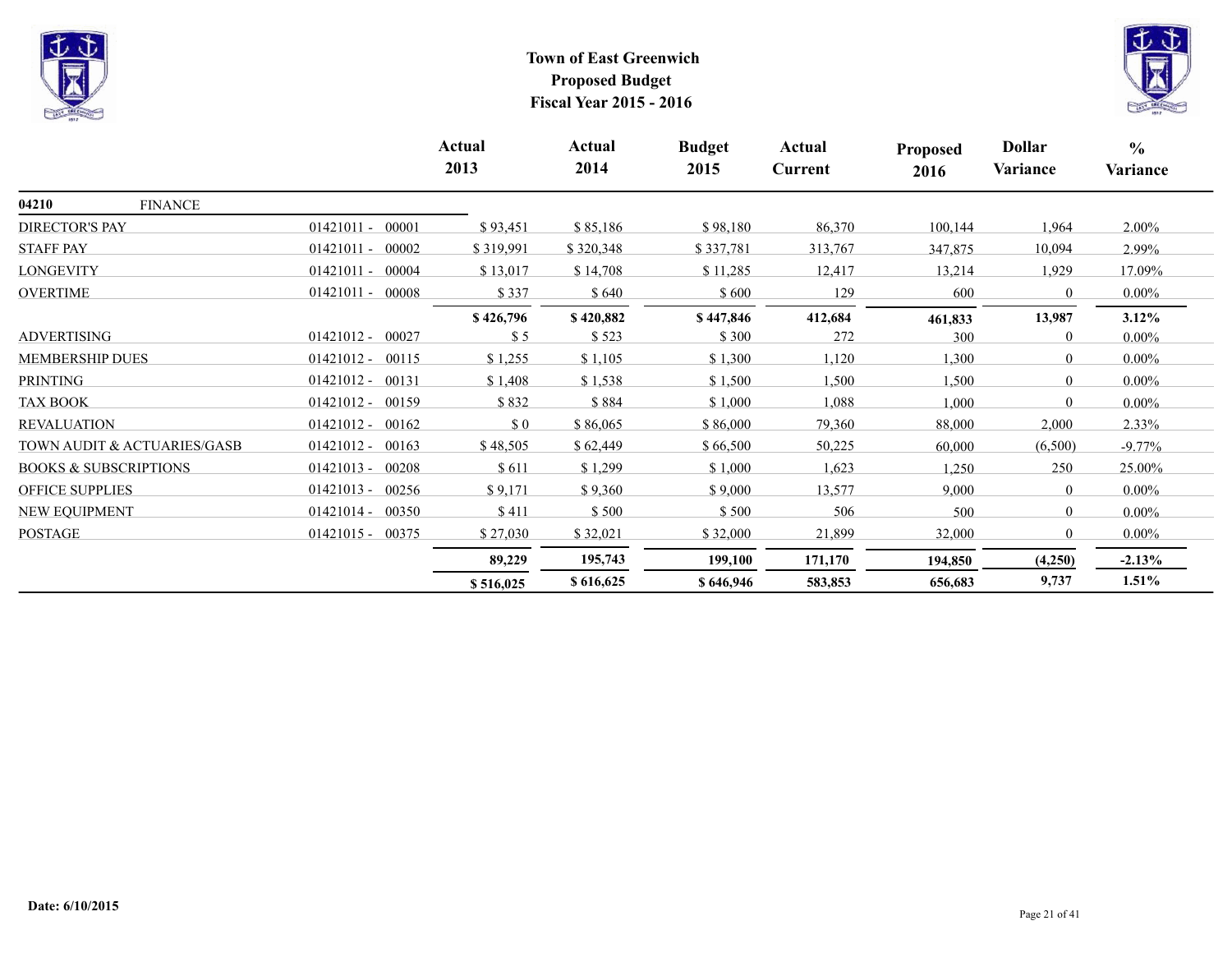



|                                  |                               |                       | Actual<br>2013              | Actual<br>2014 | <b>Budget</b><br>2015 | Actual<br><b>Current</b> | <b>Proposed</b><br>2016 | <b>Dollar</b><br>Variance | $\frac{0}{0}$<br>Variance |
|----------------------------------|-------------------------------|-----------------------|-----------------------------|----------------|-----------------------|--------------------------|-------------------------|---------------------------|---------------------------|
| 04215                            | <b>INFORMATION TECHNOLOGY</b> |                       |                             |                |                       |                          |                         |                           |                           |
| <b>DIRECTOR'S PAY</b>            |                               | $01421511 -$<br>00001 | \$65,082                    | \$66,640       | \$70,000              | 65,692                   | 71,400                  | 1,400                     | 2.00%                     |
| <b>STAFF PAY</b>                 |                               | $01421511 -$<br>00002 | \$7,875                     | \$5,100        | \$44,978              | 43,025                   | 58,150                  | 13,172                    | 29.29%                    |
| <b>LONGEVITY</b>                 |                               | 01421511 - 00004      | \$2,603                     | \$2,655        | \$2,800               | 2,800                    | 2,856                   | 56                        | 2.00%                     |
|                                  |                               |                       | \$75,560                    | \$74,395       | \$117,778             | 111,517                  | 132,406                 | 14,628                    | 12.42%                    |
| <b>SYSTEM ENGINEERING</b>        |                               | $01421512 -$<br>00049 | \$16,791                    | \$25,277       | \$9,000               | 6,916                    | 22,000                  | 13,000                    | 144.44%                   |
| HARDWARE MAINTENANCE             |                               | $01421512 -$<br>00075 | \$15,925                    | \$5,608        | \$16,800              | 15,990                   | 8,800                   | (8,000)                   | $-47.62%$                 |
| SOFTWARE MAINTENANCE             |                               | $01421512 -$<br>00076 | \$79,720                    | \$94,860       | \$125,094             | 149,225                  | 132,334                 | 7,240                     | 5.79%                     |
| <b>WEB SITE</b>                  |                               | $01421512 -$<br>00078 | \$4,193                     | \$4,625        | \$7,600               | 7,130                    | 7,600                   | $\theta$                  | $0.00\%$                  |
| <b>MEMBERSHIP DUES</b>           |                               | $01421512 -$<br>00115 | \$150                       | \$150          | \$325                 | $\theta$                 | 325                     | $\theta$                  | $0.00\%$                  |
| <b>COMMUNICATION MAINTENANCE</b> |                               | $01421512 -$<br>00139 | $\boldsymbol{\mathsf{S}}$ 0 | \$21,018       | \$24,255              | 35,471                   | 25,468                  | 1,213                     | $5.00\%$                  |
| <b>COMPUTER SUPPLIES</b>         |                               | $01421513 -$<br>00220 | \$16,170                    | \$16,615       | \$20,000              | 16,348                   | 18,000                  | (2,000)                   | $-10.00\%$                |
| <b>OFFICE SUPPLIES</b>           |                               | $01421513 -$<br>00256 | \$960                       | \$229          | \$1,000               | 1,247                    | 1,000                   | $\Omega$                  | $0.00\%$                  |
| HARDWARE                         |                               | $01421514 -$<br>00340 | \$9,408                     | \$67,386       | \$28,522              | 27,838                   | 15,500                  | (13,022)                  | $-45.66\%$                |
| SOFTWARE - EQUIPMENT             |                               | $01421514 -$<br>00341 | \$1,545                     | \$5,235        | \$8,000               | 7,126                    | 22,000                  | 14,000                    | 175.00%                   |
| <b>EQUIPMENT LEASE</b>           |                               | 00451<br>$01421514 -$ | \$40,239                    | \$49,535       | \$40,740              | 47,830                   | 42,912                  | 2,172                     | $5.33\%$                  |
| <b>TELECOMMUNICATIONS</b>        |                               | $01421515 -$<br>00385 | \$81,292                    | \$93,766       | \$99,432              | 98,818                   | 83,670                  | (15,762)                  | $-15.85%$                 |
|                                  |                               |                       | 266,394                     | 384,305        | 380,768               | 413,941                  | 379,609                 | (1,159)                   | $-0.30%$                  |
|                                  |                               |                       | \$341,954                   | \$458,700      | \$498,546             | 525,457                  | 512,015                 | 13,469                    | 2.70%                     |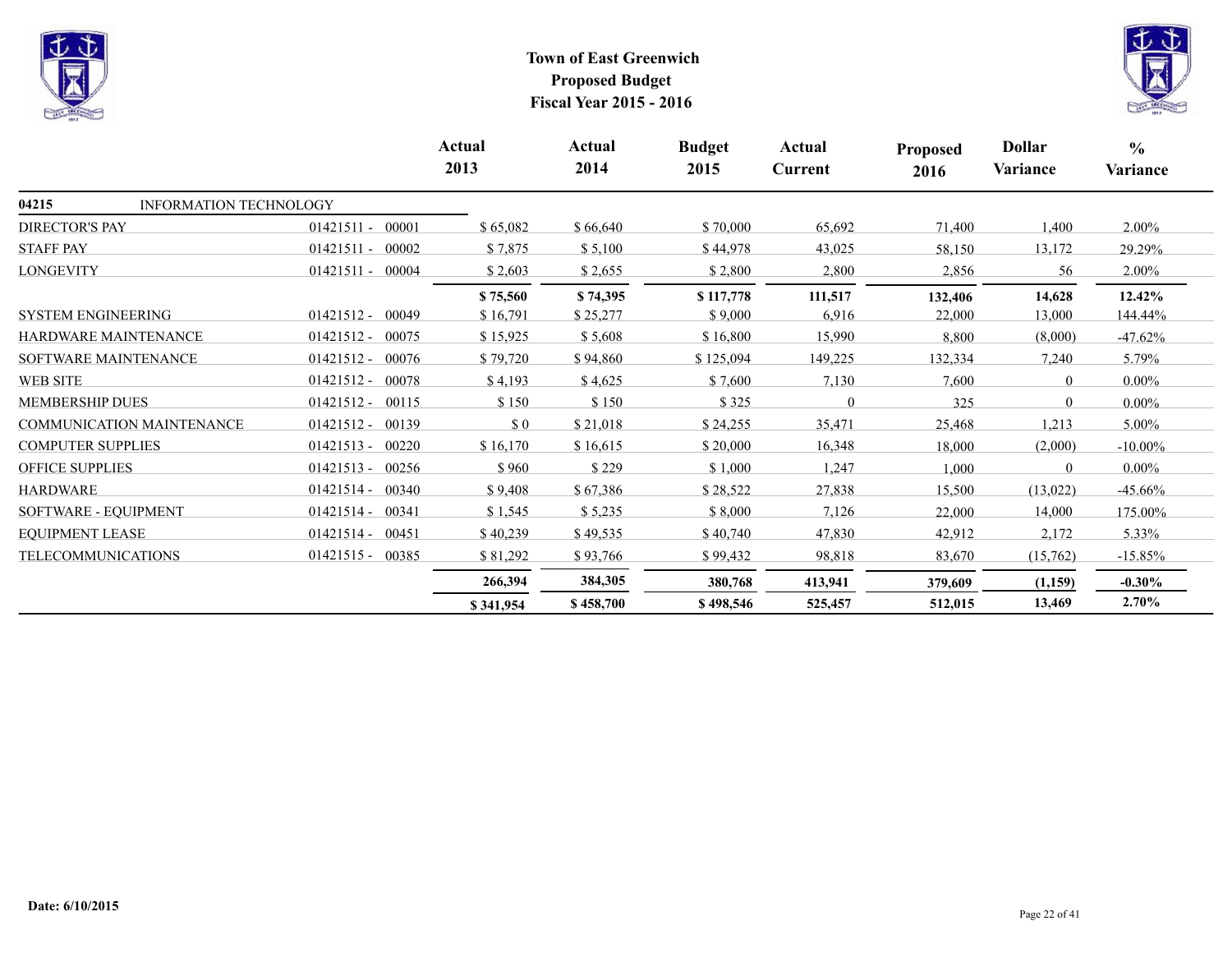



|                                  |                       | Actual<br>2013 | Actual<br>2014 | <b>Budget</b><br>2015 | Actual<br><b>Current</b> | Proposed<br>2016 | <b>Dollar</b><br><b>Variance</b> | $\frac{0}{0}$<br>Variance |
|----------------------------------|-----------------------|----------------|----------------|-----------------------|--------------------------|------------------|----------------------------------|---------------------------|
| 04320<br>POLICE DEPARTMENT       |                       |                |                |                       |                          |                  |                                  |                           |
| <b>DIRECTOR'S PAY</b>            | 01432011 - 00001      | \$89,435       | \$121,831      | \$103,356             | 96,996                   | 105,424          | 2,068                            | 2.00%                     |
| <b>DEPUTY CHIEF</b>              | 01432011 - 00001      | \$79,625       | \$46,856       | \$92,019              | 83,171                   | 93,859           | 1,840                            | 2.00%                     |
| <b>STAFF PAY</b>                 | 01432011 - 00002      | \$1,666,961    | \$1,745,771    | \$1,889,186           | 1,713,898                | 1,896,110        | 6,924                            | 0.37%                     |
| <b>LONGEVITY</b>                 | 01432011 - 00004      | \$128,420      | \$137,243      | \$126,066             | 135,052                  | 129,633          | 3,567                            | 2.83%                     |
| <b>NON POLICE</b>                | 01432011 - 00007      | \$305,806      | \$347,406      | \$341,942             | 300,426                  | 348,797          | 6,855                            | 2.00%                     |
| <b>OVERTIME</b>                  | 01432011 - 00008      | \$374,228      | \$373,728      | \$345,338             | 372,012                  | 335,739          | (9, 599)                         | $-2.78%$                  |
| <b>HOLIDAY PAY</b>               | 01432011 - 00009      | \$103,194      | \$112,329      | \$105,000             | 115,750                  | 107,100          | 2,100                            | 2.00%                     |
| <b>COURT TIME</b>                | 01432011 - 00010      | \$28,268       | \$22,762       | \$29,000              | 26,565                   | 29,580           | 580                              | 2.00%                     |
| VACATION BUYBACK                 | 01432011 - 00011      | \$33,009       | \$49,270       | \$29,251              | 41,543                   | 35,000           | 5,749                            | 19.65%                    |
| <b>OUT OF CLASS</b>              | 01432011 - 00012      | \$2,672        | \$1,870        | \$3,113               | 1,598                    | 3,113            | $\mathbf{0}$                     | $0.00\%$                  |
| <b>HARBORMASTER</b>              | 01432011 - 00015      | \$9,193        | \$8,321        | \$7,000               | 7,662                    | 7,140            | 140                              | 2.00%                     |
| <b>OVERTIME-NON POLICE</b>       | 01432011 - 00021      | \$0            | $\sqrt{0}$     | \$0                   | $\boldsymbol{0}$         | $\overline{0}$   | $\overline{0}$                   | $0.00\%$                  |
| PHYSICAL ASSESSMENT              | 01432011 - 00024      | \$1,741        | \$1,050        | \$2,000               | 1,982                    | 2,000            | $\mathbf{0}$                     | 0.00%                     |
|                                  |                       | \$2,822,551    | \$2,968,438    | \$3,073,271           | 2,896,655                | 3,093,495        | 20,224                           | 0.66%                     |
| <b>ADVERTISING</b>               | 01432012 - 00027      | \$792          | \$1,000        | \$1,000               | 768                      | 1,000            | $\mathbf{0}$                     | $0.00\%$                  |
| <b>AUTO BODY REPAIRS</b>         | 01432012 - 00031      | \$5,153        | \$1,350        | \$3,000               | 658                      | 3,000            | $\mathbf{0}$                     | $0.00\%$                  |
| DOG OFFICER EXPENSE              | 01432012 - 00063      | \$2,073        | \$1,307        | \$3,100               | 1,924                    | 3,100            | $\boldsymbol{0}$                 | 0.00%                     |
| EQUIPMENT MAINTENANCE            | 01432012 - 00073      | \$10,277       | \$11,210       | \$13,000              | 9,314                    | 13,000           | $\theta$                         | $0.00\%$                  |
| FACILITY MAINTENANCE             | $01432012 -$<br>00079 | \$192          | \$406          | \$1,000               | $\boldsymbol{0}$         | 1,000            | $\mathbf{0}$                     | $0.00\%$                  |
| <b>LAB TESTING</b>               | 01432012 - 00097      | \$4,320        | \$4,350        | \$2,520               | 6,420                    | 2,520            | $\overline{0}$                   | $0.00\%$                  |
| <b>MEMBERSHIP DUES</b>           | $01432012 -$<br>00115 | \$744          | \$641          | \$800                 | 435                      | 800              | $\boldsymbol{0}$                 | $0.00\%$                  |
| COMMUNICATION MAINTENANCE        | 01432012 - 00139      | \$1,295        | \$0            | \$0                   | $\Omega$                 | $\theta$         | $\theta$                         | $0.00\%$                  |
| <b>SCHOOL EXPENSES</b>           | 01432012 - 00149      | \$3,904        | \$6,702        | \$10,000              | 7,245                    | 10,000           | $\theta$                         | $0.00\%$                  |
| <b>TRAINING SPECIAL OFFICERS</b> | 01432012 - 00169      | \$1,000        | \$1,250        | \$1,000               | 783                      | 1,000            | $\mathbf{0}$                     | $0.00\%$                  |
| E.M.A.                           | 01432012 - 00192      | \$0            | \$0            | \$0                   | $\Omega$                 | $\mathbf{0}$     | $\mathbf{0}$                     | $0.00\%$                  |
| HARBORMASTER'S SUPPLIES          | 01432013 - 00091      | \$1,176        | \$1,214        | \$2,000               | 1,191                    | 2,000            | $\overline{0}$                   | 0.00%                     |
| AMMO & EQUIPMENT                 | 01432013 - 00200      | \$11,482       | \$11,437       | \$11,500              | 11,268                   | 11,500           | $\overline{0}$                   | $0.00\%$                  |
| <b>BCI SUPPLIES</b>              | 01432013 - 00206      | \$4,400        | \$5,902        | \$11,000              | 11,089                   | 11,000           | $\mathbf{0}$                     | $0.00\%$                  |
| <b>CLOTHING</b>                  | $01432013 - 00216$    | \$47,141       | \$39,658       | \$45,900              | 36,404                   | 53,575           | 7,675                            | 16.72%                    |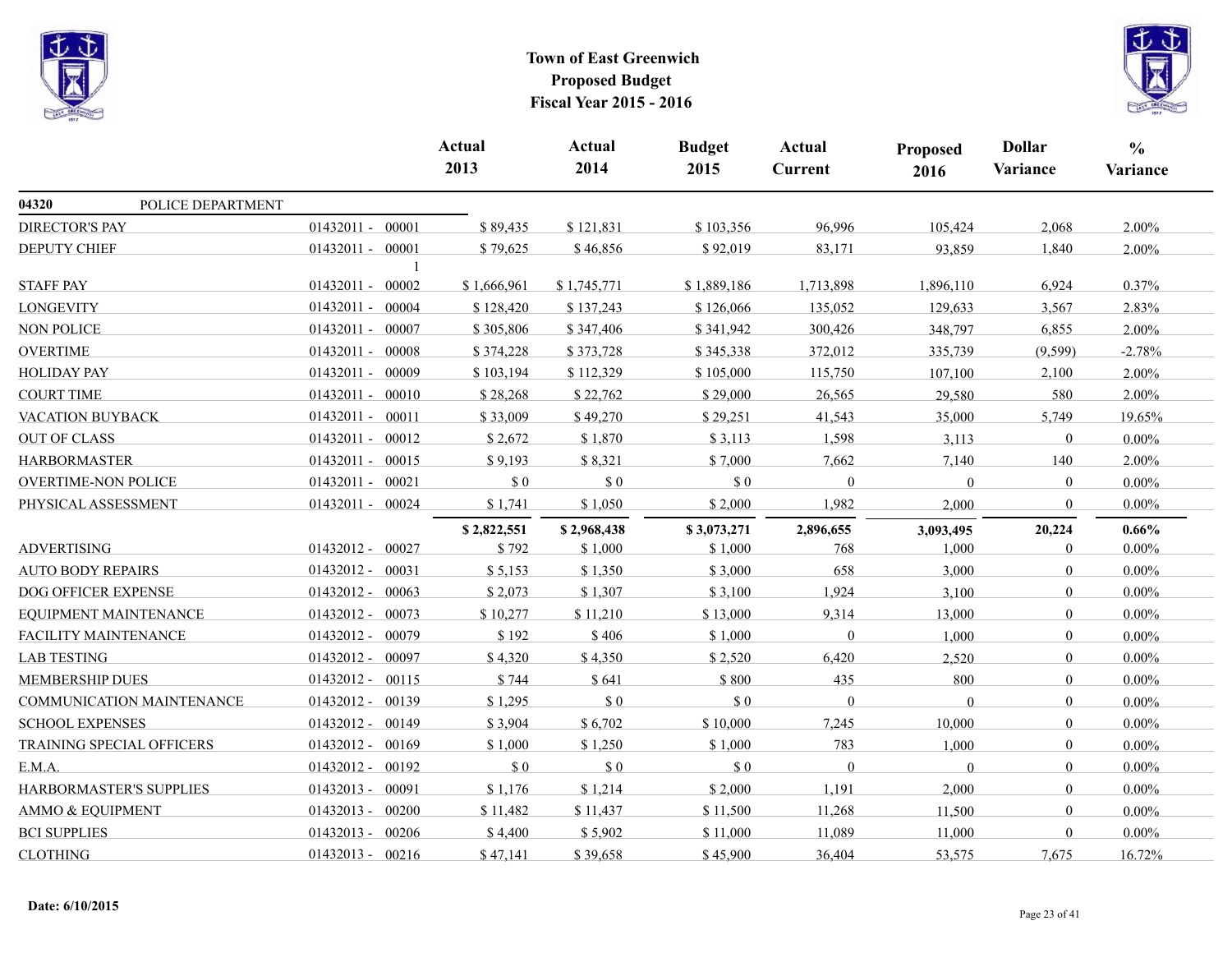



|                            |                       | Actual<br>2013 | Actual<br>2014 | <b>Budget</b><br>2015 | Actual<br>Current | <b>Proposed</b><br>2016 | <b>Dollar</b><br>Variance | $\frac{0}{0}$<br>Variance |
|----------------------------|-----------------------|----------------|----------------|-----------------------|-------------------|-------------------------|---------------------------|---------------------------|
| CLOTHING MAINT ALLOWANCE   | $01432013 -$<br>00218 | \$35,535       | \$36,583       | \$42,240              | 39,537            | 39,240                  | (3,000)                   | $-7.10\%$                 |
| <b>OFFICE SUPPLIES</b>     | $01432013 - 00256$    | \$6,603        | \$6,899        | \$7,000               | 6,365             | 7,000                   | $\theta$                  | $0.00\%$                  |
| PRISONER MEALS             | $01432013 -$<br>00268 | \$290          | \$206          | \$280                 | 63                | 280                     | $\overline{0}$            | $0.00\%$                  |
| <b>REFERENCE MATERIALS</b> | $01432013 -$<br>00274 | \$2,538        | \$2,527        | \$2,500               | 2,500             | 2,500                   | $\overline{0}$            | $0.00\%$                  |
| PROFESSIONAL DEVELOPMENT   | $01432013 - 00275$    | \$907          | \$998          | \$1,000               | 923               | 1,000                   | $\overline{0}$            | $0.00\%$                  |
| UNIFORM REPLACEMENT        | $01432013 -$<br>00306 | \$526          | \$87           | \$525                 | 209               | 525                     | $\Omega$                  | $0.00\%$                  |
| <b>COMMUNITY POLICING</b>  | $01432013 - 00312$    | \$1,464        | \$1,503        | \$1,520               | 928               | 1,520                   | $\Omega$                  | $0.00\%$                  |
| <b>NEW EQUIPMENT</b>       | $01432014 - 00350$    | \$7,388        | \$23,498       | \$23,500              | 21,949            | 36,500                  | 13,000                    | 55.32%                    |
| <b>TACTICAL RESPONSE</b>   | $01432014 -$<br>00380 | \$10,637       | \$9,979        | \$10,000              | 9,733             | 10,000                  | $\theta$                  | $0.00\%$                  |
| <b>POSTAGE</b>             | $01432015 -$<br>00375 | \$1,852        | \$1,675        | \$1,900               | 1,717             | 1,900                   | $\overline{0}$            | $0.00\%$                  |
| RADIO ANTENNA LEASE        | $01432015 -$<br>00388 | \$1,650        | \$1,800        | \$1,800               | ,800              | 1,800                   | $\theta$                  | $0.00\%$                  |
|                            |                       | 163,337        | 172,182        | 198,085               | 173,225           | 215,760                 | 17,675                    | 8.92%                     |
|                            |                       | \$2,985,888    | \$3,140,619    | \$3,271,356           | 3,069,880         | 3,309,255               | 37,899                    | $1.16\%$                  |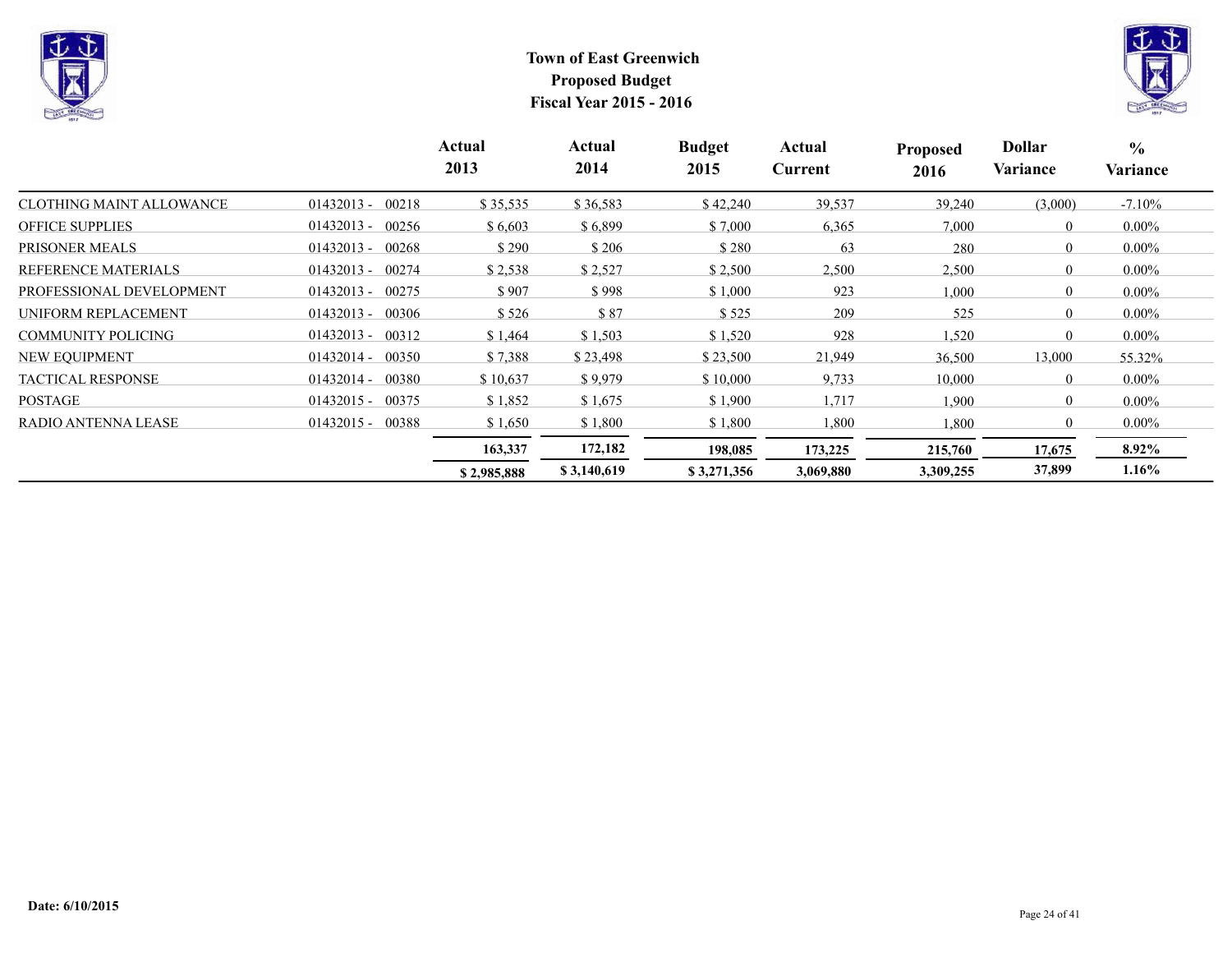



|                                      |                    | Actual<br>2013 | Actual<br>2014 | <b>Budget</b><br>2015 | Actual<br>Current | <b>Proposed</b><br>2016 | <b>Dollar</b><br>Variance | $\frac{6}{6}$<br>Variance |
|--------------------------------------|--------------------|----------------|----------------|-----------------------|-------------------|-------------------------|---------------------------|---------------------------|
| 04451<br>DEPARTMENT OF PUBLIC WORKS  |                    |                |                |                       |                   |                         |                           |                           |
| <b>DIRECTOR'S PAY</b>                | 01445111 - 00001   | \$87,485       | \$95,687       | \$98,179              | 92,138            | 100,143                 | 1,964                     | 2.00%                     |
| <b>STAFF PAY</b>                     | 01445111 - 00002   | \$994,547      | \$1,024,264    | \$1,120,563           | 1,024,766         | 1,143,850               | 23,287                    | 2.08%                     |
| <b>LONGEVITY</b>                     | 01445111 - 00004   | \$45,478       | \$47,257       | \$50,206              | 45,972            | 51,380                  | 1,174                     | 2.34%                     |
| <b>OVERTIME</b>                      | 01445111 - 00008   | \$64,820       | \$136,221      | \$117,700             | 179,734           | 148,214                 | 30,514                    | 25.93%                    |
| <b>CLOTHING</b>                      | 01445111 - 00216   | $\sqrt{50}$    | $\$$ 0         | \$0                   | 400               | $\mathbf{0}$            | $\overline{0}$            | $0.00\%$                  |
| <b>FICA</b>                          | 01445111 - 52301   | \$50           | \$0            | \$0                   | 273               | $\mathbf{0}$            | $\theta$                  | $0.00\%$                  |
| <b>MEDICARE</b>                      | 01445111 - 52302   | \$12           | \$0            | \$0                   | 64                | $\mathbf{0}$            | $\mathbf{0}$              | $0.00\%$                  |
|                                      |                    | \$1,192,392    | \$1,303,429    | \$1,386,648           | 1,343,347         | 1,443,587               | 56,939                    | 4.11%                     |
| <b>ADVERTISING</b>                   | 01445112 - 00027   | \$83           | \$2,662        | \$600                 | 2,042             | 600                     | $\theta$                  | 0.00%                     |
| <b>BLUEPRINTS &amp; PHOTOS</b>       | 01445112 - 00035   | \$250          | \$274          | \$800                 | 1,016             | 800                     | $\mathbf{0}$              | $0.00\%$                  |
| <b>COLLECTION REFUSE</b>             | 01445112 - 00047   | \$706,078      | \$708,444      | \$687,049             | 631,547           | 707,854                 | 20,805                    | 3.03%                     |
| CONTRACT COST-SOLID WASTE            | 01445112 - 00055   | \$136,941      | \$136,023      | \$163,310             | 100,078           | 159,596                 | (3,714)                   | $-2.27%$                  |
| LANDFILL MONITORING                  | 01445112 - 00061   | \$5,518        | \$8,507        | \$11,000              | 9,336             | 9,000                   | (2,000)                   | $-18.18%$                 |
| <b>ELECTRICITY</b>                   | 01445112 - 00065   | \$97,792       | \$125,140      | \$124,421             | 116,142           | 154,500                 | 30,079                    | 24.18%                    |
| EQUIPMENT MAINTENANCE                | 01445112 - 00073   | \$20,800       | \$21,325       | \$30,900              | 18,979            | 31,900                  | 1,000                     | 3.24%                     |
| <b>INSPECTION SERVICES</b>           | 01445112 - 00095   | \$1,360        | \$289          | \$1,300               | 1,093             | 1,300                   | $\bf{0}$                  | $0.00\%$                  |
| LITTER CONTROL SUPPLIES              | 01445112 - 00111   | \$1,369        | \$204          | \$1,500               | 217               | 700                     | (800)                     | $-53.33%$                 |
| <b>MEMBERSHIP DUES</b>               | 01445112 - 00115   | \$2,299        | \$1,664        | \$2,300               | 1,518             | 2,300                   | $\overline{0}$            | $0.00\%$                  |
| <b>PRINTING</b>                      | 01445112 - 00131   | \$822          | \$1,069        | \$1,000               | 1,748             | 1,000                   | $\overline{0}$            | $0.00\%$                  |
| <b>WATER</b>                         | 01445112 - 00177   | \$5,726        | \$7,350        | \$7,200               | 6,715             | 7,200                   | $\mathbf{0}$              | $0.00\%$                  |
| E.M.A.                               | 01445112 - 00192   | \$2,640        | \$175          | \$8,000               | 14,509            | 8,000                   | $\Omega$                  | $0.00\%$                  |
| <b>STORM DAMAGE</b>                  | 01445112 - 00193   | \$1,611        | \$0            | \$0                   | $\theta$          | $\mathbf{0}$            | $\mathbf{0}$              | $0.00\%$                  |
| <b>LANTERN REPAIRS</b>               | 01445113 - 00099   | \$7,964        | \$4,578        | \$14,000              | 4,488             | 12,000                  | (2,000)                   | $-14.29%$                 |
| <b>STREET LIGHTS</b>                 | 01445113 - 00157   | \$196,391      | \$223,013      | \$190,000             | 198,812           | 237,500                 | 47,500                    | 25.00%                    |
| <b>AUTO PARTS &amp; SUPPLIES</b>     | $01445113 - 00202$ | \$88,685       | \$168,606      | \$156,000             | 199,340           | 170,000                 | 14,000                    | 8.97%                     |
| <b>AUTO REGISTRATION</b>             | 01445113 - 00204   | \$526          | \$808          | \$800                 | 510               | 800                     | $\overline{0}$            | 0.00%                     |
| <b>BOOKS &amp; SUBSCRIPTIONS</b>     | 01445113 - 00208   | \$952          | \$590          | \$900                 | 486               | 900                     | $\mathbf{0}$              | $0.00\%$                  |
| <b>BUILDING MAINT &amp; PAINTING</b> | $01445113 - 00210$ | \$60,566       | \$73,081       | \$63,300              | 54,896            | 69,300                  | 6,000                     | 9.48%                     |
| <b>CLOTHING</b>                      | $01445113 - 00216$ | \$5,600        | \$15,600       | \$15,600              | 13,628            | 15,600                  | $\overline{0}$            | $0.00\%$                  |
| DRAINAGE MAINTENANCE                 | 01445113 - 00228   | \$7,241        | \$2,583        | \$7,000               | 4,789             | 7,000                   | $\theta$                  | $0.00\%$                  |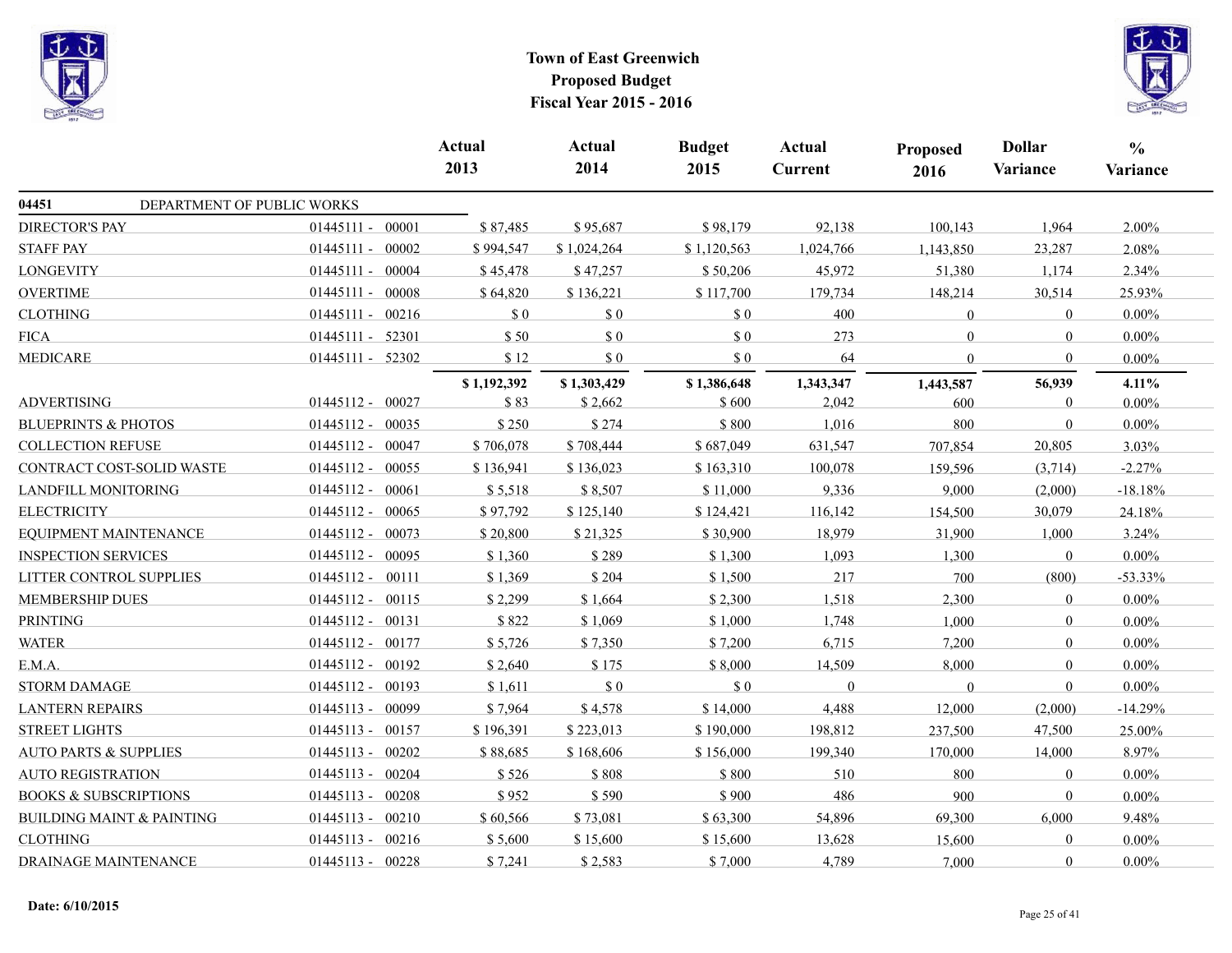



|                                 |                       | Actual<br>2013 | Actual<br>2014 | <b>Budget</b><br>2015       | Actual<br>Current | <b>Proposed</b><br>2016 | <b>Dollar</b><br>Variance | $\frac{0}{0}$<br>Variance |
|---------------------------------|-----------------------|----------------|----------------|-----------------------------|-------------------|-------------------------|---------------------------|---------------------------|
| <b>ENGINEERING SUPPLIES</b>     | $01445113 -$<br>00230 | \$564          | \$690          | \$3,000                     | 1,334             | 3,000                   | $\theta$                  | $0.00\%$                  |
| <b>EQUIPMENT &amp; SUPPLIES</b> | 01445113 - 00232      | \$618          | \$1,672        | \$1,500                     | $\mathbf{0}$      | 1,500                   | $\theta$                  | $0.00\%$                  |
| <b>FUEL-DIESEL</b>              | 01445113 - 00242      | \$78,853       | \$146,293      | \$127,025                   | 113,830           | 127,025                 | $\theta$                  | $0.00\%$                  |
| <b>GASOLINE</b>                 | $01445113 -$<br>00244 | \$116,623      | \$127,421      | \$128,160                   | 88,925            | 128,166                 | 6                         | $0.00\%$                  |
| <b>HEATING FUEL</b>             | $01445113 -$<br>00246 | \$47,888       | \$60,282       | \$62,600                    | 59,149            | 67,771                  | 5,171                     | 8.26%                     |
| <b>JANITORIAL SUPPLIES</b>      | $01445113 -$<br>00248 | \$28,553       | \$31,983       | \$31,200                    | 28,115            | 32,200                  | 1,000                     | 3.21%                     |
| <b>STREET MARKINGS</b>          | 01445113 - 00252      | \$16,112       | \$16,741       | \$17,000                    | 20,336            | 19,000                  | 2,000                     | 11.76%                    |
| <b>OFFICE SUPPLIES</b>          | $01445113 -$<br>00256 | \$1,271        | \$780          | \$2,000                     | 2,502             | 2,000                   | $\Omega$                  | $0.00\%$                  |
| PLANT MIXED ASPHALT             | 01445113 - 00264      | \$36,464       | \$14,005       | \$45,000                    | 25,538            | 45,000                  | $\Omega$                  | $0.00\%$                  |
| <b>PLANTING</b>                 | 01445113 - 00266      | \$7,820        | \$9,602        | \$9,000                     | 10,788            | 10,300                  | 1,300                     | 14.44%                    |
| <b>SAND</b>                     | 01445113 - 00284      | \$61,181       | \$101,175      | \$72,000                    | 96,210            | 96,945                  | 24,945                    | 34.65%                    |
| <b>SHOP SUPPLIES</b>            | $01445113 -$<br>00290 | \$9,971        | \$11,552       | \$10,000                    | 5,670             | 10,000                  | $\Omega$                  | $0.00\%$                  |
| SIDEWALK MAINTENANCE            | 00292<br>$01445113 -$ | \$0            | \$0            | \$0                         | $\mathbf{0}$      | $\Omega$                | $\Omega$                  | $0.00\%$                  |
| <b>SIGNS</b>                    | 01445113 - 00296      | \$3,734        | \$7,140        | \$8,000                     | 8,067             | 9,000                   | 1,000                     | 12.50%                    |
| <b>SWEEPING MATERIALS</b>       | $01445113 -$<br>00300 | \$3,107        | \$5,942        | \$7,000                     | 3,082             | 7,000                   | $\Omega$                  | $0.00\%$                  |
| <b>FLOWERS AND BANNERS</b>      | $01445113 -$<br>00303 | \$2,521        | \$0            | $\boldsymbol{\mathsf{S}}$ 0 | $\mathbf{0}$      | $\theta$                | $\theta$                  | $0.00\%$                  |
| <b>NEW EQUIPMENT</b>            | $01445114 -$<br>00350 | \$0            | \$0            | \$0                         | $\mathbf{0}$      | $\theta$                | $\Omega$                  | $0.00\%$                  |
|                                 |                       | 1,766,494      | 2,037,261      | 2,010,465                   | 1,845,436         | 2,156,757               | 146,292                   | 7.28%                     |
|                                 |                       | \$2,958,885    | \$3,340,690    | \$3,397,113                 | 3,188,783         | 3,600,344               | 203,231                   | 5.98%                     |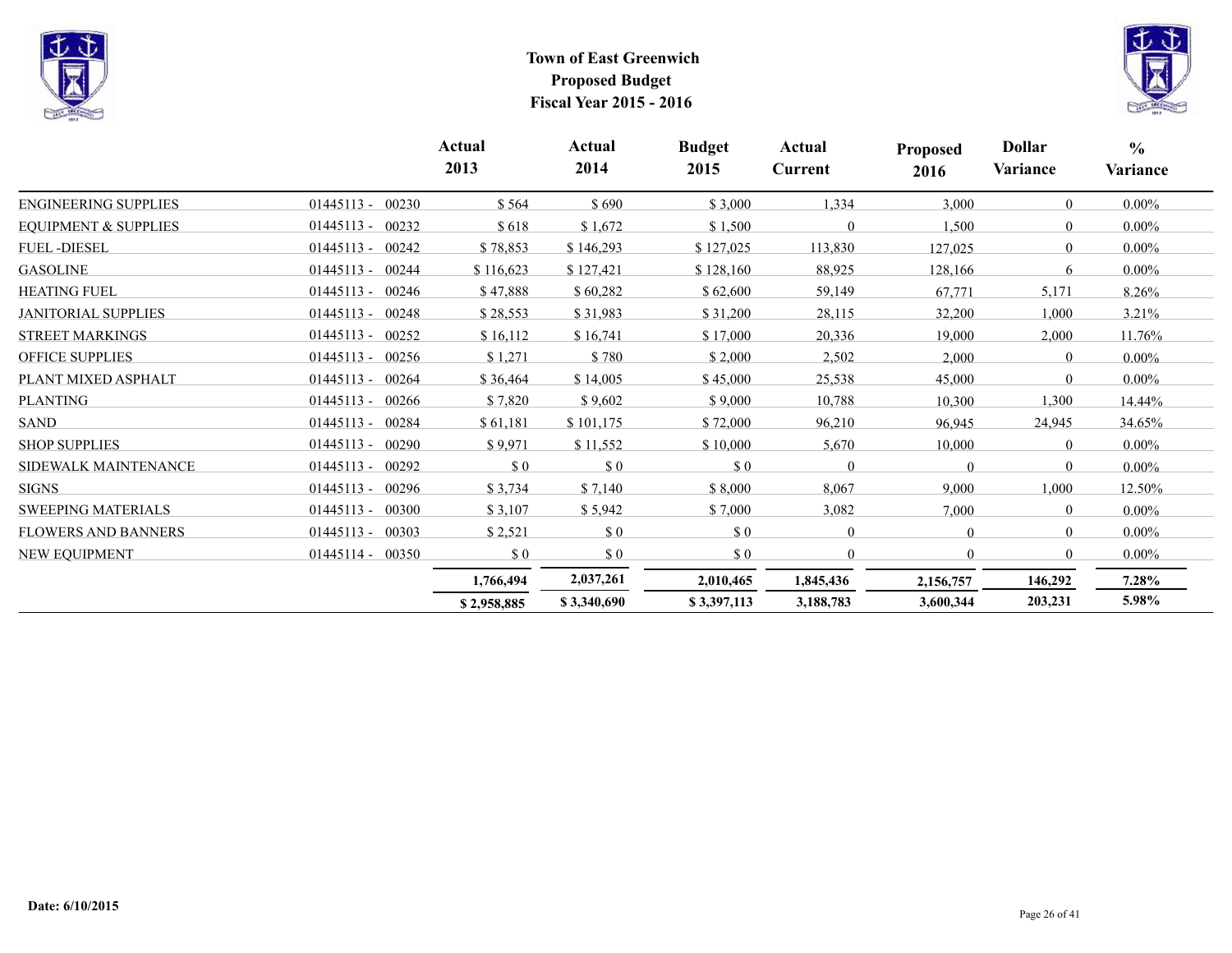



|                                      |              |                    | Actual<br>2013 | Actual<br>2014 | <b>Budget</b><br>2015 | Actual<br>Current | <b>Proposed</b><br>2016 | <b>Dollar</b><br>Variance | $\frac{0}{0}$<br>Variance |
|--------------------------------------|--------------|--------------------|----------------|----------------|-----------------------|-------------------|-------------------------|---------------------------|---------------------------|
| 04510<br><b>RECREATION</b>           |              |                    |                |                |                       |                   |                         |                           |                           |
| <b>DIRECTOR'S PAY</b>                | $01451011 -$ | 00001              | \$65,082       | \$66,640       | \$68,377              | 64,168            | 69,744                  | 1,367                     | $2.00\%$                  |
| <b>STAFF PAY</b>                     | $01451011 -$ | 00002              | \$63,289       | \$69,819       | \$73,739              | 68,828            | 76,744                  | 3,005                     | 4.08%                     |
| <b>LONGEVITY</b>                     | $01451011 -$ | 00004              | \$4,282        | \$5,058        | \$5,210               | 5,210             | 5,314                   | 104                       | $2.00\%$                  |
| <b>OVERTIME</b>                      | $01451011 -$ | 00008              | \$274          | \$499          | \$500                 | 288               | 500                     | $\overline{0}$            | $0.00\%$                  |
| <b>INDOOR</b>                        |              | 01451011 - 00013   | \$17,840       | \$17,728       | \$25,391              | 15,260            | 25,390                  | (1)                       | $0.00\%$                  |
|                                      |              |                    | \$150,767      | \$159,743      | \$173,217             | 153,754           | 177,692                 | 4,475                     | 2.58%                     |
| <b>ADVERTISING</b>                   | $01451012 -$ | 00027              | \$465          | \$13           | \$200                 | 10                | 200                     | $\theta$                  | $0.00\%$                  |
| MEMBERSHIP DUES                      | $01451012 -$ | 00115              | \$250          | \$250          | \$335                 | 215               | 305                     | (30)                      | $-8.96%$                  |
| RECREATION PROGRAMS                  | $01451012 -$ | 00118              | \$6,509        | \$6,647        | \$7,000               | 6,057             | 7,000                   | $\theta$                  | $0.00\%$                  |
| TOWN CELEBRATIONS                    | $01451012 -$ | 00154              | \$5,355        | \$5,541        | \$5,200               | 5,182             | 5,200                   | $\theta$                  | $0.00\%$                  |
| <b>BUILDING MAINT &amp; PAINTING</b> | $01451013 -$ | 00210              | \$4,964        | \$4,393        | \$5,000               | 5,384             | 5,000                   | $\mathbf{0}$              | $0.00\%$                  |
| COPY COSTS                           | $01451013 -$ | 00222              | \$2,517        | \$2,400        | \$3,000               | 3,074             | 3,000                   | $\overline{0}$            | $0.00\%$                  |
| <b>OFFICE SUPPLIES</b>               | $01451013 -$ | 00256              | \$470          | \$343          | \$450                 | 298               | 450                     | $\mathbf{0}$              | $0.00\%$                  |
| PROGRAM EQUIPMENT                    | $01451013 -$ | 00270              | \$2,679        | \$3,050        | \$3,000               | 1,172             | 3,000                   | $\overline{0}$            | $0.00\%$                  |
| <b>NEW EQUIPMENT</b>                 |              | $01451013 - 00350$ | \$0            | \$189          | \$0                   | $\theta$          | $\Omega$                | $\mathbf{0}$              | $0.00\%$                  |
|                                      |              |                    | 23,209         | 22,826         | 24,185                | 21,392            | 24,155                  | (30)                      | $-0.12\%$                 |
|                                      |              |                    | \$173,976      | \$182,569      | \$197,402             | 175,145           | 201,847                 | 4,445                     | 2.25%                     |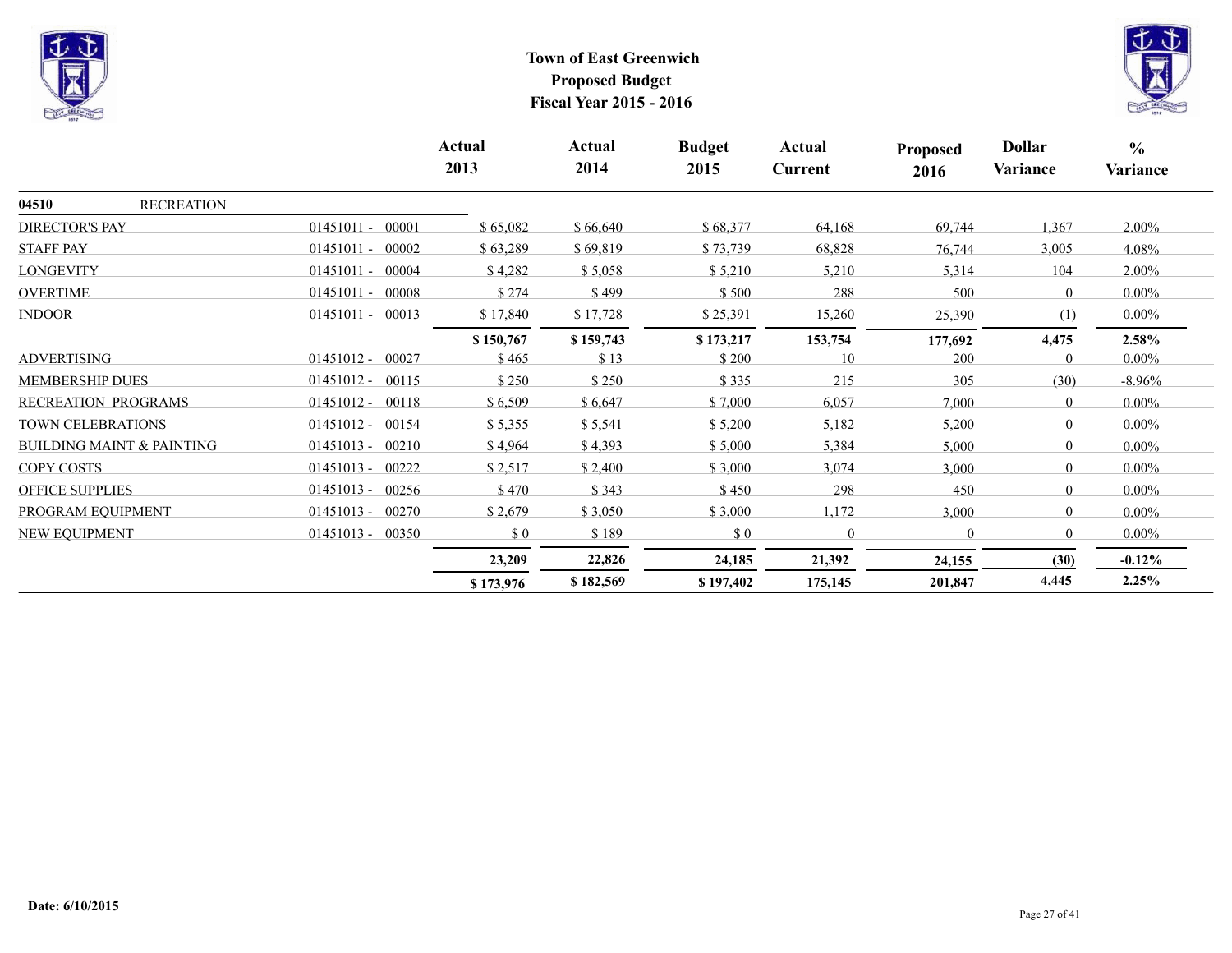



|                                 |                       | <b>Actual</b><br>2013 | <b>Actual</b><br>2014 | <b>Budget</b><br>2015 | <b>Actual</b><br>Current | <b>Proposed</b><br>2016 | <b>Dollar</b><br>Variance | $\frac{0}{0}$<br>Variance |
|---------------------------------|-----------------------|-----------------------|-----------------------|-----------------------|--------------------------|-------------------------|---------------------------|---------------------------|
| 04520<br>PARKS & GROUNDS        |                       |                       |                       |                       |                          |                         |                           |                           |
| <b>STAFF PAY</b>                | $01452011 - 00002$    | \$265,578             | \$277,324             | \$294,582             | 267,576                  | 295,582                 | 1,000                     | 0.34%                     |
| <b>LONGEVITY</b>                | 01452011 - 00004      | \$7,161               | \$9,464               | \$11,398              | 11,481                   | 10,179                  | (1,219)                   | $-10.69%$                 |
| <b>OVERTIME</b>                 | $01452011 -$<br>00008 | \$3,160               | \$3,650               | \$4,600               | 4,204                    | 4,600                   | $\overline{0}$            | $0.00\%$                  |
| <b>OUT OF CLASS</b>             | 01452011 - 00012      | \$2,892               | \$513                 | \$1,500               | 503                      | 1,500                   | $\theta$                  | $0.00\%$                  |
| <b>CLOTHING</b>                 | 01452011 - 00216      | \$0                   | $\$$ 0                | $\$$ 0                | (200)                    | $\theta$                | $\Omega$                  | $0.00\%$                  |
|                                 |                       | \$278,791             | \$290,950             | \$312,080             | 283,564                  | 311,861                 | (219)                     | $-0.07%$                  |
| <b>CONTRACT SERVICES</b>        | 01452012 - 00057      | \$2,953               | \$4,291               | \$5,250               | 5,066                    | 5,200                   | (50)                      | $-0.95%$                  |
| <b>ELECTRICITY</b>              | $01452012 -$<br>00067 | \$1,982               | \$2,348               | \$2,700               | 1,441                    | 2,700                   | $\overline{0}$            | $0.00\%$                  |
| EQUIPMENT MAINTENANCE           | $01452012 -$<br>00073 | \$7,250               | \$7,764               | \$8,000               | 7,064                    | 8,000                   | $\theta$                  | $0.00\%$                  |
| <b>LEASED LAND</b>              | 01452012 - 00101      | \$4,746               | \$4,887               | \$5,035               | 4,794                    | 5,114                   | 79                        | 1.57%                     |
| <b>LIGHTING REPAIRS</b>         | 01452012 - 00109      | \$1,000               | \$723                 | \$2,000               | 330                      | 2,000                   | $\overline{0}$            | $0.00\%$                  |
| <b>WATER</b>                    | $01452012 -$<br>00177 | \$23,451              | \$28,629              | \$33,000              | 28,420                   | 30,000                  | (3,000)                   | $-9.09%$                  |
| PORTABLE RESTROOMS              | 00194<br>$01452012 -$ | \$2,056               | \$1,786               | \$2,220               | 2,299                    | 2,160                   | (60)                      | $-2.70%$                  |
| <b>CLOTHING MAINT ALLOWANCE</b> | 01452013 - 00218      | \$1,516               | \$4,285               | \$5,500               | 5,034                    | 6,238                   | 738                       | 13.42%                    |
| FERTILIZER - SCHOOLS            | $01452013 -$<br>00236 | \$24,514              | \$19,037              | \$30,000              | 20,984                   | 28,000                  | (2,000)                   | $-6.67%$                  |
| FIELD LINING MATERIAL           | $01452013 -$<br>00238 | \$5,230               | \$5,288               | \$5,300               | 5,312                    | 5,300                   | $\theta$                  | $0.00\%$                  |
| <b>LOAM</b>                     | 01452013 - 00250      | \$2,837               | \$2,928               | \$3,000               | 2,010                    | 3,450                   | 450                       | 15.00%                    |
| PARK SUPPLIES                   | $01452013 -$<br>00272 | \$6,566               | \$7,177               | \$7,500               | 6,374                    | 7,500                   | $\overline{0}$            | $0.00\%$                  |
| <b>SEED &amp; SOD</b>           | $01452013 -$<br>00288 | \$6,996               | \$7,126               | \$8,240               | 8,238                    | 8,240                   | $\overline{0}$            | $0.00\%$                  |
| WEED KILLER CHEMICALS           | $01452013 -$<br>00308 | \$1,977               | \$1,812               | \$2,000               | 1,525                    | 2,000                   | $\overline{0}$            | $0.00\%$                  |
| HS VARSITY FIELD REPAIR         | $01452013 -$<br>00351 | \$0                   | \$0                   | \$0                   | $\Omega$                 | $\Omega$                | $\theta$                  | $0.00\%$                  |
| NEW EQUIPMENT                   | 01452014 - 00350      | \$2,795               | \$2,969               | \$3,000               | 2,998                    | 3,000                   | $\Omega$                  | $0.00\%$                  |
|                                 |                       | 95,868                | 101,051               | 122,745               | 101,887                  | 118,902                 | (3, 843)                  | $-3.13%$                  |
|                                 |                       | \$374,659             | \$392,000             | \$434,825             | 385,451                  | 430,763                 | (4,062)                   | $-0.93%$                  |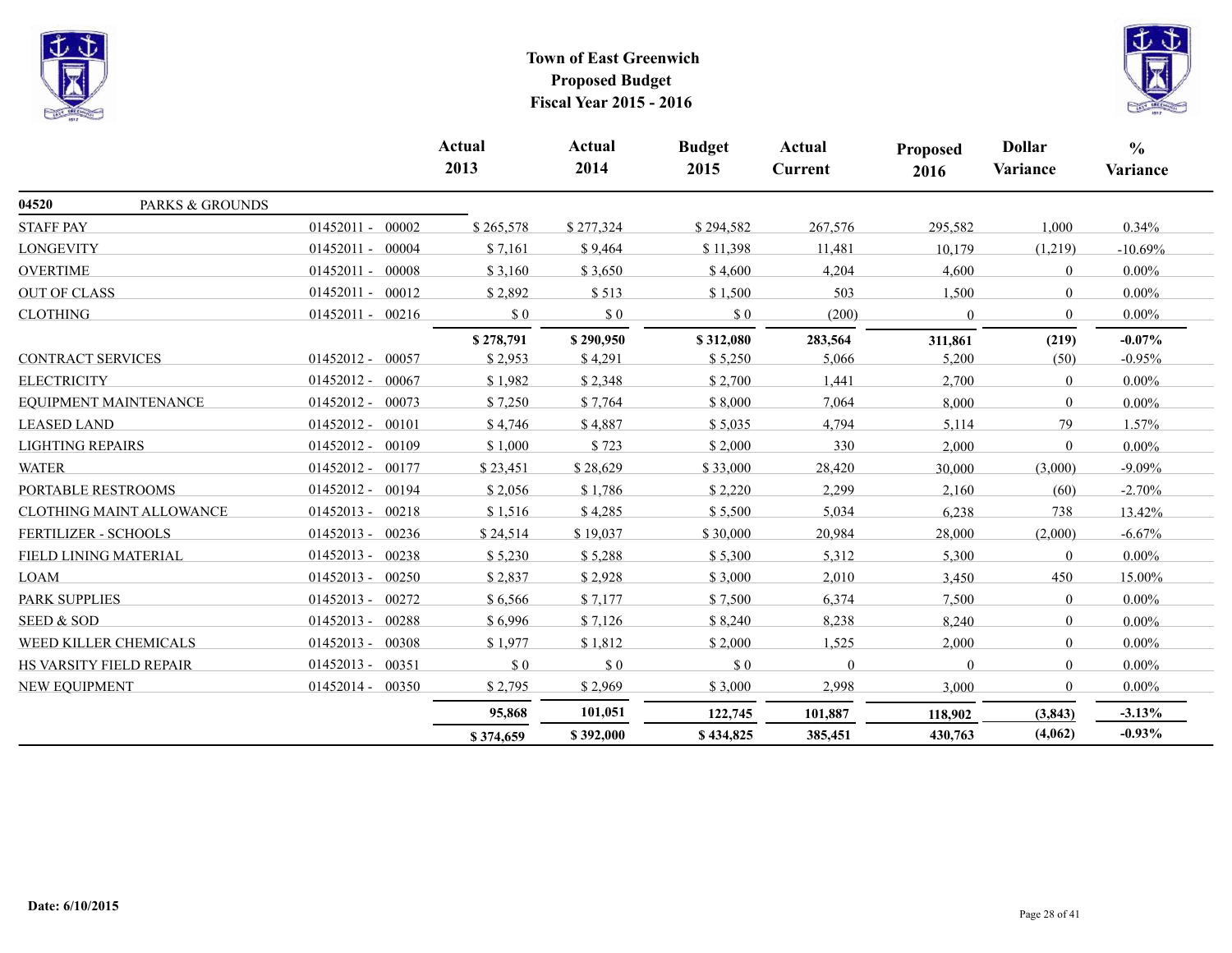

**\$ 5,000 \$ 7,000 \$ 10,000 8,976 10,000 0 0.00% 0 2,000 5,000 4,265 5,000 0 0.00%** 

PROGRAM EQUIPMENT 01453013 - 00270 \$ 0 \$ 2,000 \$ 5,000 4,265 5,000 0 0.00%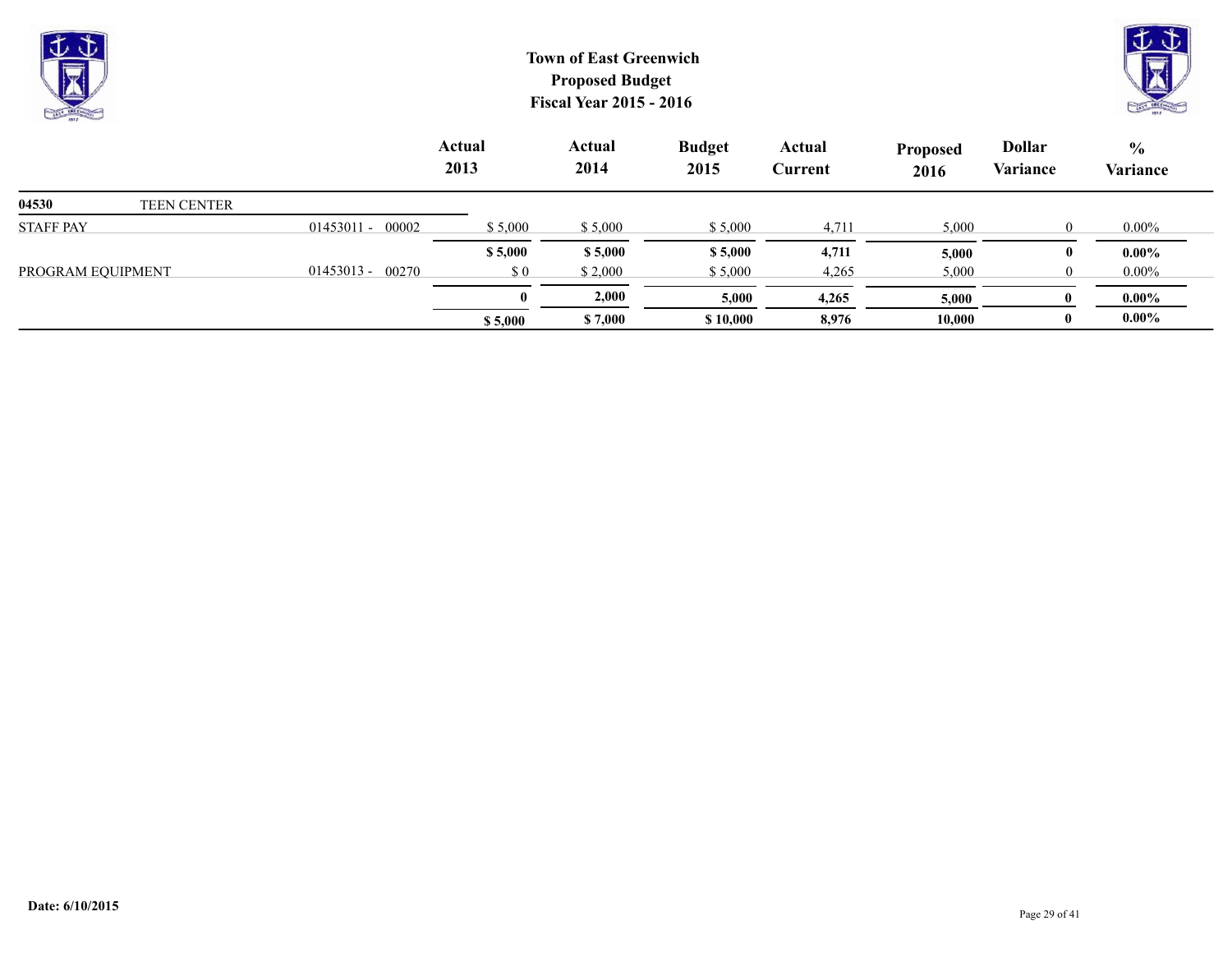



|                                  |                       | Actual<br>2013 | Actual<br>2014 | <b>Budget</b><br>2015 | Actual<br>Current | <b>Proposed</b><br>2016 | <b>Dollar</b><br>Variance | $\frac{6}{6}$<br>Variance |
|----------------------------------|-----------------------|----------------|----------------|-----------------------|-------------------|-------------------------|---------------------------|---------------------------|
| 04610<br><b>TOWN PLANNER</b>     |                       |                |                |                       |                   |                         |                           |                           |
| <b>DIRECTOR'S PAY</b>            | $01461011 -$<br>00001 | \$74,986       | \$80,466       | \$85,866              | 80,582            | 87,583                  | 1,717                     | $2.00\%$                  |
| <b>STAFF PAY</b>                 | $01461011 -$<br>00002 | \$84,934       | \$90,510       | \$94,249              | 65,223            | 80,010                  | (14,239)                  | $-15.11%$                 |
| <b>LONGEVITY</b>                 | 00004<br>$01461011 -$ | \$5,304        | \$5,599        | \$6,752               | 6,607             | 6,134                   | (618)                     | $-9.15%$                  |
|                                  |                       | \$165,224      | \$176,575      | \$186,867             | 152,412           | 173,727                 | (13, 140)                 | $-7.03\%$                 |
| <b>ADVERTISING</b>               | 00027<br>$01461012 -$ | \$114          | \$199          | \$400                 | 36                | 300                     | (100)                     | $-25.00\%$                |
| <b>MEMBERSHIP DUES</b>           | $01461012 -$<br>00115 | \$775          | \$1,405        | \$1,875               | 1,351             | 1,875                   | $\theta$                  | $0.00\%$                  |
| PRINTING                         | $01461012 - 00131$    | \$123          | \$128          | \$200                 | 137               | 200                     | $\overline{0}$            | $0.00\%$                  |
| PROFESSIONAL SERVICES            | $01461012 -$<br>00133 | \$4,200        | \$10,858       | \$9,900               | 5,000             | 9,900                   | $\theta$                  | $0.00\%$                  |
| <b>BOOKS &amp; SUBSCRIPTIONS</b> | $01461013 -$<br>00208 | \$36           | \$195          | \$500                 | 216               | 400                     | (100)                     | $-20.00\%$                |
| <b>OFFICE SUPPLIES</b>           | 00256<br>$01461013 -$ | \$552          | \$844          | \$1,000               | 703               | 1,000                   | $\overline{0}$            | $0.00\%$                  |
| NEW EQUIPMENT                    | $01461014 - 00350$    | \$113          | \$478          | \$500                 | 44                | 500                     | $\theta$                  | $0.00\%$                  |
|                                  |                       | 5,913          | 14,106         | 14,375                | 7,487             | 14,175                  | (200)                     | $-1.39\%$                 |
|                                  |                       | \$171,138      | \$190,681      | \$201,242             | 159,899           | 187,902                 | (13,340)                  | $-6.63\%$                 |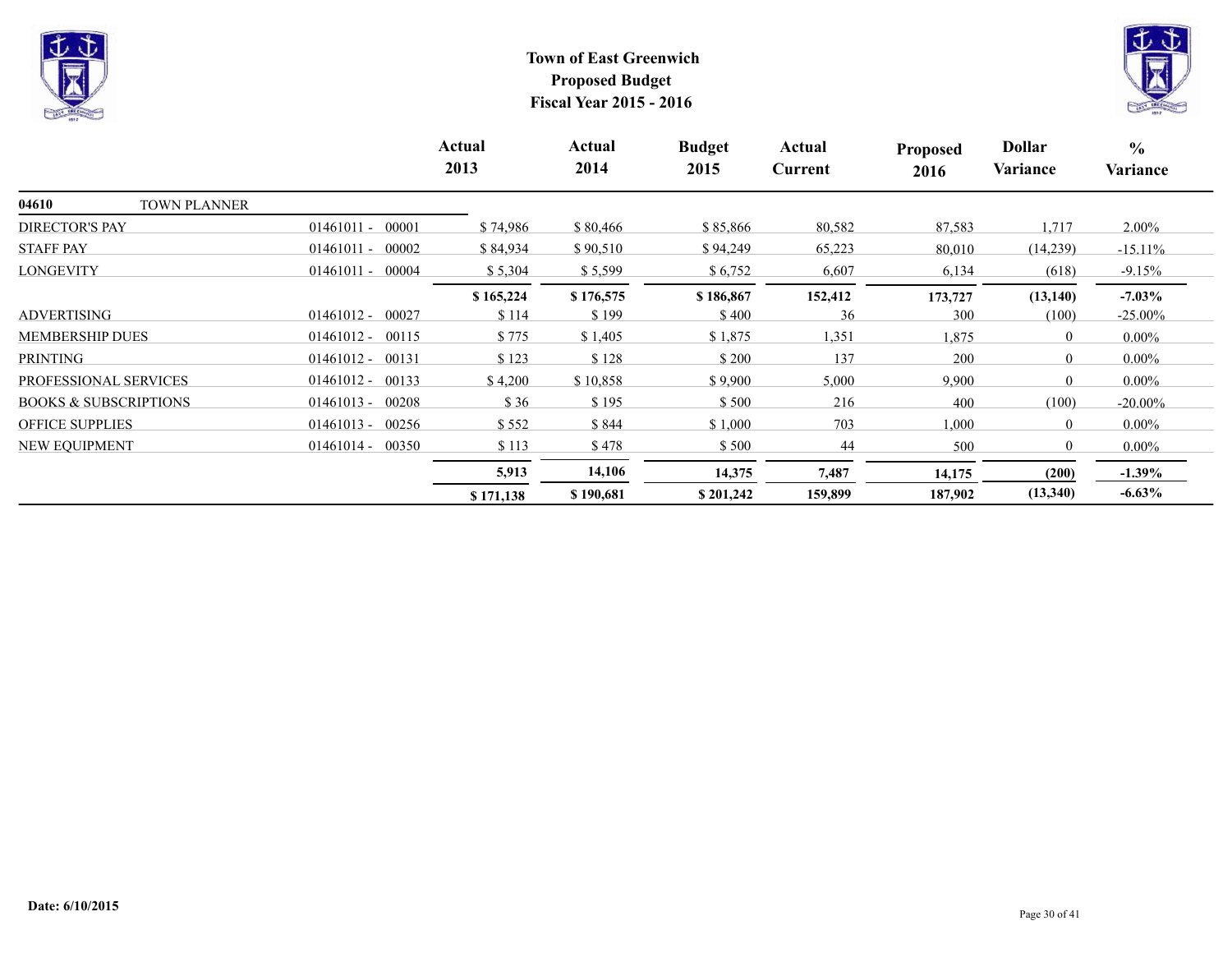| 土土<br><b>Report</b><br>$\overline{\mathbf{v}}$<br><b>CALL OFFICIAL</b> |                        |                       |                | <b>Town of East Greenwich</b><br><b>Proposed Budget</b><br><b>Fiscal Year 2015 - 2016</b> |                       |                   |                  |                           | むむ<br>प्रज<br><b>CALL ON THE CALL OF THE CALL OF THE CALL OF THE CALL OF THE CALL OF THE CALL OF THE CALL OF THE CALL OF THE CALL OF THE CALL OF THE CALL OF THE CALL OF THE CALL OF THE CALL OF THE CALL OF THE CALL OF THE CALL OF THE CALL </b> |
|------------------------------------------------------------------------|------------------------|-----------------------|----------------|-------------------------------------------------------------------------------------------|-----------------------|-------------------|------------------|---------------------------|----------------------------------------------------------------------------------------------------------------------------------------------------------------------------------------------------------------------------------------------------|
|                                                                        |                        |                       | Actual<br>2013 | Actual<br>2014                                                                            | <b>Budget</b><br>2015 | Actual<br>Current | Proposed<br>2016 | <b>Dollar</b><br>Variance | $\frac{6}{6}$<br>Variance                                                                                                                                                                                                                          |
| 04710                                                                  | <b>EG FREE LIBRARY</b> |                       |                |                                                                                           |                       |                   |                  |                           |                                                                                                                                                                                                                                                    |
| E G FREE LIBRARY                                                       |                        | 00404<br>$01471016 -$ | \$475,000      | \$486,875                                                                                 | \$499,141             | 374,356           | 507,546          | 8,405                     | 1.68%                                                                                                                                                                                                                                              |
|                                                                        |                        |                       | 475,000        | 486,875                                                                                   | 499,141               | 374,356           | 507,546          | 8,405                     | $1.68\%$                                                                                                                                                                                                                                           |
|                                                                        |                        |                       | \$475,000      | \$486,875                                                                                 | \$499,141             | 374,356           | 507,546          | 8,405                     | 1.68%                                                                                                                                                                                                                                              |

 $\sim$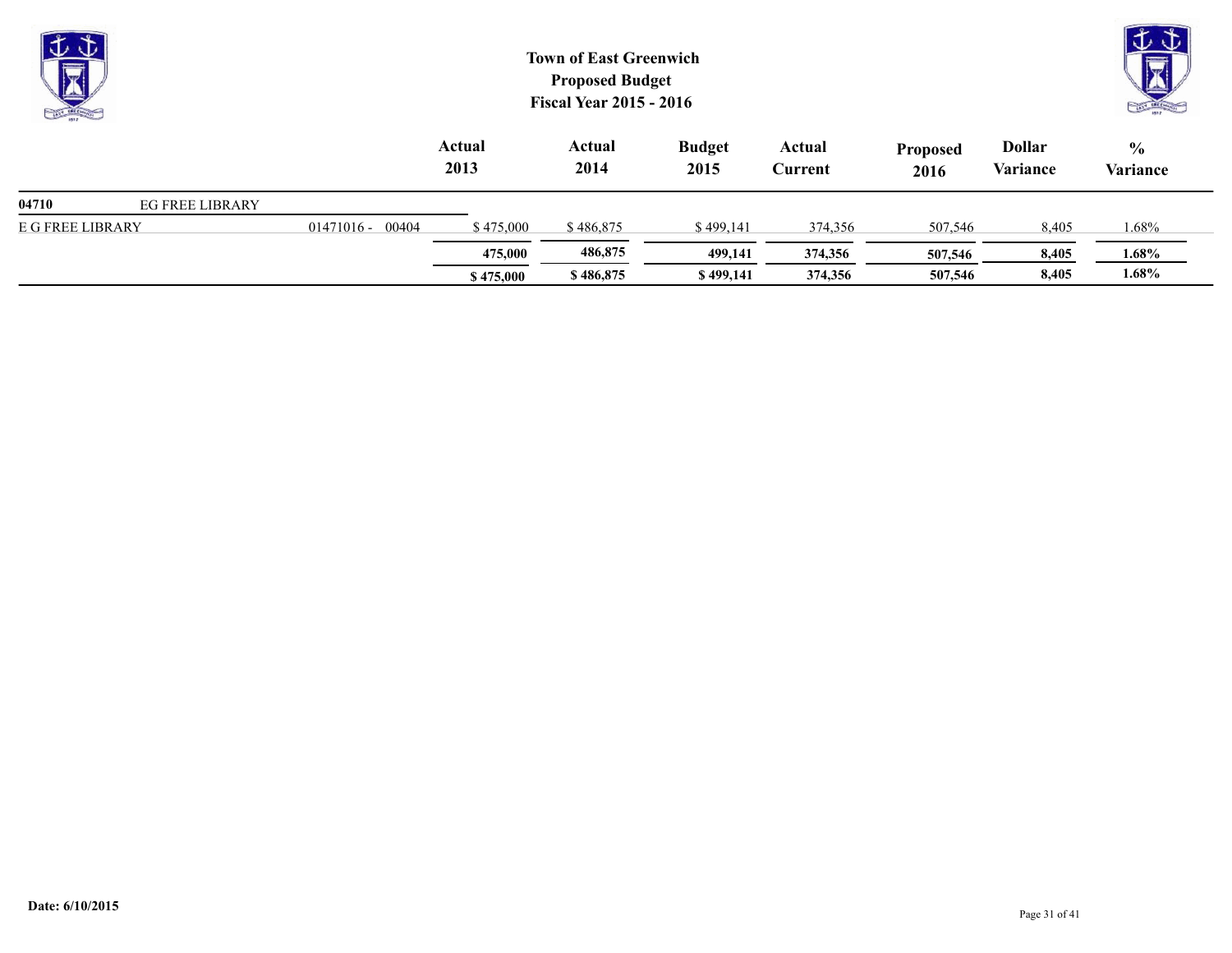



|                                             |                       | Actual<br>2013 | Actual<br>2014                                   | <b>Budget</b><br>2015       | Actual<br>Current | <b>Proposed</b><br>2016 | <b>Dollar</b><br>Variance | $\frac{6}{6}$<br>Variance |
|---------------------------------------------|-----------------------|----------------|--------------------------------------------------|-----------------------------|-------------------|-------------------------|---------------------------|---------------------------|
| 04810<br><b>SENIOR &amp; HUMAN SERVICES</b> |                       |                |                                                  |                             |                   |                         |                           |                           |
| <b>DIRECTOR'S PAY</b>                       | 00001<br>$01481011 -$ | \$48,940       | \$50,109                                         | \$51,415                    | 48,251            | 52,444                  | 1,029                     | $2.00\%$                  |
| <b>SUBSTANCE ABUSE COORDINATOR</b>          | 00001<br>$01481011 -$ | \$65,490       | \$67,056                                         | \$68,804                    | 78,062            | 70,180                  | 1,376                     | $2.00\%$                  |
| <b>STAFF PAY</b>                            | $01481011 -$<br>00002 | \$82,357       | \$79,368                                         | \$72,889                    | 66,685            | 70,230                  | (2,659)                   | $-3.65\%$                 |
| <b>LONGEVITY</b>                            | 01481011 - 00004      | \$6,820        | \$7,456                                          | \$8,067                     | 7,680             | 8,204                   | 137                       | 1.70%                     |
|                                             |                       | \$203,607      | \$203,989                                        | \$201,175                   | 200,678           | 201,058                 | (117)                     | $-0.06\%$                 |
| <b>MEMBERSHIP DUES</b>                      | 00115<br>$01481012 -$ | \$230          | \$156                                            | \$200                       | 180               | 200                     | $\Omega$                  | $0.00\%$                  |
| <b>RENT</b>                                 | $01481012 -$<br>00143 | \$0            | $\boldsymbol{\mathsf{S}}\boldsymbol{\mathsf{0}}$ | $\boldsymbol{\mathsf{S}}$ 0 | $\theta$          | $\theta$                | $\Omega$                  | $0.00\%$                  |
| <b>OFFICE SUPPLIES</b>                      | 00256<br>$01481013 -$ | \$1,237        | \$628                                            | \$1,100                     | 1,060             | 1,100                   | $\Omega$                  | $0.00\%$                  |
| <b>NEWSLETTER</b>                           | $01481015 -$<br>00384 | \$947          | \$1,149                                          | \$1,200                     | 1,212             | 1,400                   | 200                       | 16.67%                    |
| <b>SENIOR PROGRAMS</b>                      | $01481016 -$<br>00407 | \$15,877       | \$15,489                                         | \$17,500                    | 17,386            | 17,500                  | $\theta$                  | $0.00\%$                  |
| PUBLIC ASSISTANCE                           | 00412<br>$01481016 -$ | \$14,440       | \$13,775                                         | \$15,000                    | 12,350            | 15,000                  | $\overline{0}$            | $0.00\%$                  |
|                                             |                       | 32,731         | 31,197                                           | 35,000                      | 32,187            | 35,200                  | 200                       | $0.57\%$                  |
|                                             |                       | \$236,339      | \$235,186                                        | \$236,175                   | 232,866           | 236,258                 | 83                        | $0.04\%$                  |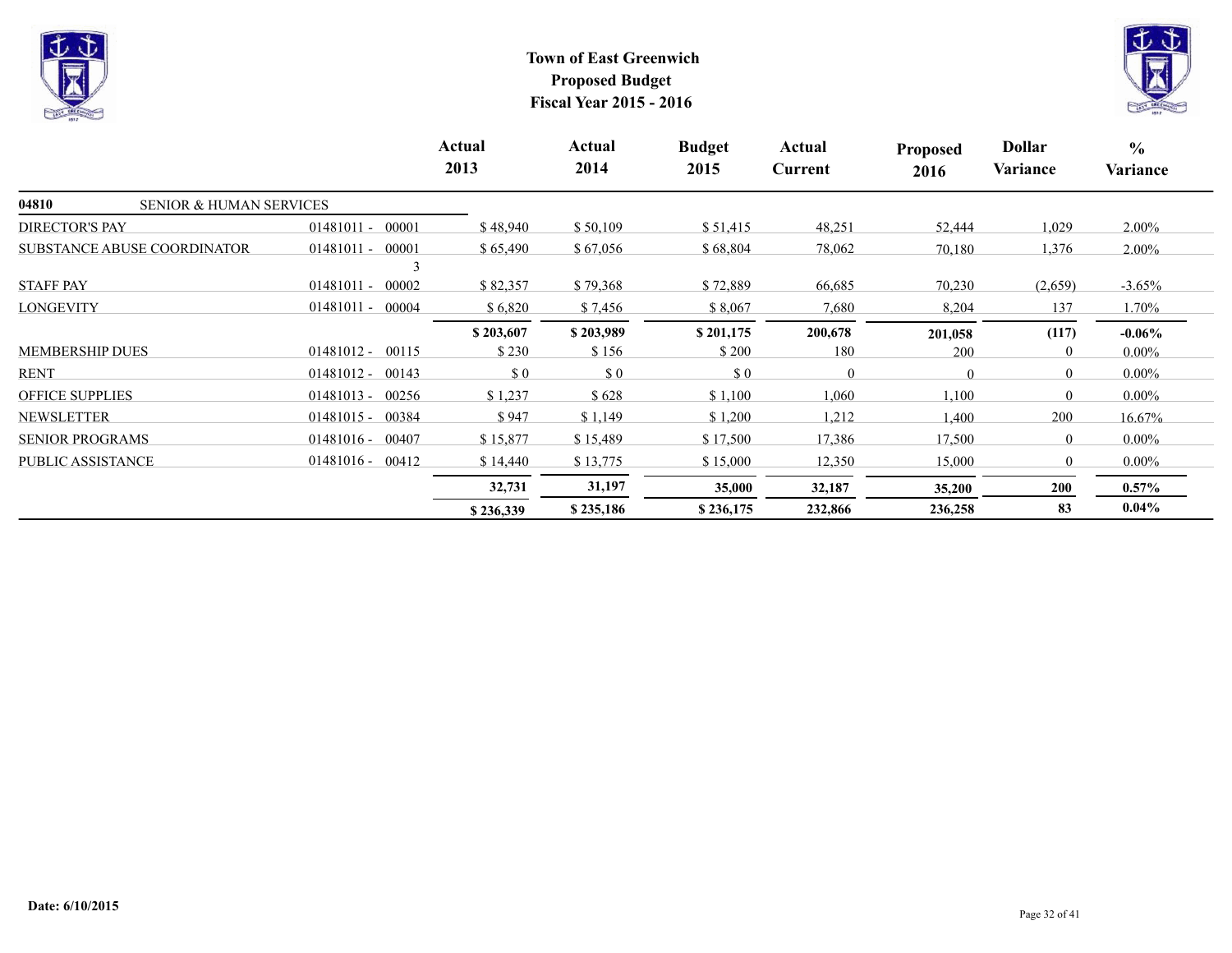

|                             |                                  |                       | <b>Actual</b><br>2013 | <b>Actual</b><br>2014 | <b>Budget</b><br>2015 | <b>Actual</b><br>Current | <b>Proposed</b><br>2016 | <b>Dollar</b><br>Variance | $\frac{0}{0}$<br>Variance |
|-----------------------------|----------------------------------|-----------------------|-----------------------|-----------------------|-----------------------|--------------------------|-------------------------|---------------------------|---------------------------|
| 04910                       | FIRE DEPARTMENT                  |                       |                       |                       |                       |                          |                         |                           |                           |
| <b>DIRECTOR'S PAY</b>       |                                  | 01491011 - 00001      | $\$$ 0                | \$64,572              | \$97,712              | 88,304                   | 100,629                 | 2,917                     | 2.99%                     |
| <b>DEPUTY CHIEF</b>         |                                  | 01491011 - 00001      | \$0                   | \$88,588              | \$91,787              | 85,557                   | 93,644                  | 1,857                     | 2.02%                     |
| <b>NON FIRE</b>             |                                  | 01491011 - 00001      | \$0                   | \$96,196              | \$101,699             | 101,148                  | 104,750                 | 3,051                     | 3.00%                     |
| <b>STAFF PAY</b>            |                                  | 7<br>01491011 - 00002 | \$0                   | \$1,941,688           | \$1,976,866           | 1,771,067                | 2,071,173               | 94,307                    | 4.77%                     |
| <b>LONGEVITY</b>            |                                  | 01491011 - 00004      | \$0                   | \$130,967             | \$128,765             | 132,057                  | 145,529                 | 16,764                    | 13.02%                    |
| <b>OVERTIME</b>             |                                  | 01491011 - 00008      | \$0                   | \$438,385             | \$420,000             | 564,110                  | 420,000                 | $\mathbf{0}$              | $0.00\%$                  |
| <b>HOLIDAY PAY</b>          |                                  | 01491011 - 00009      | \$0                   | \$123,771             | \$127,046             | 123,287                  | 133,368                 | 6,322                     | 4.98%                     |
| <b>OUT OF CLASS</b>         |                                  | 01491011 - 00012      | \$0                   | \$1,146               | \$0                   | 2,184                    | $\overline{0}$          | $\boldsymbol{0}$          | $0.00\%$                  |
| <b>COLLATERAL PAY</b>       |                                  | 01491011 - 00022      | \$0                   | \$39,633              | \$50,000              | 41,173                   | 50,000                  | $\boldsymbol{0}$          | $0.00\%$                  |
| <b>EMT - INCENTIVE</b>      |                                  | 01491011 - 00025      | \$0                   | $\sqrt{3}0$           | \$0                   | $\overline{0}$           | $\theta$                | $\mathbf{0}$              | $0.00\%$                  |
| PENSION COLA APPEAL         |                                  | 01491011 - 00096      | \$0                   | \$18,472              | \$19,480              | 19,478                   | 20,509                  | 1,029                     | 5.28%                     |
|                             |                                  |                       | S <sub>0</sub>        | \$2,943,419           | \$3,013,355           | 2,928,364                | 3,139,602               | 126,247                   | 4.19%                     |
| PHYSICAL ASSESSMENT         |                                  | 01491012 - 00024      | \$0                   | \$0                   | \$0                   | $\Omega$                 | 5,000                   | 5,000                     | 100.00%                   |
| <b>CONTINUING EDUCATION</b> |                                  | 01491012 - 00053      | \$0                   | \$17,330              | \$20,000              | 5,828                    | 20,000                  | $\boldsymbol{0}$          | $0.00\%$                  |
| FIRE ALARM SCHOOL           |                                  | $01491012 - 00056$    | \$0                   | \$680                 | \$750                 | 35                       | 750                     | $\mathbf{0}$              | $0.00\%$                  |
|                             | EQUIPMENT MAINTENANCE            | 01491012 - 00073      | \$0                   | \$7,873               | \$5,000               | 3,029                    | 6,500                   | 1,500                     | 30.00%                    |
| FACILITY MAINTENANCE        |                                  | 01491012 - 00079      | \$0                   | \$14,318              | \$0                   | $\Omega$                 | $\theta$                | $\mathbf{0}$              | $0.00\%$                  |
| <b>RESCUE BILLING FEES</b>  |                                  | 01491012 - 00086      | \$0                   | \$23,509              | \$22,125              | 21,083                   | 23,625                  | 1,500                     | 6.78%                     |
| <b>MISC EXPENSE</b>         |                                  | 01491012 - 00086      | \$0                   | \$2,158               | \$2,000               | 1,643                    | 2,000                   | $\mathbf{0}$              | $0.00\%$                  |
|                             |                                  | 5                     |                       |                       |                       |                          |                         |                           |                           |
| SERVICE AGREEMENTS          |                                  | 01491012 - 00136      | \$0                   | \$13,413              | \$22,000              | 19,509                   | 18,000                  | (4,000)                   | $-18.18%$                 |
| <b>DISPATCH SERVICES</b>    |                                  | 01491012 - 00138      | \$0                   | \$138,532             | \$139,600             | 130,355                  | 139,600                 | $\boldsymbol{0}$          | $0.00\%$                  |
|                             | <b>COMMUNICATION MAINTENANCE</b> | 01491012 - 00139      | \$0                   | $\sqrt{3}0$           | \$0                   | $\mathbf{0}$             | $\overline{0}$          | $\mathbf{0}$              | $0.00\%$                  |
| <b>OPEB</b>                 |                                  | 01491012 - 00158      | \$0                   | \$100,000             | \$0                   | $\Omega$                 | $\Omega$                | $\mathbf{0}$              | $0.00\%$                  |
| EYE EXAM                    |                                  | 01491012 - 00196      | \$0                   | \$1,061               | \$3,500               | 750                      | 2,500                   | (1,000)                   | $-28.57%$                 |
| HYDRANT RENTALS             |                                  | 01491012 - 00199      | \$0                   | \$239,672             | \$240,000             | 241,130                  | 242,810                 | 2,810                     | 1.17%                     |
|                             | FIRE PREVENTION & EDUCATION      | 01491012 - 00201      | $\$$ 0                | \$2,683               | \$5,000               | 2,121                    | 3,500                   | (1,500)                   | $-30.00\%$                |
|                             | APP & EQUIPMENT MAINTENANCE      | 01491012 - 00203      | $\Omega$              | \$30,000              | \$0                   | $\Omega$                 | $\theta$                | $\mathbf{0}$              | $0.00\%$                  |
|                             | STATION OPERATING EXPENSE        | 01491012 - 00259      | \$0                   | \$7,845               | \$11,000              | 10,699                   | 8,000                   | (3,000)                   | $-27.27%$                 |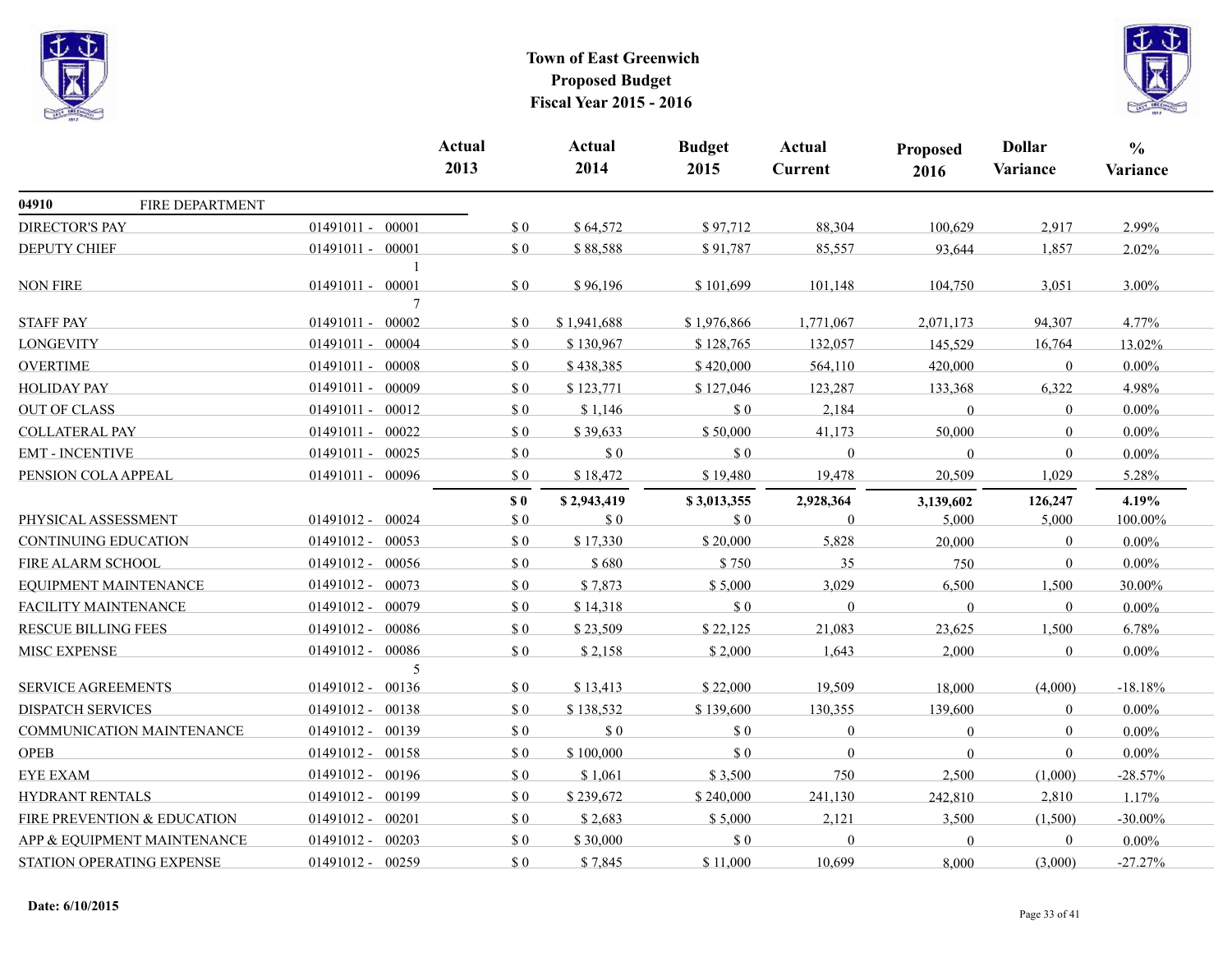



|                                 |                       | Actual<br>2013              | Actual<br>2014 | <b>Budget</b><br>2015 | Actual<br>Current | <b>Proposed</b><br>2016 | <b>Dollar</b><br>Variance | $\frac{6}{6}$<br>Variance |
|---------------------------------|-----------------------|-----------------------------|----------------|-----------------------|-------------------|-------------------------|---------------------------|---------------------------|
| <b>MEMBERSHIP DUES</b>          | $01491013 -$<br>00115 | $\boldsymbol{\mathsf{S}}$ 0 | \$1,429        | \$2,500               | 1,743             | 2,500                   | $\overline{0}$            | $0.00\%$                  |
| <b>SCBA REPAIRS AND PARTS</b>   | $01491013 - 00140$    | \$0                         | \$1,455        | \$3,000               | 2,955             | 3,000                   | $\overline{0}$            | $0.00\%$                  |
| <b>CLOTHING MAINT ALLOWANCE</b> | $01491013 -$<br>00218 | \$0                         | \$49,108       | \$56,500              | 54,355            | 58,000                  | 1,500                     | 2.65%                     |
| <b>TURN OUT GEAR</b>            | $01491013 - 00219$    | \$0                         | \$15,655       | \$11,500              | 8,692             | 17,000                  | 5,500                     | 47.83%                    |
| <b>BUILDING SUPPLIES</b>        | $01491013 - 00231$    | $\boldsymbol{\mathsf{S}}$ 0 | \$5,798        | \$3,000               | 1,337             | 3,000                   | $\overline{0}$            | $0.00\%$                  |
| <b>MEDICAL SUPPLIES</b>         | $01491013 -$<br>00253 | $\Omega$                    | \$35,287       | \$30,000              | 21,658            | 32,500                  | 2,500                     | 8.33%                     |
| <b>OFFICE SUPPLIES</b>          | $01491013 - 00256$    | \$0                         | \$8,389        | \$10,500              | 8,325             | 10,500                  | $\theta$                  | $0.00\%$                  |
| <b>DIVE TEAM</b>                | $01491013 - 00360$    | \$0                         | \$2,838        | \$3,000               | 982               | 3,000                   | $\overline{0}$            | $0.00\%$                  |
| <b>TRAINING AIDS</b>            | 00361<br>$01491013 -$ | $\Omega$                    | \$73           | \$7,000               | 5,189             | 7,000                   | $\theta$                  | $0.00\%$                  |
| <b>SCOTT AIR PACKS</b>          | $01491013 - 00362$    | $\boldsymbol{\mathsf{S}}$ 0 | \$4,715        | \$4,800               | 4,189             | 4,800                   | $\overline{0}$            | $0.00\%$                  |
| <b>HOSE &amp; NOZZLES</b>       | $01491013 - 00363$    | $\boldsymbol{\mathsf{S}}$ 0 | \$5,004        | \$5,000               | 4,357             | 7,500                   | 2,500                     | 50.00%                    |
|                                 |                       |                             | 728,824        | 607,775               | 549,963           | 621,085                 | 13,310                    | $2.19\%$                  |
|                                 |                       | S <sub>0</sub>              | \$3,672,243    | \$3,621,130           | 3,478,328         | 3,760,687               | 139,557                   | 3.85%                     |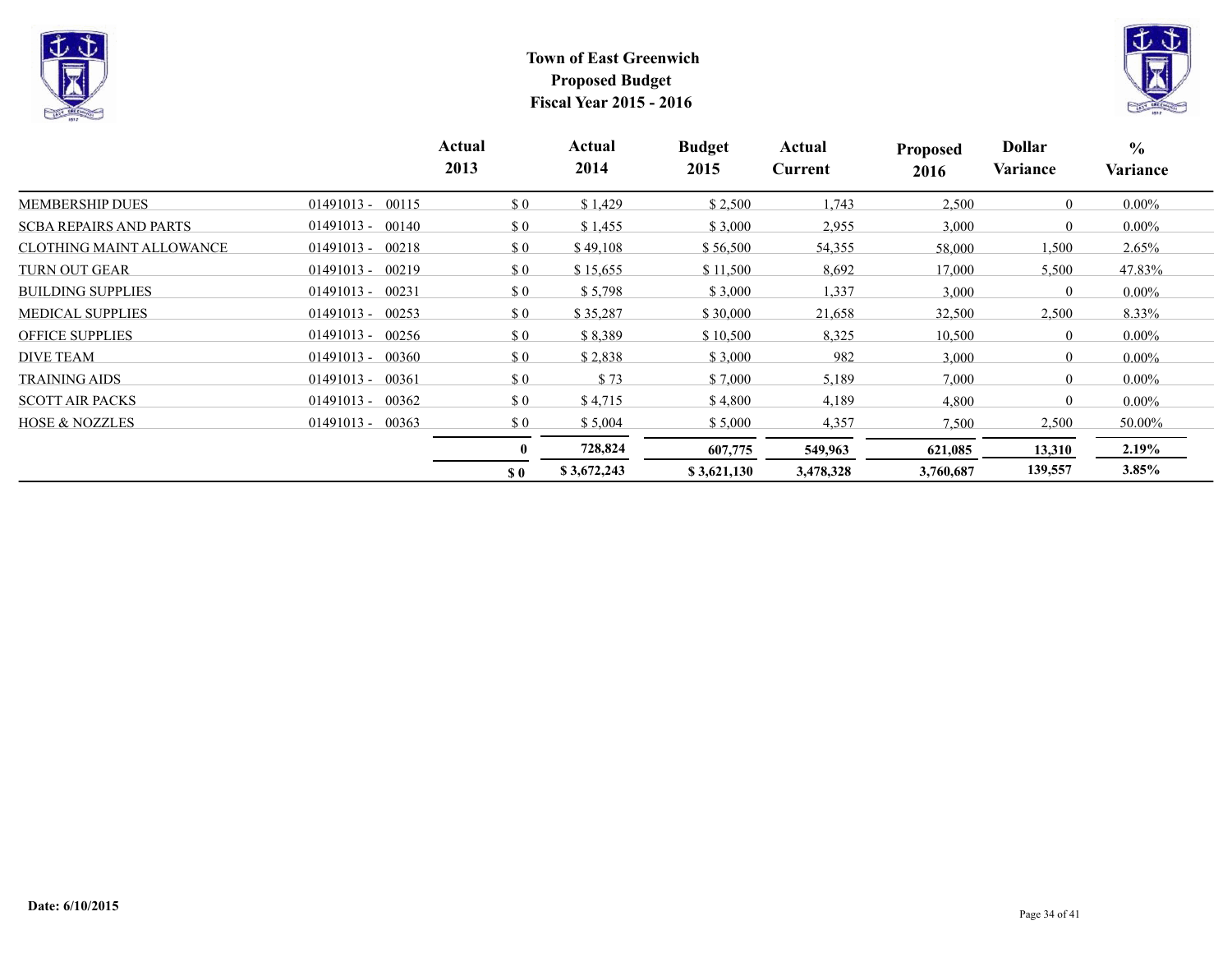



|                                            |                       | Actual<br>2013              | Actual<br>2014              | <b>Budget</b><br>2015 | Actual<br><b>Current</b> | <b>Proposed</b><br>2016 | <b>Dollar</b><br>Variance | $\frac{0}{0}$<br>Variance |
|--------------------------------------------|-----------------------|-----------------------------|-----------------------------|-----------------------|--------------------------|-------------------------|---------------------------|---------------------------|
| 05010<br><b>GRANTS &amp; CONTRIBUTIONS</b> |                       |                             |                             |                       |                          |                         |                           |                           |
| <b>BAYSIDE FAMILY HEALTHCARE</b>           | $01501016 -$<br>00400 | $\Omega$                    | $\sqrt{3}0$                 | $\sqrt{3}0$           | $\Omega$                 | $\Omega$                | $\theta$                  | $0.00\%$                  |
| E G ANIMAL PROTECTION                      | $01501016 -$<br>00402 | \$15,000                    | \$19,000                    | \$19,000              | 19,000                   | 10,000                  | (9,000)                   | $-47.37%$                 |
| ELIZABETH BUFFUM CHASE CENTER              | $01501016 -$<br>00408 | \$0                         | \$0                         | \$0                   | $\Omega$                 | $\Omega$                | $\theta$                  | $0.00\%$                  |
| J. ARTHUR TRUDEAU MEMORIAL<br><b>CTR</b>   | $01501016 -$<br>00414 | \$0                         | $\sqrt{3}0$                 | \$0                   | $\Omega$                 | $\Omega$                | $\Omega$                  | $0.00\%$                  |
| KENT CTY CENTER                            | $01501016 -$<br>00418 | \$0                         | \$0                         | \$0                   | $\overline{0}$           | $\theta$                | $\theta$                  | $0.00\%$                  |
| VNA OF CARE N.E.                           | $01501016 -$<br>00420 | \$0                         | \$0                         | \$0                   | $\overline{0}$           | 0                       | $\theta$                  | $0.00\%$                  |
| N GREENE CHAPTER                           | $01501016 -$<br>00422 | \$0                         | \$0                         | \$0                   | $\Omega$                 | $\Omega$                | $\theta$                  | $0.00\%$                  |
| <b>MERCHANTS ASSOCIATION</b>               | $01501016 -$<br>00425 | $\Omega$                    | $\boldsymbol{\mathsf{S}}$ 0 | \$0                   | $\Omega$                 | $\Omega$                | $\Omega$                  | $0.00\%$                  |
| EG CHAMBER OF COMMERCE                     | $01501016 -$<br>00426 | \$0                         | $\boldsymbol{\mathsf{S}}$ 0 | \$0                   | 0                        | 5,000                   | 5,000                     | 100.00%                   |
| <b>MAIN STREET ASSOCIATION</b>             | 00427<br>$01501016 -$ | \$5,000                     | \$5,000                     | \$5,000               | 5,000                    | 5,000                   | $\theta$                  | $0.00\%$                  |
| RI MEALS ON WHEELS INC                     | 00428<br>$01501016 -$ | $\boldsymbol{\mathsf{S}}$ 0 | \$0                         | \$0                   | $\overline{0}$           | $\Omega$                | $\theta$                  | $0.00\%$                  |
| <b>SAMARITANS</b>                          | 00430<br>$01501016 -$ | \$0                         | \$0                         | \$0                   | $\overline{0}$           | $\Omega$                | $\Omega$                  | $0.00\%$                  |
| WESTBAY COMMUNITY ACTION                   | $01501016 -$<br>00440 | $\Omega$                    | \$0                         | \$0                   | $\Omega$                 | $\Omega$                | $\Omega$                  | $0.00\%$                  |
| <b>CORNERSTONE ADULT CARE</b>              | $01501016 -$<br>00441 | \$0                         | $\boldsymbol{\mathsf{S}}$ 0 | \$0                   | $\Omega$                 | $\Omega$                | $\Omega$                  | $0.00\%$                  |
| <b>LITERACY VOLUNTEERS</b>                 | $01501016 -$<br>00442 | $\Omega$                    | $\sqrt{3}0$                 | \$0                   | $\Omega$                 | $\Omega$                | $\theta$                  | $0.00\%$                  |
| <b>SUMMER'S END</b>                        | $01501016 -$<br>00446 | \$5,000                     | \$5,000                     | \$5,000               | 5,000                    | 5,000                   | $\Omega$                  | $0.00\%$                  |
| <b>ODEUM</b>                               | $01501016 -$<br>00447 | $\boldsymbol{\mathsf{S}}$ 0 | $\sqrt{3}0$                 | $\sqrt{3}0$           | $\overline{0}$           | 2,000                   | 2,000                     | 100.00%                   |
| HISTORIC CEMETERY COMMISSION               | $01501016 -$<br>00452 | \$0                         | \$0                         | \$0                   | 0                        | 2,000                   | 2,000                     | 100.00%                   |
|                                            |                       | 25,000                      | 29,000                      | 29,000                | 29,000                   | 29,000                  | $\mathbf{0}$              | $0.00\%$                  |
|                                            |                       | \$25,000                    | \$29,000                    | \$29,000              | 29,000                   | 29,000                  | $\mathbf{0}$              | $0.00\%$                  |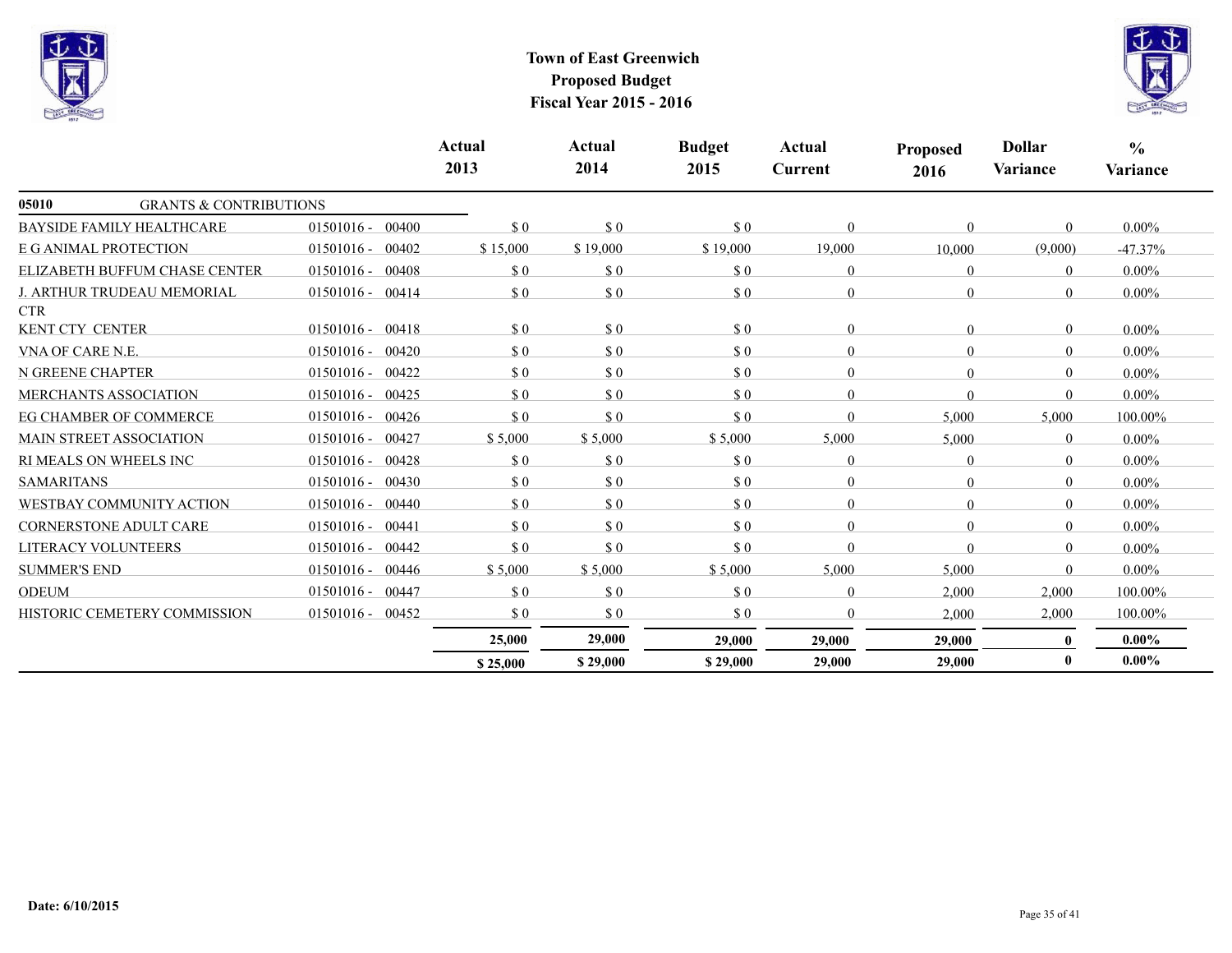



|                             |                       | <b>Actual</b><br>2013 | Actual<br>2014 | <b>Budget</b><br>2015 | Actual<br><b>Current</b> | <b>Proposed</b><br>2016 | <b>Dollar</b><br>Variance | $\frac{6}{10}$<br>Variance |
|-----------------------------|-----------------------|-----------------------|----------------|-----------------------|--------------------------|-------------------------|---------------------------|----------------------------|
| 05015<br><b>LAND TRUST</b>  |                       |                       |                |                       |                          |                         |                           |                            |
| <b>INSURANCE</b>            | $01501516 -$<br>52012 | \$0                   | $\sqrt{3}0$    | \$1,000               | $\overline{0}$           | 1,000                   | $\mathbf{0}$              | $0.00\%$                   |
| <b>PILOT</b>                | $01501516 -$<br>52112 | \$486                 | \$521          | \$1,300               | 524                      | 1,300                   | $\mathbf{0}$              | $0.00\%$                   |
| <b>BUILDING MAINTENANCE</b> | 53021<br>$01501516 -$ | \$18,627              | \$1,556        | \$5,000               | 7,604                    | 5,000                   | $\mathbf{0}$              | $0.00\%$                   |
| <b>BOESCH FARM REHAB</b>    | 53025<br>$01501516 -$ | \$8,912               | \$57,484       | \$41,000              | 3,960                    | 41,000                  | $\mathbf{0}$              | $0.00\%$                   |
|                             |                       | 28,025                | 59,561         | 48,300                | 12,088                   | 48,300                  |                           | $0.00\%$                   |
|                             |                       | \$28,025              | \$59,561       | \$48,300              | 12,088                   | 48,300                  | $\mathbf{0}$              | $0.00\%$                   |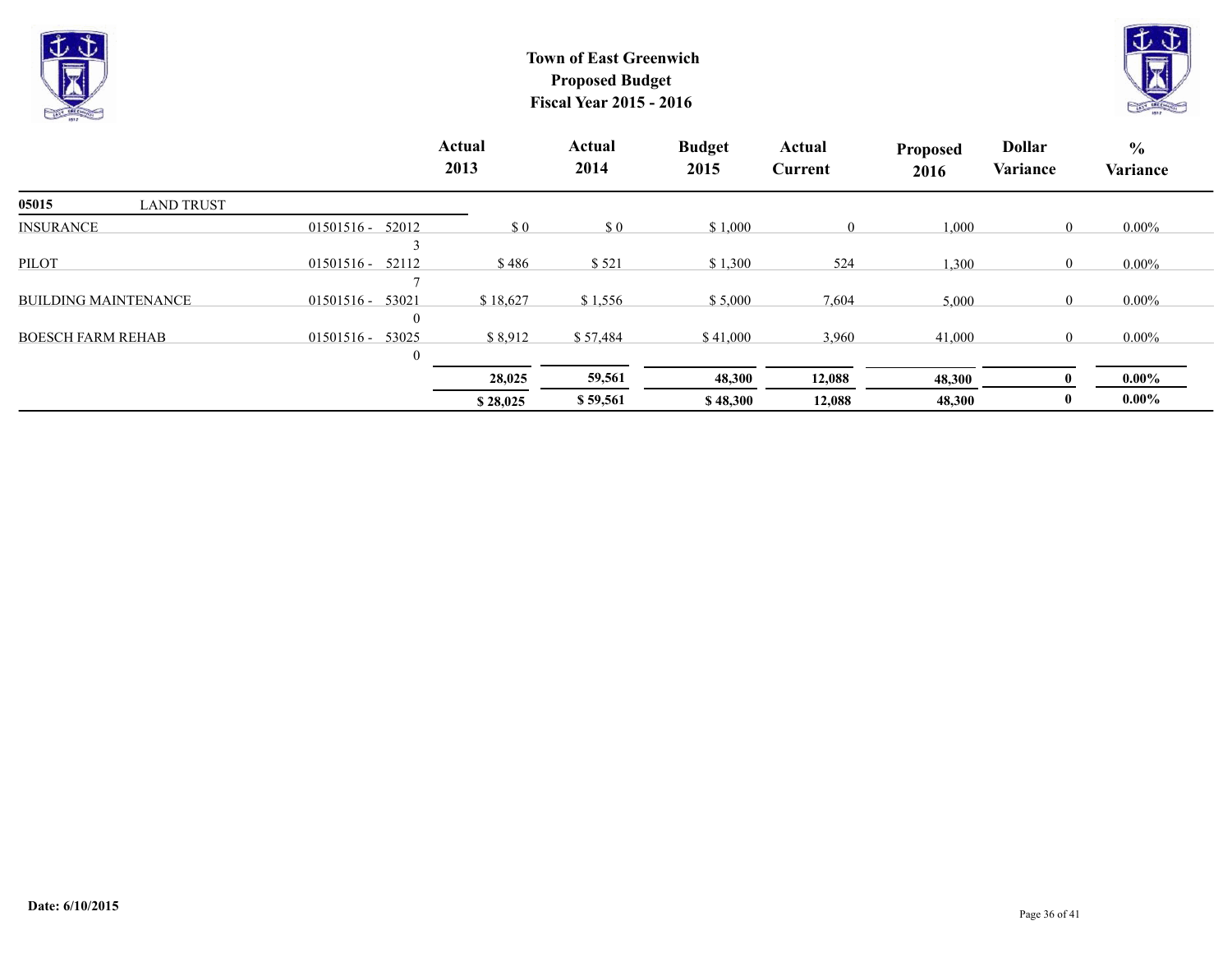



|                              |                       | <b>Actual</b><br>2013 | Actual<br>2014 | <b>Budget</b><br>2015 | Actual<br><b>Current</b> | Proposed<br>2016 | <b>Dollar</b><br>Variance | $\frac{6}{6}$<br>Variance |
|------------------------------|-----------------------|-----------------------|----------------|-----------------------|--------------------------|------------------|---------------------------|---------------------------|
| 06010<br><b>DEBT SERVICE</b> |                       |                       |                |                       |                          |                  |                           |                           |
| <b>OPEN SPACE</b>            | 01601017 - 00483      | \$70,000              | \$70,000       | \$70,000              | 70,000                   | 70,000           | $\mathbf{0}$              | $0.00\%$                  |
| POLICE STATION               | $01601017 -$<br>00493 | \$805,000             | \$805,000      | \$805,000             | 805,000                  | 805,000          | $\overline{0}$            | $0.00\%$                  |
| SCHOOL IMP 2004              | $01601017 -$<br>00496 | \$620,000             | \$620,000      | \$620,000             | 620,000                  | 620,000          | $\overline{0}$            | $0.00\%$                  |
| <b>LAND FILL</b>             | $01601017 -$<br>00497 | \$165,000             | \$165,000      | \$165,000             | 165,000                  | 165,000          | $\mathbf{0}$              | $0.00\%$                  |
| <b>TOWN HALL</b>             | $01601017 -$<br>00500 | \$20,000              | \$20,000       | \$20,000              | $\Omega$                 | 20,000           | $\overline{0}$            | $0.00\%$                  |
| <b>SENIOR CENTER</b>         | $01601017 -$<br>00501 | \$340,000             | \$340,000      | \$340,000             | $\Omega$                 | 340,000          | $\overline{0}$            | $0.00\%$                  |
| <b>FIELDS</b>                | $01601017 -$<br>00502 | \$430,000             | \$430,000      | \$430,000             | 430,000                  | 430,000          | $\overline{0}$            | $0.00\%$                  |
| <b>SCHOOL QSB BONDS</b>      | 01601017 - 00504      | \$590,833             | \$590,833      | \$590,833             | 590,833                  | 590,833          | $\bf{0}$                  | $0.00\%$                  |
| <b>PAVING</b>                | $01601017 -$<br>00505 | \$200,000             | \$200,000      | \$200,000             | 200,000                  | 200,000          | $\Omega$                  | $0.00\%$                  |
| <b>SCHOOL BONDS</b>          | $01601017 -$<br>00506 | \$540,000             | \$920,000      | \$950,000             | 950,000                  | 980,000          | 30,000                    | 3.16%                     |
| <b>OPEN SPACE</b>            | 01601018 - 00483      | \$16,713              | \$14,525       | \$12,250              | 12,250                   | 10,688           | (1, 562)                  | $-12.75%$                 |
| POLICE STATION               | $01601018 -$<br>00493 | \$154,963             | \$123,970      | \$92,977              | 92,977                   | 61,974           | (31,003)                  | $-33.34\%$                |
| SCHOOL IMP 2004              | $01601018 -$<br>00496 | \$148,025             | \$128,650      | \$108,500             | 108,500                  | 87,638           | (20, 862)                 | $-19.23%$                 |
| <b>LAND FILL</b>             | 01601018 - 00497      | \$31,763              | \$25,410       | \$19,058              | 19,058                   | 12,716           | (6,342)                   | $-33.28%$                 |
| <b>TOWN HALL</b>             | $01601018 -$<br>00500 | \$4,200               | \$3,800        | \$3,300               | 1,650                    | 3,150            | (150)                     | $-4.55%$                  |
| <b>SENIOR CENTER</b>         | $01601018 -$<br>00501 | \$71,400              | \$64,600       | \$56,100              | 28,050                   | 45,450           | (10,650)                  | $-18.98%$                 |
| <b>FIELDS</b>                | $01601018 -$<br>00502 | \$179,161             | \$166,245      | \$153,488             | 148,934                  | 140,587          | (12,901)                  | $-8.41%$                  |
| <b>PAVING</b>                | $01601018 -$<br>00505 | \$17,500              | \$13,500       | \$7,500               | 7,500                    | 3,500            | (4,000)                   | $-53.33\%$                |
| <b>SCHOOL BONDS</b>          | $01601018 -$<br>00506 | \$1,826,613           | \$1,444,550    | \$1,416,950           | 1,416,950                | 1,388,450        | (28,500)                  | $-2.01%$                  |
| <b>SCHOOL QSB BONDS</b>      | $01601018 -$<br>00531 | \$679,151             | \$679,151      | \$679,151             | 679,151                  | 679,151          | $\overline{0}$            | $0.00\%$                  |
| <b>BOND COUNSEL</b>          | $01601019 -$<br>00525 | \$0                   | \$0            | \$2,500               | $\theta$                 | 2,500            | $\overline{0}$            | $0.00\%$                  |
| <b>FISCAL AGENT</b>          | $01601019 - 00530$    | \$2,650               | \$2,850        | \$2,500               | 2,750                    | 2,500            | $\mathbf{0}$              | $0.00\%$                  |
|                              |                       | 6,912,971             | 6,828,085      | 6,745,107             | 6,348,603                | 6,659,137        | (85,970)                  | $-1.27%$                  |
|                              |                       | \$6,912,971           | \$6,828,085    | \$6,745,107           | 6,348,603                | 6,659,137        | (85,970)                  | $-1.27\%$                 |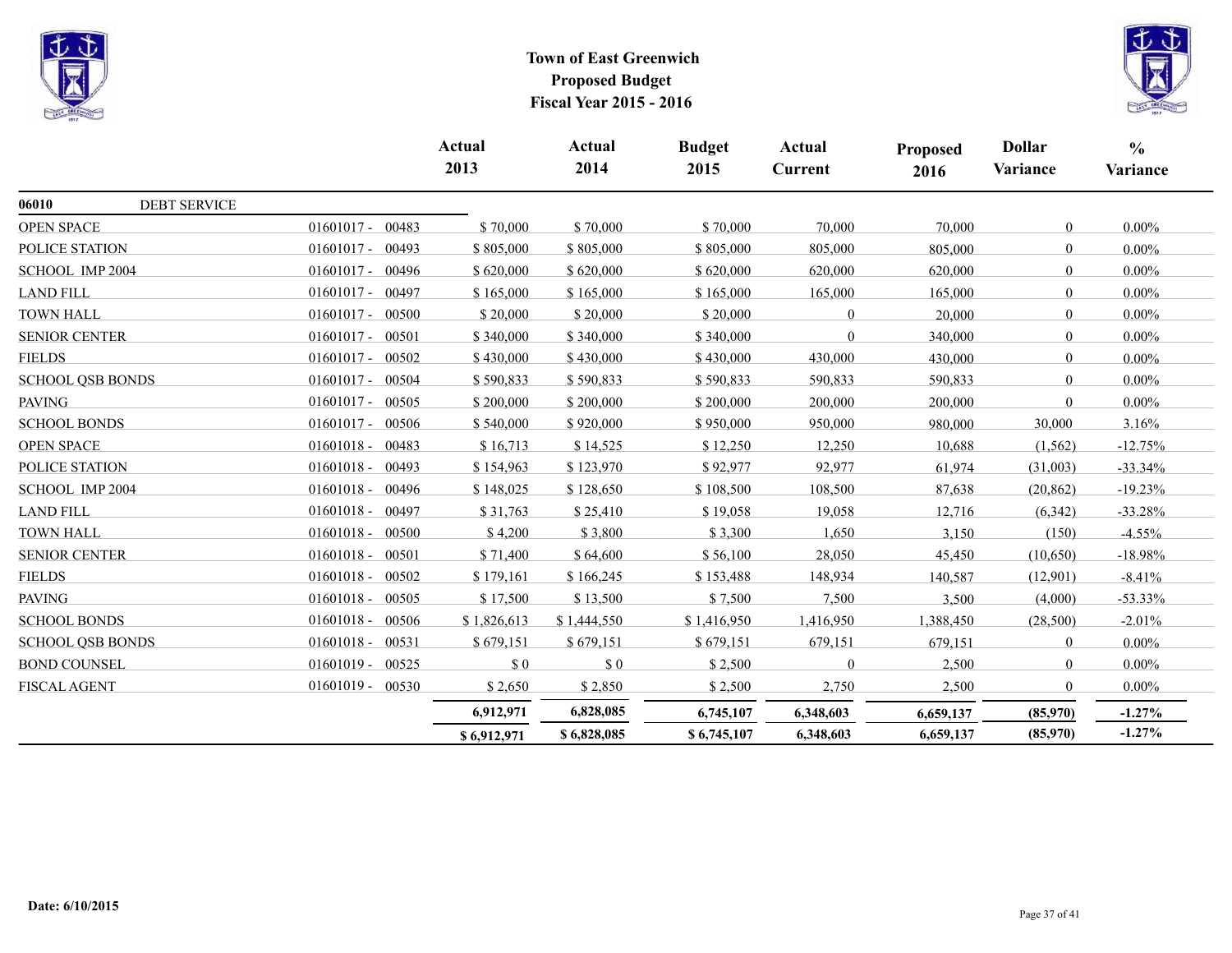



|                                    |                                           | <b>Actual</b><br>2013       | Actual<br>2014 | <b>Budget</b><br>2015 | Actual<br>Current | <b>Proposed</b><br>2016 | <b>Dollar</b><br><b>Variance</b> | $\frac{6}{10}$<br><b>Variance</b> |
|------------------------------------|-------------------------------------------|-----------------------------|----------------|-----------------------|-------------------|-------------------------|----------------------------------|-----------------------------------|
| 07010<br><b>CAPITAL ITEMS</b>      |                                           |                             |                |                       |                   |                         |                                  |                                   |
| <b>TRANSFER TO CAP FUND</b>        | $01701020 - 05535$                        | $\boldsymbol{\mathsf{S}}$ 0 | \$48,599       | \$0                   | $\theta$          | 0                       |                                  | $0.00\%$                          |
| <b>CAPITAL ITEMS</b>               | $01701020 -$<br>55000<br>$\boldsymbol{0}$ | \$158,644                   | \$503,037      | \$703,150             | 607,838           | 773,163                 | 70,013                           | 9.96%                             |
| PRIOR YEAR CAPITAL ITEMS & MV      | 55570<br>01701020 -<br>$\boldsymbol{0}$   | \$707,707                   | \$413,527      | \$0                   | 22,337            | $\Omega$                |                                  | $0.00\%$                          |
| <b>TRANSFER FROM VEHICLE REPLT</b> | $01701020 -$<br>55999<br>9                | $\Omega$                    | \$0            | \$0                   | $\Omega$          | $\Omega$                |                                  | $0.00\%$                          |
|                                    |                                           | 866,351                     | 965,162        | 703,150               | 630,175           | 773,163                 | 70,013                           | 9.96%                             |
|                                    |                                           | \$866,351                   | \$965,162      | \$703,150             | 630,175           | 773,163                 | 70,013                           | $9.96\%$                          |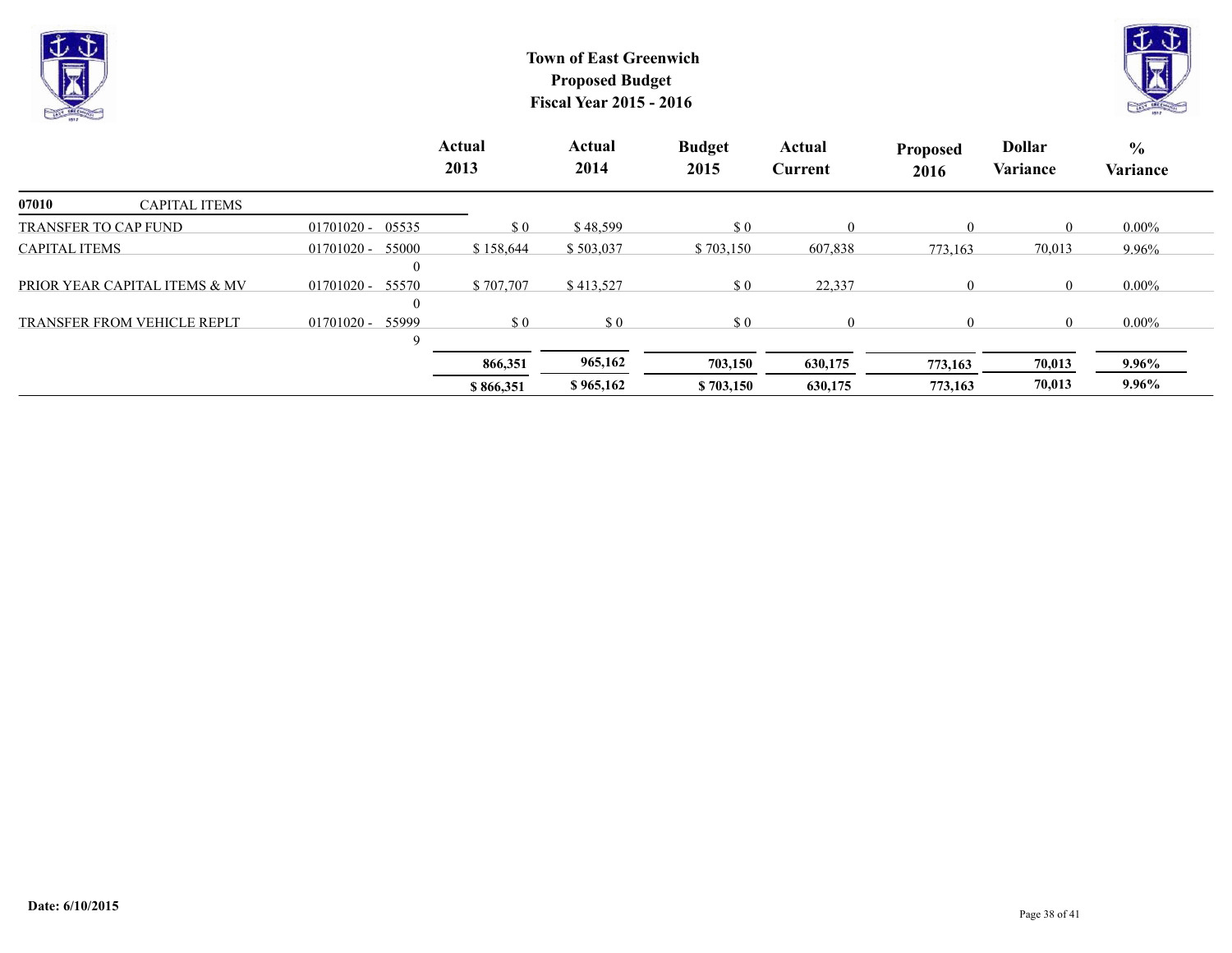| むむ<br>X<br>Print Call Car            |                              | <b>Town of East Greenwich</b><br><b>Proposed Budget</b><br><b>Fiscal Year 2015 - 2016</b> |                |                       |                   |                         |                           |                           |  |  |
|--------------------------------------|------------------------------|-------------------------------------------------------------------------------------------|----------------|-----------------------|-------------------|-------------------------|---------------------------|---------------------------|--|--|
|                                      |                              | Actual<br>2013                                                                            | Actual<br>2014 | <b>Budget</b><br>2015 | Actual<br>Current | <b>Proposed</b><br>2016 | <b>Dollar</b><br>Variance | $\frac{0}{0}$<br>Variance |  |  |
| 09010<br><b>EDUCATION DEPARTMENT</b> |                              |                                                                                           |                |                       |                   |                         |                           |                           |  |  |
| <b>SCHOOL APPROPRIATIONS</b>         | 01901035 - 55590<br>$\theta$ | \$31,150,120                                                                              | \$31,776,201   | \$32,472,100          | 31,407,816        | 33,267,555              | 795,455                   | 2.45%                     |  |  |
|                                      |                              | 31,150,120                                                                                | 31,776,201     | 32,472,100            | 31,407,816        | 33, 267, 555            | 795,455                   | 2.45%                     |  |  |
|                                      |                              | \$31,150,120                                                                              | \$31,776,201   | \$32,472,100          | 31,407,816        | 33, 267, 555            | 795,455                   | 2.45%                     |  |  |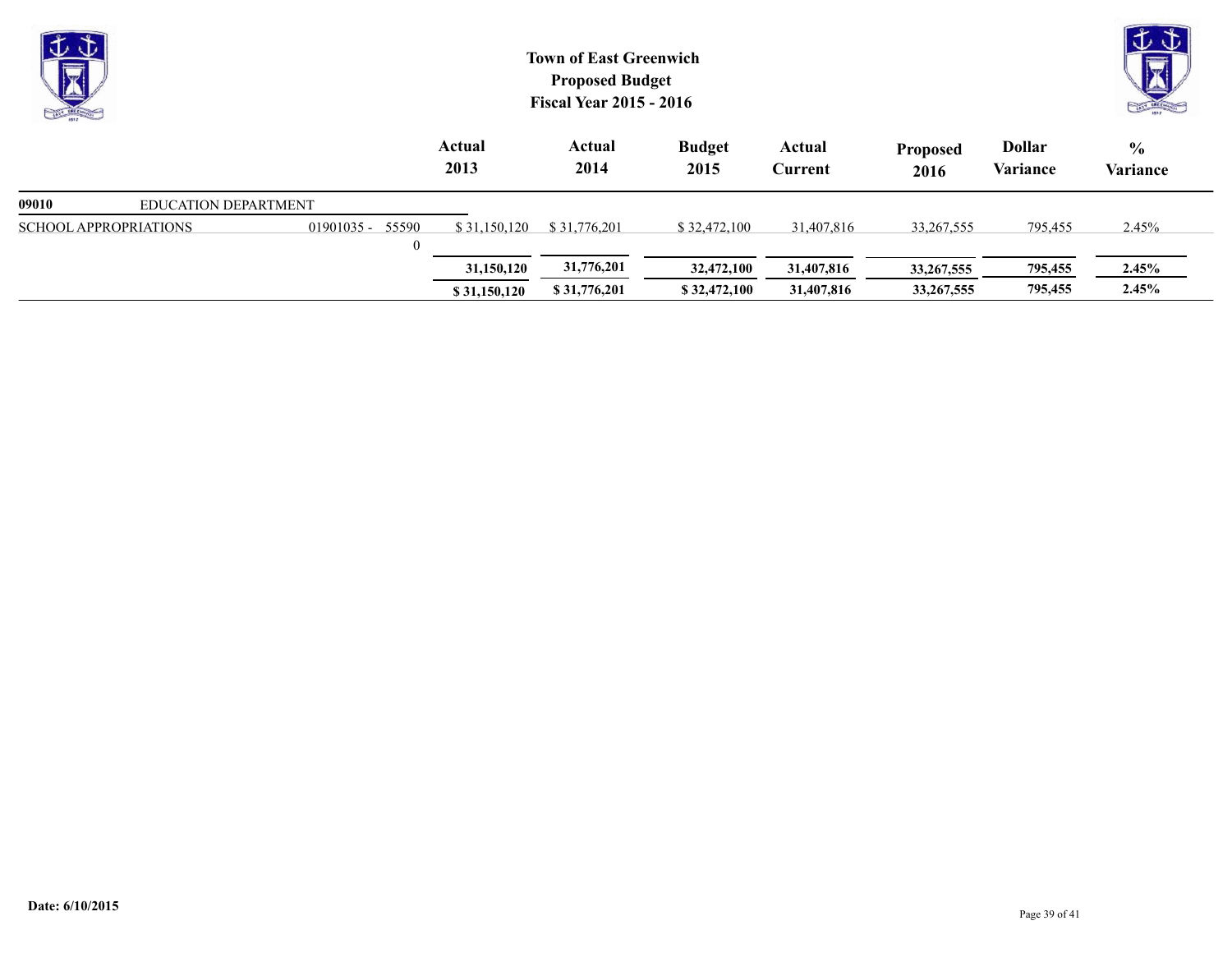| <b>Participate</b><br>$\overline{1}$<br>S |        | <b>Town of East Greenwich</b><br><b>Proposed Budget</b><br><b>Fiscal Year 2015 - 2016</b> |               |         |                 |               | $\sim$<br>--<br>$\overline{\overline{}}$<br>LAI |
|-------------------------------------------|--------|-------------------------------------------------------------------------------------------|---------------|---------|-----------------|---------------|-------------------------------------------------|
|                                           | Actual | Actual                                                                                    | <b>Budget</b> | Actual  | <b>Proposed</b> | <b>Dollar</b> | $\frac{0}{0}$                                   |
|                                           | 2013   | 2014                                                                                      | 2015          | Current | 2016            | Variance      | Variance                                        |

| $\sim$<br>Expense<br>Total | 745<br>50,928. | 358,267,323 | 59,805,059 | .6.367.22 | 60,940,358 | 135.200<br>1.100.4 | $4.90\%$ |
|----------------------------|----------------|-------------|------------|-----------|------------|--------------------|----------|
|----------------------------|----------------|-------------|------------|-----------|------------|--------------------|----------|

 $\sim$